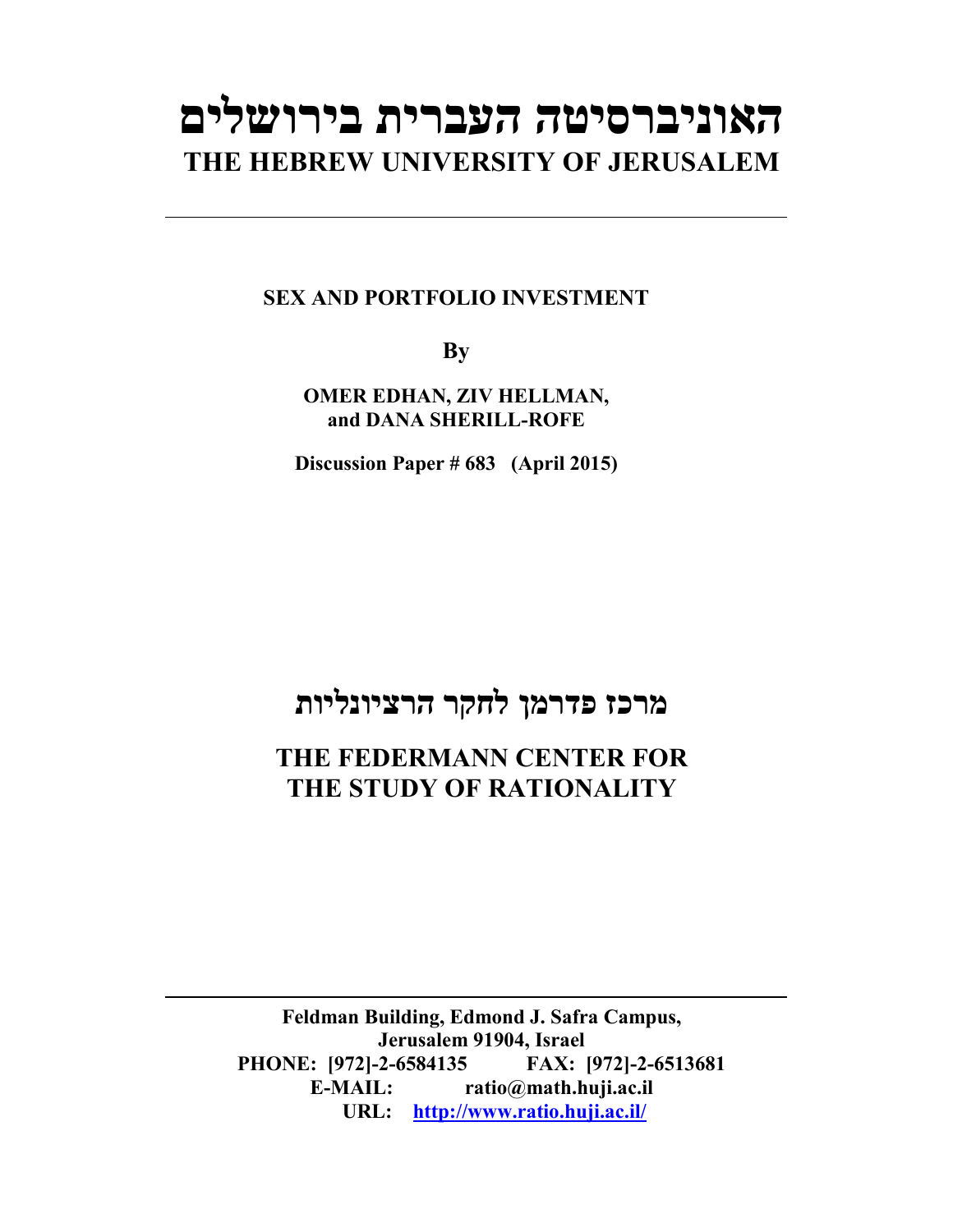#### SEX AND PORTFOLIO INVESTMENT

#### OMER EDHAN, ZIV HELLMAN, AND DANA SHERILL-ROFE

ABSTRACT. We attempt to answer why sex is nearly ubiquitous when asexual reproduction is ostensibly more efficient than sexual reproduction. From the perspective of a genetic allele, each individual bearing that allele is akin to a stock share yielding dividends equal to that individual's number of offspring, and the totality of individuals bearing the allele is its portfolio investment. Alleles compete over portfolio growth, and evolutionary reproduction strategies are essentially on-line learning algorithms seeking improved portfolio growth, with sexual reproduction a goal-directed algorithmic exploration of genotype space by sampling in each generation. The model assumes a stochastically changing environment but not weak selection. We show that in finite population models the algorithm of sexual reproduction yields, with high probability, higher expected growth than the algorithm of asexual reproduction does, proposing this as an explanation to why a majority of species reproduce sexually.

#### Keywords: Evolution, Sexual Reproduction, Learning Algorithms

#### 1. INTRODUCTION

Consider evolution from the perspective of a single allele. Both competition and co-operation are significant aspects of its evolutionary process: the allele competes with other alleles within the same locus but must co-operate with the alleles at other loci with whom it forms the genotypes in the cells of organisms.

The ideal situation for an allele is to be part of a genotype that is optimally evolutionarily fit. This touches upon one of the mysteries of the success of sexual reproduction as an evolutionary strategy. If a particularly outstanding combination of alleles comes together in a genotype, what is the point of

School of Social Sciences, University of Manchester; Department of Economics, Bar Ilan University; Federmann Center for the Study of Rationality, Hebrew University and the Department of Management, Bar Ilan University.

The authors thank Uzi Motro, Elad Hazan, Aviv Keren and Yannai Gonczarowski for helpful conversations and comments.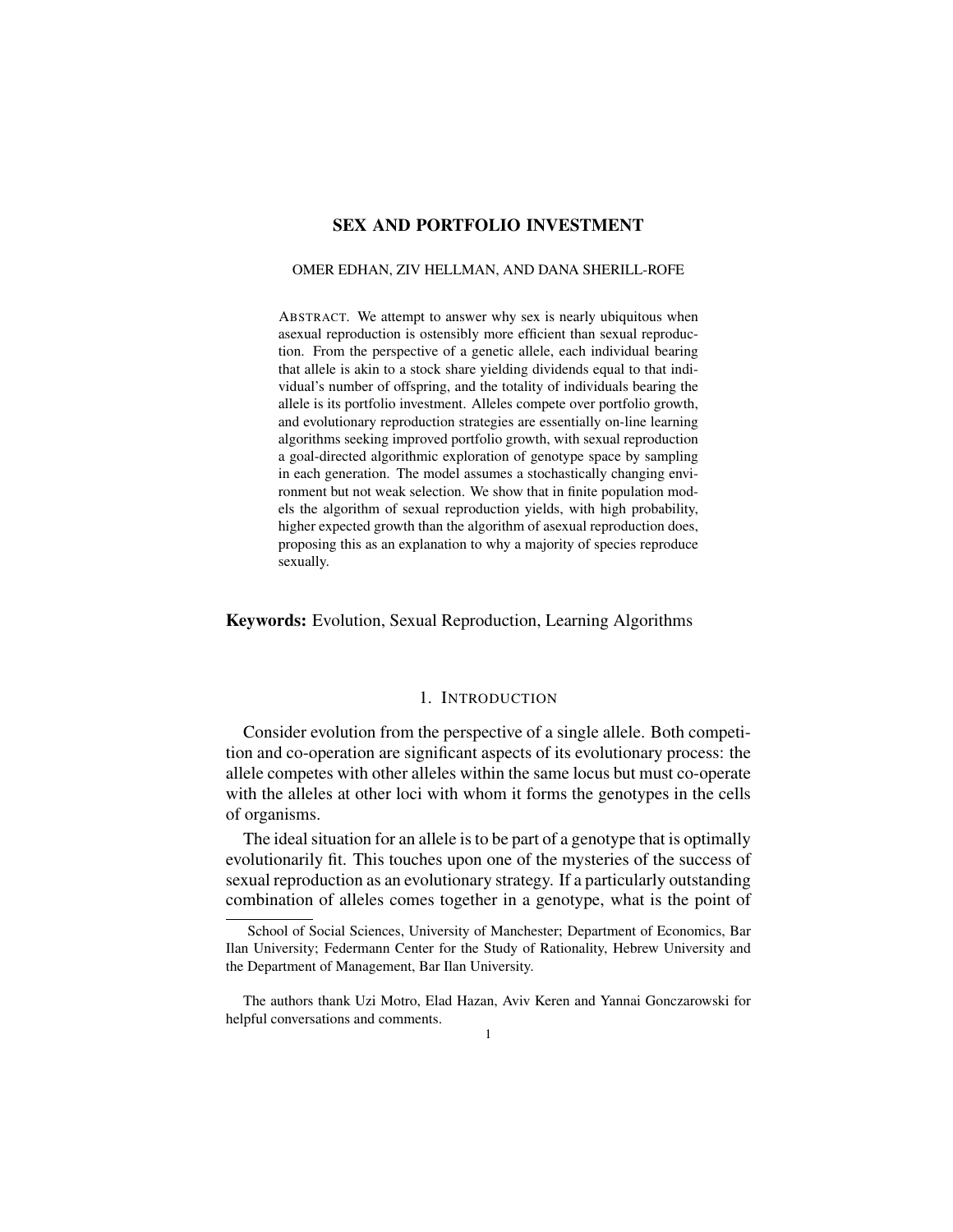dissolving that combination in successive generations by randomly mixing its alleles with those of a mating partner?

We adopt the view here that each individual organism whose genotype carries a copy of the allele is akin to a share of a stock that the allele has purchased. The growth returned by that stock share is measured by the offspring of that individual that bear copies of the allele into the succeeding generation.

If one individual bearing a copy of the allele is a single share of stock, then the totality of individuals in a given generation who bear that allele form the allele's portfolio investment. The allele's portfolio growth is measured as the weighted average of the growth return (i.e., offspring attaining adult reproductive maturity in the next generation), paid by the components of the portfolio, namely, the individuals with a copy of the allele.

In this view the allele represents a long-term investor in portfolios, rebalancing the portfolio weights from one generation to the next. Alleles, like investors, compete with each other, attempting to surpass each other in posting higher portfolio growth returns.

The picture is, however, significantly more complicated in several ways. Alleles play a double role. They are both investors and elements of investment securities, in the sense that for a pair of alleles,  $a$  and  $b$ , that share a genotype but are located in different loci,  $a$  may regard  $b$  as being an element in its investment while b regards a as being an element in *its* investment. As the frequency of alleles in one locus changes over time, it affects the portfolios of alleles in other loci in a complex manner.

Furthermore, the portfolio returns of an allele may depend critically on environmental variables that change stochastically over time. An investment in a genotype that yields brilliant returns in one environment can be rendered toxic if the environment changes. Human investors face similar challenges, but they have the advantage of being able to make use of sophisticated investment strategies with the aid of computational devices and probability distribution estimates to select rational investment channels. The building blocks of genetics are, after all, merely macromolecules. It would seem that, at best, the process of evolution and natural selection can apply simple, adaptive strategies.

A series of papers in recent years have applied to the study of the theory of evolution a class of simple, adaptive strategies, namely on-line learning algorithms based on regret minimisation; see, e.g., Kleinberg, Piliouras, and Tardos (2009), Chastain et al. (2013), Chastain et al. (2014), Mehta, Panageas, and Piliouras (2014) and Meir and Parkes (2015). Roughly speaking, regret is the possible increase in payoff one would have received had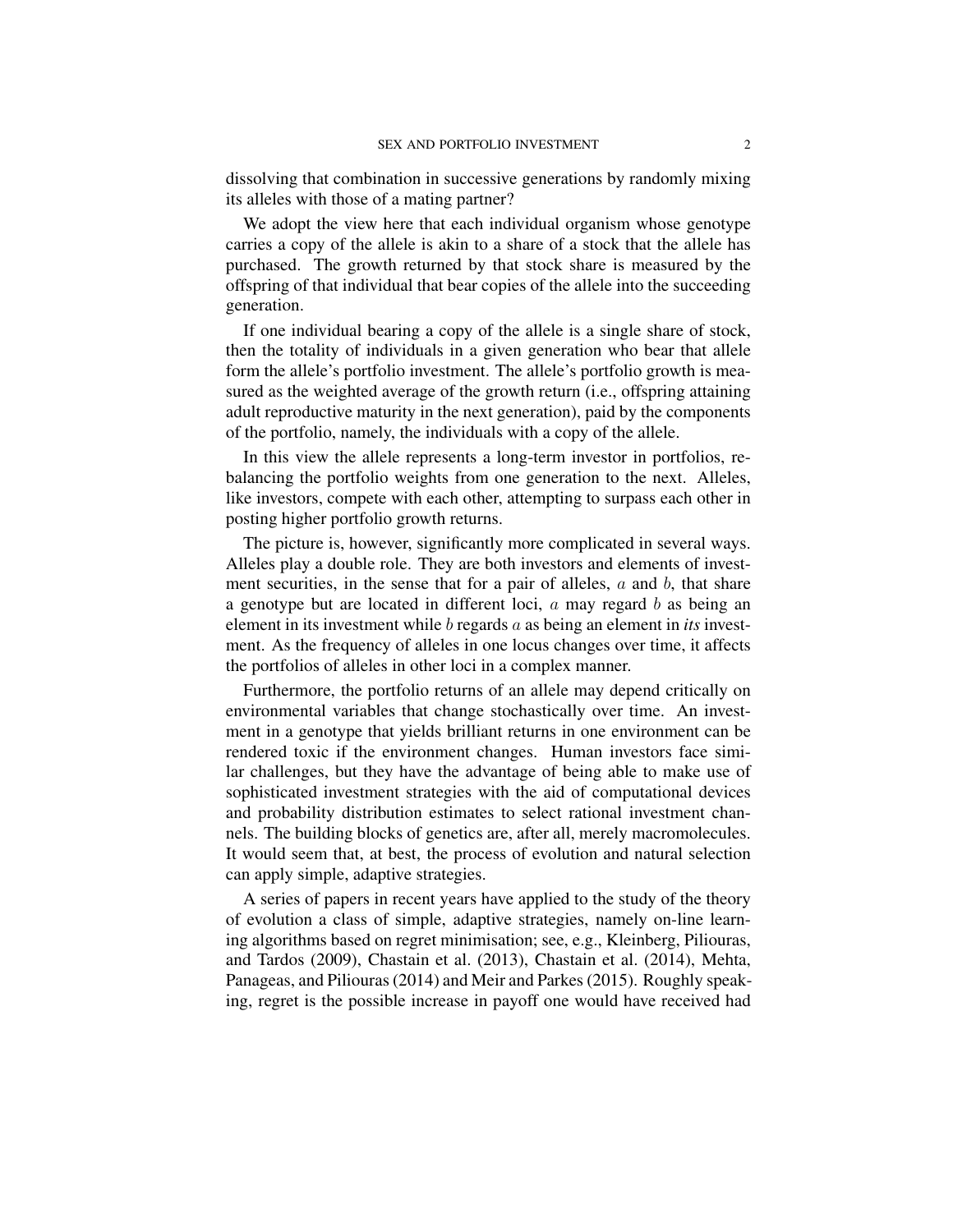one switched to a different mix of actions in the past. In boosting the frequency of alleles that have contributed to genotypes of high fitness over those that have been in low fitness genotypes, natural selection intuitively seems to be implementing a regret-minimising approach.

In line with these results, we show here that in a model assuming an infinite population, the dynamics of sexual reproduction can be recast simultaneously in different loci as a direct application of a variant of a regretminimising on-line learning algorithm called the Hedge algorithm (see Freund and Schapire (1997)). Theorem 1 then shows that the long run growth rate of a sexually reproducing haploid species converges to the growth rate that would have been attained if at each locus the only active allele had been the one that in hindsight attained the highest portfolio growth. This is similar to a result in Chastain et al. (2013) (where it is couched in terms of mixability, a concept closely related to our portfolio growth), but we do not assume weak selection<sup>1</sup> and moreover, our result holds for any stochastic sequence of viability fitness landscapes, not only for a deterministic, fixed landscape.

We can re-word this as follows: the dynamic of sexual reproduction acts as if its goal is to attain the cumulative population growth rate of an 'ideal sexual genotype', namely the genotype which has at each locus the allele with the highest portfolio growth (which can be identified only in hindsight). Sexual reproduction is an algorithm that reliably attains this ideal goal, no matter what succession of fitness landscapes it faces, whether that be a fixed unchanging landscape at all times or an environment with wild swings from one period to the next.

This brings us back to the question of 'why sex?'. It has long been noted in the literature that sexual reproduction, in contrast to asexual reproduction, entails several significant costs that are high enough to call into question why sexual reproduction is as ubiquitous across species as it is known to be. To list only a few such costs: sexual reproduction disassociates beneficial gene combinations by way of random shuffling between generations; males are costly, as half the population does not bear offspring, $2$ ; and sexual reproduction requires risky and energy-inefficient processes and behaviours, including mate searching, competition for mating partners, and co-ordination between mates (a more complete treatment of the subject may

<sup>&</sup>lt;sup>1</sup> Independently, Meir and Parkes (2015) have also extended Chastain et al. (2013) to situations without weak selection.

<sup>&</sup>lt;sup>2</sup> This is true in nearly all sexually reproducing species in the animal world. Strictly speaking, however, it is not necessarily a cost of sex; hermaphrodite species (which do exist) apparently gain whatever benefits sexual reproduction grants without paying the cost of depending on only half the population to produce female gametes.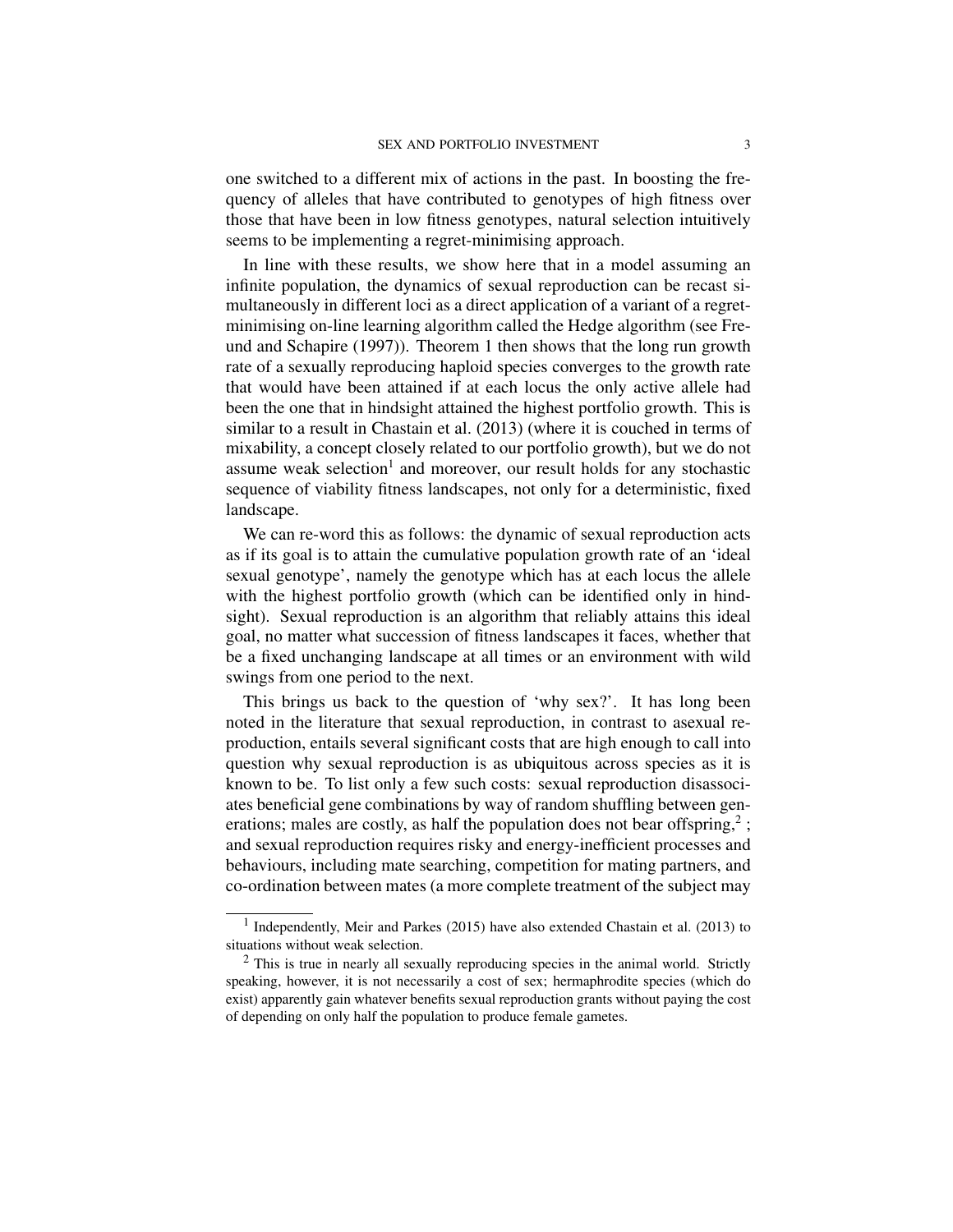be found in Otto (2009)). Indeed, explaining the role of sex is considered a major challenge in the study of evolution.

Can on-line algorithms explain the role of sex in evolution? Barton, Novak, and Paixão  $(2014)$  suggest a negative answer by pointing out that in principle asexual reproduction can equally well be characterized as an online learning algorithm, which thus leaves unclear why an advantage to sexual reproduction should accrue. That intuition is correct, as we show formally in Theorem 2 and Corollary 1, in the context of an infinite population model.

That is, the analysis of the dynamics of asexual reproduction as an on-line learning algorithm actually leads to the conclusion that asexual reproduction is more efficient than sexual reproduction in cumulative growth rates, the reason being that the asexual reproduction algorithm also strives to attain the cumulative growth rate of an ideal genotype: the genotype with globally optimal hindsight growth. By definition, the ideal sexual genotype can at best match the growth of the optimal growth genotype; it can be shown by example that it can also fall short.

Indeed, this is reminiscent of results reported in Livnat et al. (2008), in which computer simulations indicate greater long-run fitness for asexually reproducing populations than comparable sexually reproducing ones, which select for increased mixability rather than increased fitness. This may be considered a formalisation of one of the classic costs of sex: optimal growth genotypes are broken up by sexual reproduction if their individual alleles lack high mixability, whereas they are boosted in asexual reproduction.

This sharpens the question of 'why sex'. If sexual reproduction bears significant costs *and* yields less efficient long-run growth rates than asexual reproduction, why is sex such an eminently ubiquitous reproductive strategy?

Our answer, as expressed in Theorems 5 and 6, is that in the finite population model the conclusions are reversed. There, an advantage to sexual reproduction emerges, in a sense, from the very finiteness under consideration.

In an infinite population model, it is possible to suppose that nearly every possible genotype is represented in the population. Yet in a realistic finite population model, this is not feasible, as the space of possible genotypes is combinatorially immense. A finite population in each generation can only be a sample of the fictitious infinite population.

An asexually reproducing population essentially samples only once (in between rare positive mutations). Its growth rate can only be as good as the best genotype in the initial sample. A sexually reproducing population, by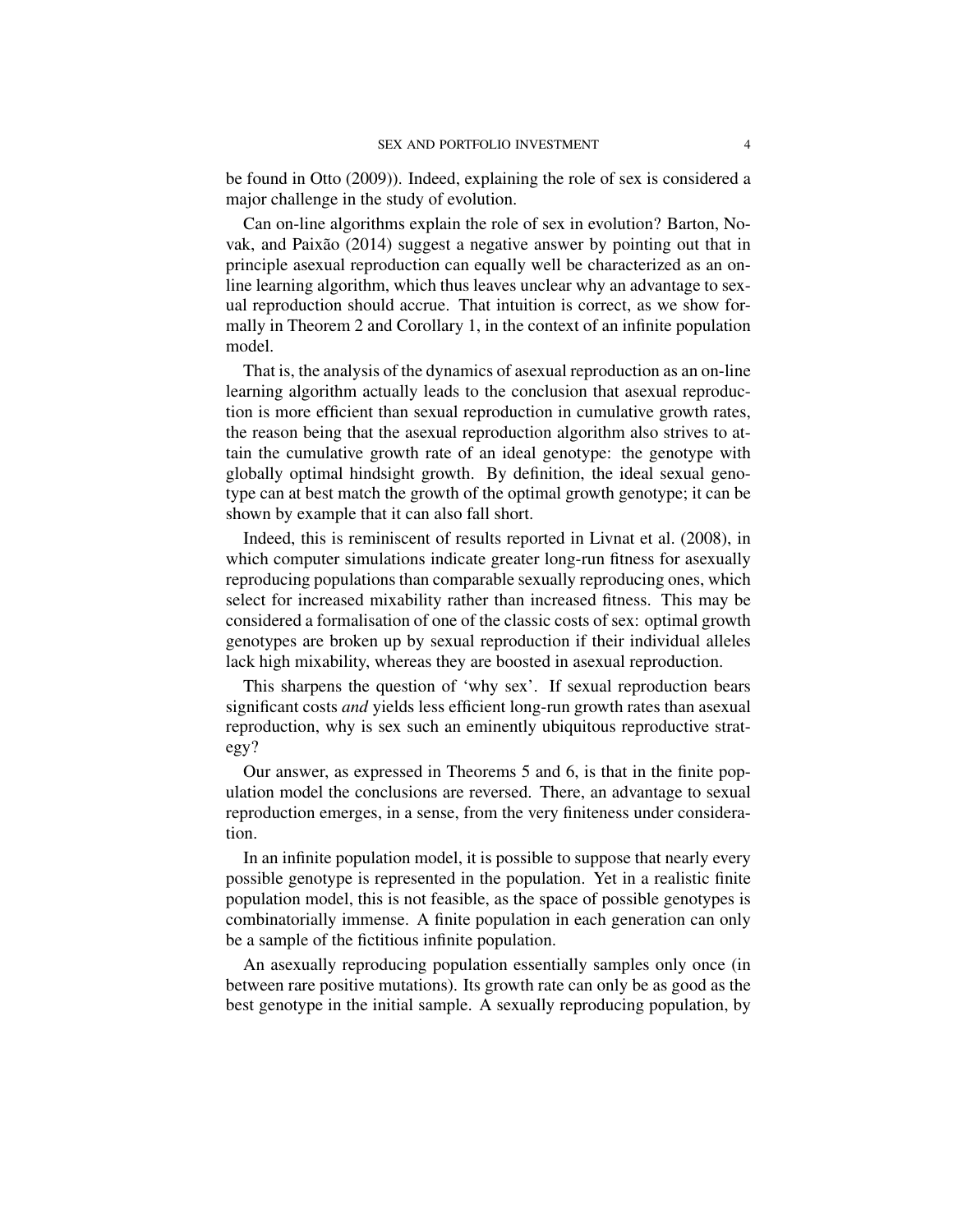contrast, samples a different portion of genotype space in each generation and furthermore does so in a directed manner.

The picture that emerges is of sexual reproduction as a goal-directed online learning algorithmic exploration of genotype space by sampling in each generation. This algorithm is extremely reliable in its outcome; in fact, Theorem 3 shows that the sampling algorithm of a sexually reproducing finite population attains exactly the same ideal genotype population growth that the algorithm of a corresponding sexually reproducing infinite population theoretically achieves. Asexual reproduction in a finite population, in contrast, always marches in place in the same small corner of genotype space.

One might use the following analogy.<sup>3</sup> The asexual reproductive strategy is like a poker player adopting the strategy of always playing exactly the hand she is initially dealt from the deck, without discarding and replacing any cards. If the hand that she has been dealt is extremely strong, such as a straight flush, then this strategy will look brilliant in hindsight; but the chances of that happening are slim. Most of the time, this strategy will yield poor results (since, for example, the probability of being dealt a nopair hand in a five-card deal is over 50 percent).

The sexual reproductive strategy is akin to a player who always, in every circumstance, discards and replaces the lowest face-value cards from the hand he is holding. Sometimes this comes at the irrational cost of breaking up a royal flush, but more often than not the player will improve on his initial position.

#### 2. PRELIMINARIES

2.1. Alleles and Genotypes. The basic unit of our model is the allele. That is, we suppose as a primitive the existence of a finite set of *alleles* A (which may be thought of as the basic 'gene pool'). We furthermore suppose the existence of a fundamental partition  $\mathcal{L} := \{L_1, \ldots, L_\ell\}$  of  $\mathcal{A}$ , i.e.,  $\overline{U}_j L_j =$ A and  $L_i \cap L_j = \emptyset$  for every pair  $L_i, L_j \in \mathcal{L}$  such that  $i \neq j$ . Each partition element  $L_j$  is a *locus* and  $\mathcal L$  is the set of *loci*, of cardinality  $\ell$ . For ease of notation, denote  $I = (1, \ldots, \ell)$ .

In principle the analysis here could be conducted assuming populations of any *n*-ploidy for  $n \geq 1$ . For concreteness and mathematical simplicity we focus on the haploid (i.e.,  $n = 1$ ) case. A (haploid) *genotype* q is a selector function  $g : \mathcal{L} \to \mathcal{A}$ ; i.e., g satisfies the condition that  $g(L_i) \in L_i$ for each  $j \in I$ .

 $3$  The use of poker as an analogy for genotypic fitness also appears in Otto (2009).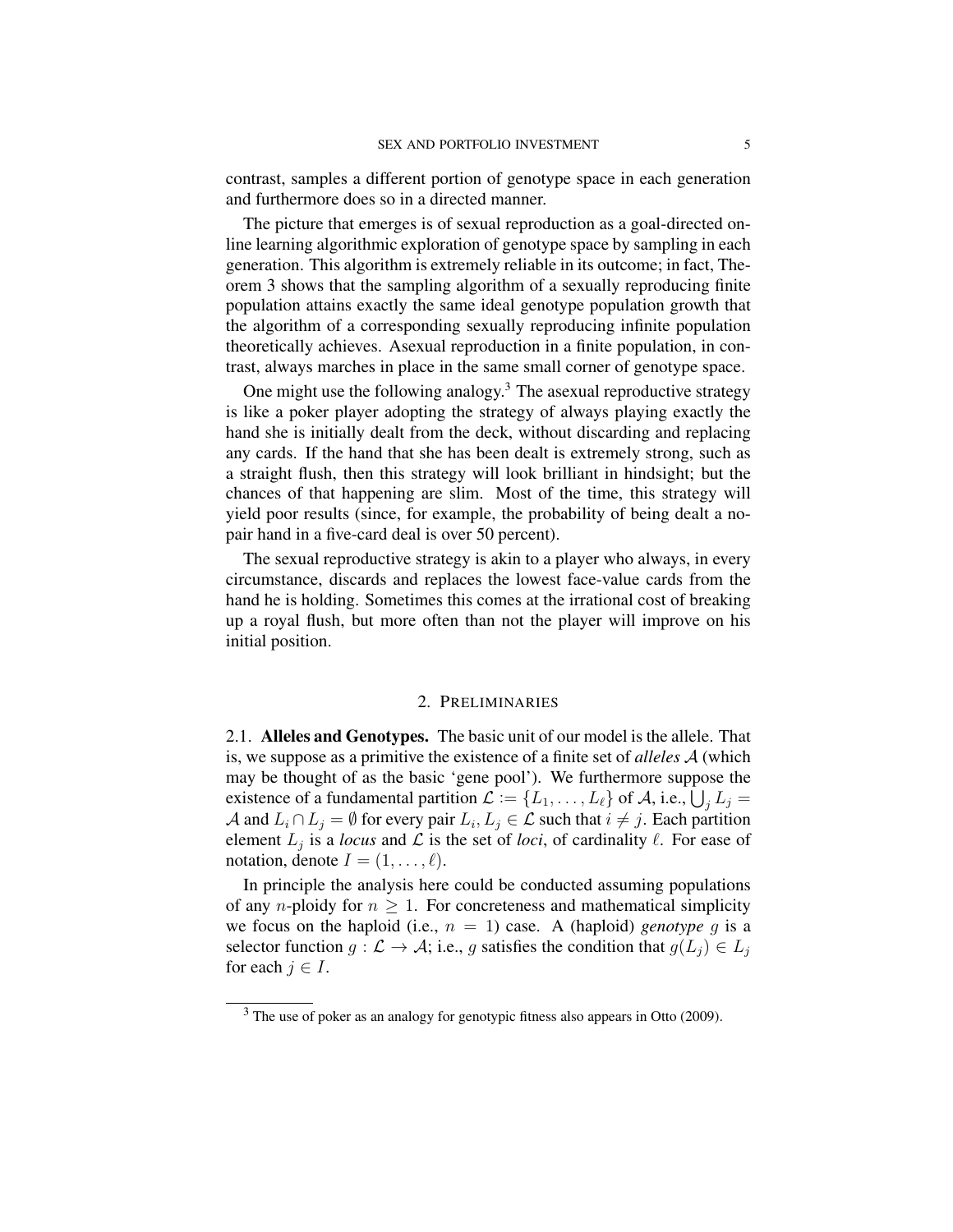More simply, a generic genotype  $g$  can be depicted as a string of alleles,

$$
a_1a_2\ldots a_{\ell-1}a_\ell,
$$

such that  $a_j \in L_j$  for all j.

The set of all genotypes, which we term the *genotype space* and denote by Γ, has some finite cardinality as determined by the cardinalities of  $A$ and  $\mathcal{L}$ . We assume a fixed enumeration of  $\Gamma$  such that each distinct possible genotype can be identified by an integer in  $1, \ldots, m = |\Gamma|$ . The models we construct here exclude the possibility of mutations; we can therefore identify the space Γ of all genotypes with a *species*.

An allele  $a \in \mathcal{A}$  *participates in* or *is a member of* a genotype  $g \in \Gamma$  if  $a \in g(L_j)$  for the unique locus  $L_j$  such that  $a \in L_j$ . Denote the set of all genotypes in which a participates by  $G_a \subseteq \Gamma$ . We sometimes suggestively term  $G_a$  the *portfolio* of allele  $a$ .

Alleles in separate loci do not compete; to the contrary, we consider them to have the potential of co-operating. Alleles within each locus, however, do compete with each other, hence we are interested in tracking the relative frequency of alleles at each locus. To that end, for each locus  $j \in (1, \ldots, \ell)$ we assume an enumeration of the alleles in  $L_j$ . A generic allele of  $L_j$  is denoted here by  $a_{j,i}$ , with the initial j indicating the locus and i the relative enumeration of the allele within  $L_j$ . To reduce the number of indices, allele  $a_{j,i}$ 's portfolio is denoted by  $G_{j,i}$ , rather than  $G_{a_{i,j}}$ . By definition, then,  $g \in G_{j,i}$  iff  $a_{j,i} \in g(L_j)$ .

Note that for each  $j \in I$  we have thus defined a partition of the locus  $L_j$ ,

$$
G_j := \{G_{j,1}, G_{j,2}, \ldots G_{j,|L_j|}\}.
$$

Since each genotype g contains some allele  $g(L_i)$ , it follows that  $G_{i,i} \cap$  $G_{j,k} = \emptyset$  if  $i \neq k$  and that  $\bigcup_{i \in L_j} G_{j,i} = \Gamma$ .

From this perspective there are two ways to view the set of genotypes. One way is as the collection  $\Gamma$ , i.e, as a collection of ordered strings of alleles. The other way is via the loci  $\mathcal L$  and the portfolios; i.e., for each  $j \in I$ ,  $\bigcup_{i \in L_j} G_{j,i} = \Gamma$  as a disjoint union.

2.2. Populations and Frequencies. A *population* of a species is a set of individuals, each of whom bears a particular genotype. A finite population of adult individuals of reproductive maturity is represented here as the disjoint union  $X = X_1 \cup ... \cup X_m$ , where each  $X_q$  is the set of individuals in the population bearing genotype  $g$ . The absolute size of a population  $X$  is

$$
|X| = \sum_{g \in \Gamma} |X_g|.
$$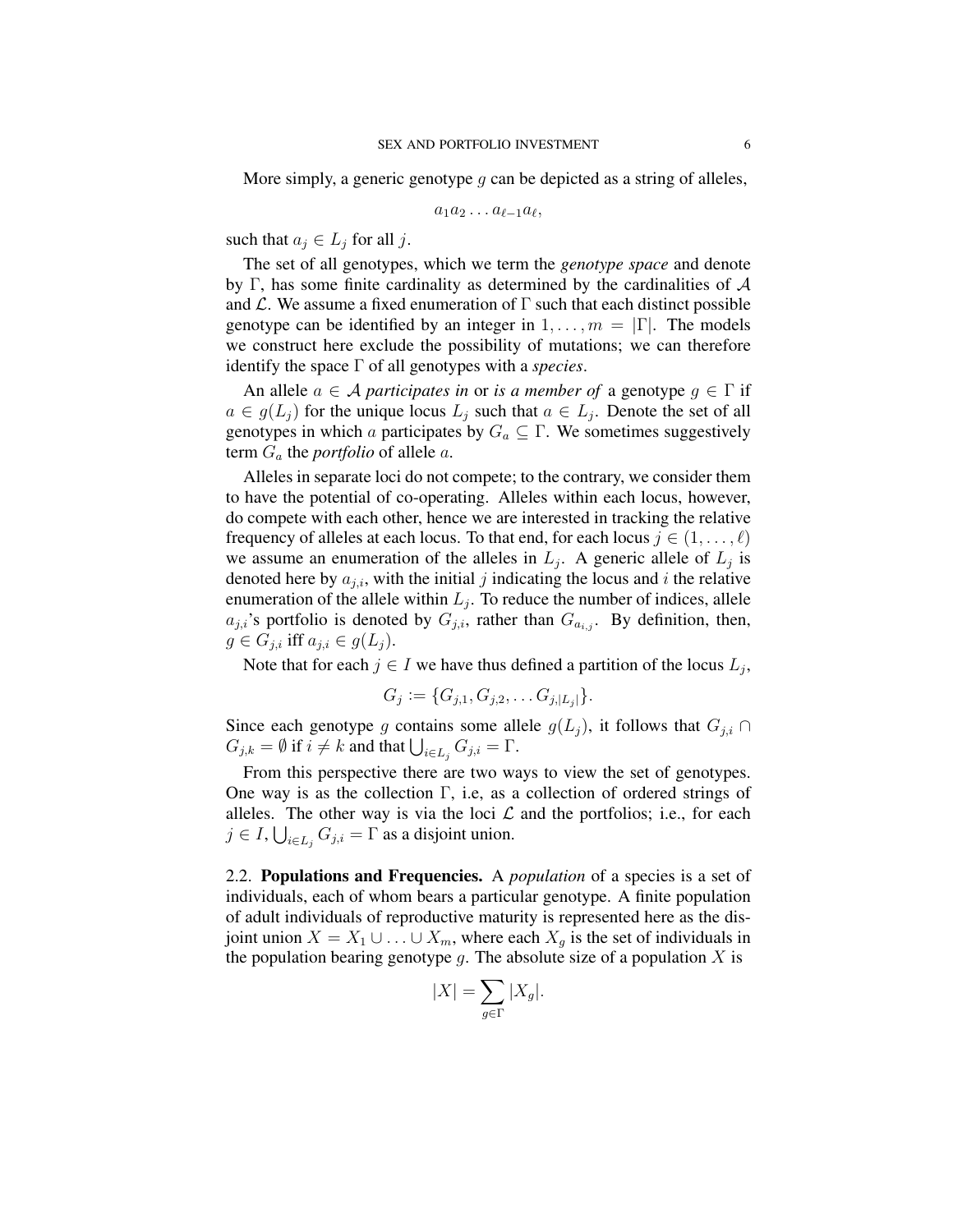Definition 1. The *genotypic population frequency* (or simply genotypic frequency) of a genotype q is the fractional share that genotype has in the population, denoted by  $p_q$  and defined by

$$
p_g = \frac{|X_g|}{|X|}.
$$

The genotypic population frequency is the *m*-tuple  $p = (p_1, \dots, p_m) \in \Delta^{\Gamma}$ . ♦

#### 3. INFINITE SEXUALLY REPRODUCING POPULATIONS

3.1. Infinite Populations. We adopt the standard fictional construct of an infinite population. As absolute values cannot play a role in such a model, only relative values are used. We continue, for example, to work with a value such as  $p_q$ , understanding it as the fractional share of genotype g in the infinite population. In the same vein, one can compare the relative growth rates of two infinite populations; if, for example, the expected number of offspring per individual in population  $A$  is 5 in each generation while the expected number of offspring per individual in population  $B$  is 3, we may say that population  $A$  experiences a higher growth rate than population  $B$ , even though both are infinite.

An infinite population is clearly an unrealistic assumption but serves to yield 'ideal' results. One of its main advantages is that it enables probabilities in a sense to be treated as actualities, without having to resort to expectations. In Section 6 a finite population model is considered and the results there are compared to those of this and the next section.

3.2. Sexual Reproduction Model. The biological fitness<sup>4</sup> of an individual in a population is often defined to be the expected number of viable offspring that individual has, i.e., offspring who are born and manage to attain reproductive maturity. We find it more convenient to work with viability, i.e., the expectation of survival from conception to adulthood, as the main environmentally and genotypically dependent variable.

To this end, we work with a sexual reproduction model loosely based on Ewens (2009), but expanded into a two-stage process. In the mating/conception stage, pairs of individuals conceive (haploid) zygotic offspring. After mating, the parents die and their offspring undergo viability selection in the next stage. The offspring that successfully survive viability selection to attain reproductive maturity form the next generation of adults.

<sup>&</sup>lt;sup>4</sup> We work here exclusively with genotypic fitness rather than phenotypic fitness, essentially regarding phenotypes as being entirely determined by genotypes.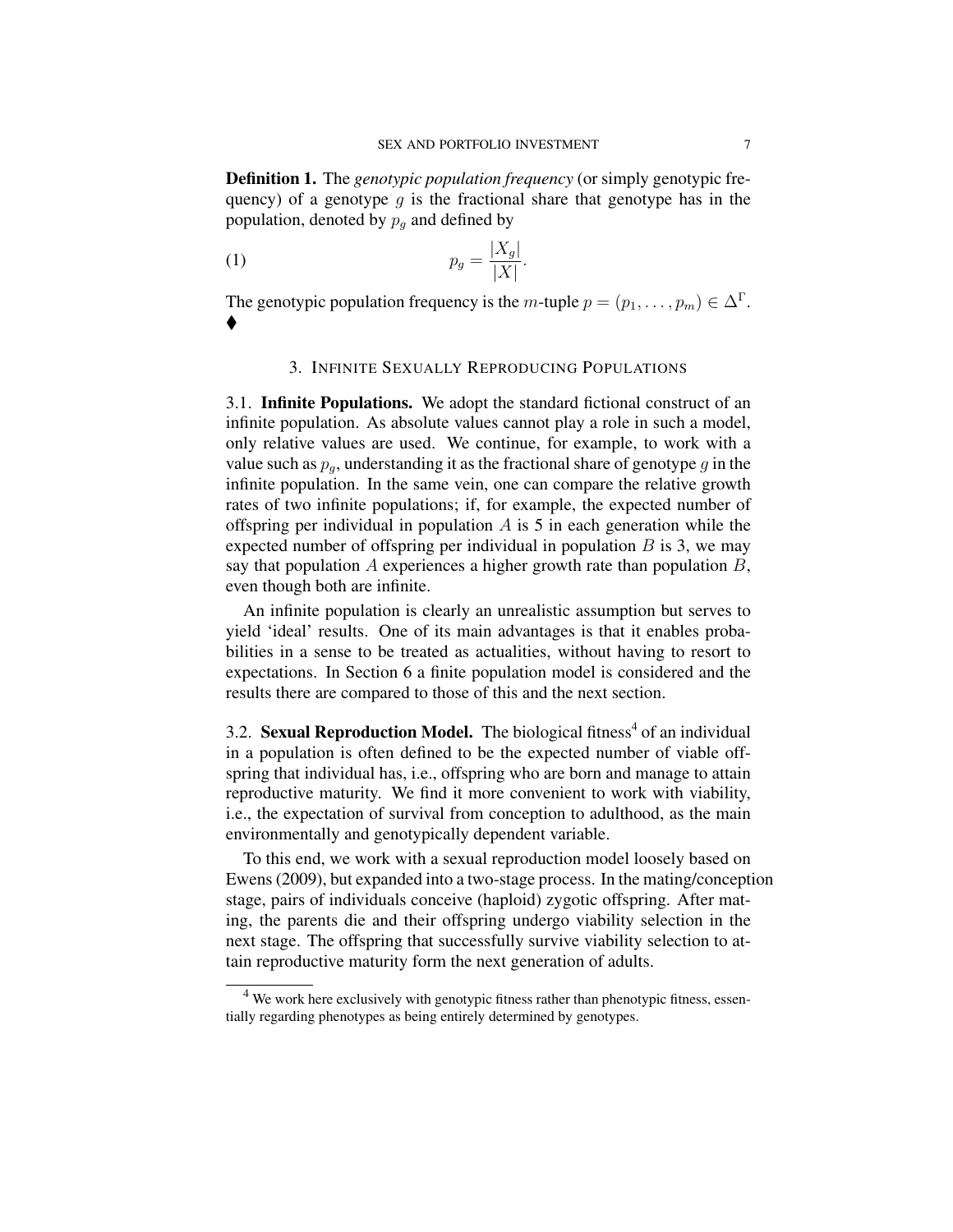More formally, we assume a Wright–Haldane model consisting of

- (1) discrete time panmixic reproduction,
- (2) non-overlapping adult generations,
- (3) haploid individuals,
- (4) no mutation,
- (5) and viability selection.

To track dynamic changes in the population, we add a time index. Time proceeds in discrete units throughout the model. The (adult) population at time t is denoted by  $X^t$ . The frequency of genotype g at time t is denoted by  $p_g^t$ . The *m*-tuple of the  $p_g^t$ 's is then denoted by  $p^t$ . It will be assumed that initially, at time  $t = 1$ , the ideal infinite population contains individuals from each possible genotype, i.e., that  $p_g^1 > 0$  for all  $g \in \Gamma$ .

At each point in time t, each individual in the adult population  $X<sup>t</sup>$  mates once with another individual in the population, with the identity of that mate being chosen uniformly randomly. For an individual bearing a particular genotype  $q$  the probability that s/he will mate with an individual of genotype  $g_k$  is given by  $p_{g_k}^t$ , the frequency of  $g_k$  in the population.

Each pair mating uniformly conceives  $2\zeta$  zygotes<sup>5</sup> where  $\zeta$  is an integer (hence the per capita number of offspring zygotes is ζ). The haploid genotype of each offspring of a mating pair is formed by picking, at each and every locus, an allele from one of the two parent haploid genotypes, independently and with probability one-half each.

Immediately after the mating/conception stage, there is both an adult parent population  $X^t$ , with genotypic frequency  $p^t$ , and an offspring/zygote population denoted by  $X^t$ , with genotypic frequency similarly denoted by  $\widetilde{p}^t = (\widetilde{p}_1^t, \ldots, \widetilde{p}_n^t)$ . The parent population then dies and the offspring population  $X<sup>t</sup>$  forms the basis for  $X<sup>t+1</sup>$ , the adult population at time  $t + 1$ , along with its attendant genotypic frequency  $p^{t+1}$ .

<sup>5</sup> The uniformity in the number of conceived zygotes per mating is not as restrictive an assumption as might appear at first glance. Differential numbers of offspring can be accommodated in this model through the viability fitness introduced here in Definition 2. For example, one can model an individual with genotype  $q$  as being sterile by setting  $v_{g'} = 0$  for all possible offspring of type g' that he or she can conceive. This would mean that formally in the model  $2\zeta$  zygotes would be formed from a mating involving a sterile individual but none would attain adult maturity, which from the perspective of the dynamics of the model would be equivalent to having no offspring at all to begin with. Non-uniform mating chances can similarly be accommodated by reducing the fitness  $v<sub>q</sub>$ of an 'unattractive' individual; in other words, we can expand the interpretation of  $v<sub>q</sub>$  as being the probability that an individual bearing genotype g both attains adult maturity *and* successfully manages to attract a mate.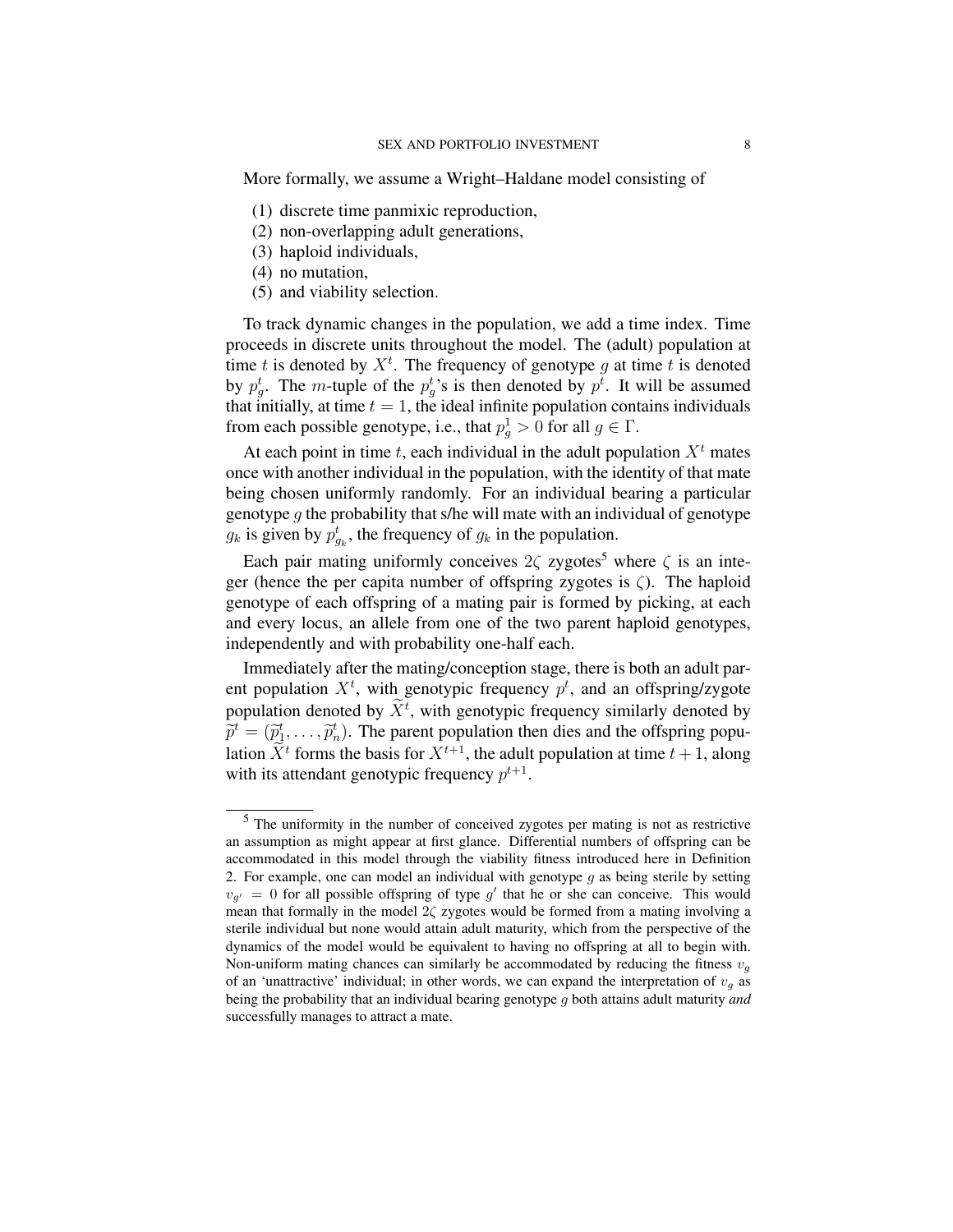Not all of the zygotes conceived during mating at time  $t$ , however, will necessarily survive to adulthood.

**Definition 2.** The *viability* of genotype  $g \in \Gamma$  at time t, denoted by  $v_g^t$ , is the probability that an individual bearing genotype  $g$  conceived as a result of the mating stage at time t survives to reproductive maturity at time  $t + 1$ . The viability values of the genotypes together form an  $n$ -dimensional tensor  $V^t = \{v_g^t\}_{g \in \Gamma}$ , which is the *viability landscape* of the species at time  $t$ .  $\blacklozenge$ 

Regard  $v_g^t$  as a time-dependent random variable that cannot deterministically be foreseen. One may consider the underlying randomness to be due to unpredictable environmental variables. We would like to make as few limiting assumptions on the values of  $v_g^t$  as possible; in particular, we do not need to assume normality of distributions or even i.i.d. random variables.

We will, however, adopt here the following assumptions:

- (1) The values of  $v_g^t$  range as  $0 \le v_g^t \le 1$ ;
- (2) For all t, there is at least one  $g \in \Gamma$  such that  $v_g^t > 0$ .
- (3) There is a minimal  $v^* > 0$  such that for all t and all g, if  $v_g^t \neq 0$  then  $v_g^t \geq v^*$ .

The first assumption allows for some genetic combinations to be absolutely lethal: for example, it may happen that certain combinations lead to such gross embryonic developmental defects that they necessarily cause fetal or postnatal mortality. On the other hand, it is not the aim of this work to the depict the process of extinction of species, hence we require that at each time t the value of  $v_g^t > 0$  for at least one genotype g, to rule out a sudden extinction event. But we also need a stronger condition to rule out a 'sieve' effect that would kill off each genotype separately over time until none are left. The second assumption suffices to avoid these extreme cases.

The third assumption is mainly needed for technical reasons but it is amenable to a natural interpretation. A genotype with  $v_g^t = 0$  has no hope at all to attain maturity. It is essentially conceived with a flaw that guarantees early death; one might as well assume prenatal mortality. Since there are a finite number of possible genotypes, there is some  $v^{*t} > 0$  such that for all g at time t, if  $v_g^t \neq 0$  then  $v_g^t \geq v^{*t}$ , i.e., conditional on surviving gestation and being born at time  $t$ , each individual has at least some minimal probability  $v^{*t}$  of surviving to adulthood. Assumption (3) then states that although the viability landscape can change considerably over time, there is some minimal  $v^* > 0$  such that conditional on being born each individual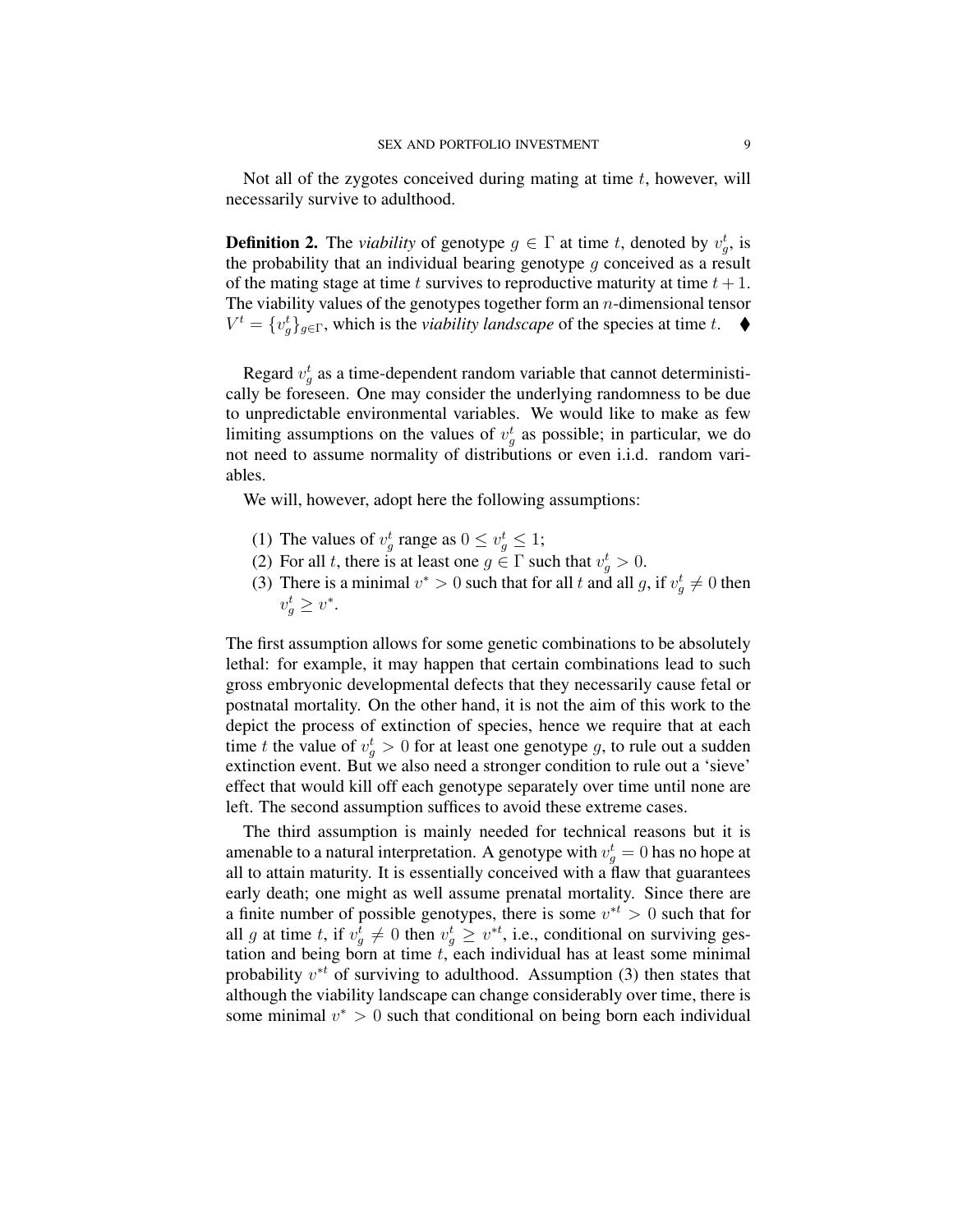has at least the probability  $v^*$  (which can be an extremely small but nonzero value) of surviving to adulthood, independently of which time period is under consideration.

**Definition 3.** The *mean viability* at time t is the value

(2) 
$$
\overline{v}^t := \sum_{g \in \Gamma} \widetilde{p}_g^t v_g^t.
$$

This is a population-level value relevant to the stage at time  $t$  between conception and the attainment of reproductive maturity.

As mating produces ζ zygotes per capita, the *population growth rate* at time  $t$  is

$$
\overline{\rho}^t := \zeta \overline{v}^t,
$$

which may also be interpreted as the mean expected number of zygote offspring per capita who survive to maturity.

3.3. Allelic Frequency Dynamic. Parallel to the genotypic frequency  $p<sup>t</sup>$ , one can consider the frequency of an allele  $a_{j,i}$  at locus j relative to its competitor alleles in the same locus over time.

**Definition 4.** Given a genotypic frequency  $p^t = (p_1^t, \dots, p_n^t)$  at time t, the *allelic frequency* of  $a_{j,i}$  at t (in relation to the alleles in locus j) is

$$
(4) \t q_{j,i}^t := \sum_{g \in G_{j,i}} p_g^t.
$$

In parallel, define the zygotic allelic frequency of  $a_{j,i}$  at t to be  $\tilde{q}_{j_i}^t := \sum_{k \in \mathbb{N}} \tilde{p}_{k,i}^t$  $_{g\in G_{j,i}}\widetilde{p}_{g}^{t}$ . The contract of the contract of the contract of  $\blacklozenge$ 

Note that  $\sum_{i \in L_j} q_{j,i}^t = \sum_{i \in L_j} \sum_{g \in G_{j,i}} p_g^t = \sum_{g \in \Gamma} p_g^t = 1$ . Writing  $q_j^t := (q_{j,1}^t, q_{j,2}^t, \ldots, q_{j,|L_j|}^t),$ 

we have that  $q_j^t \in \Delta^{|L_j|}$ .

In a sexually reproducing population, allelic frequency is often a more important variable to track than genotypic frequency, and we regard the allelic frequency as representing the main state of the population as it undergoes dynamic changes. To track changes in both the genotypic and the allelic frequencies from one generation to the next, we rely on our two-stage model of generation formation.

**Proposition 1.**  $\widetilde{q}_{j_i}^t = q_{j_i}^t$  for all t and all alleles.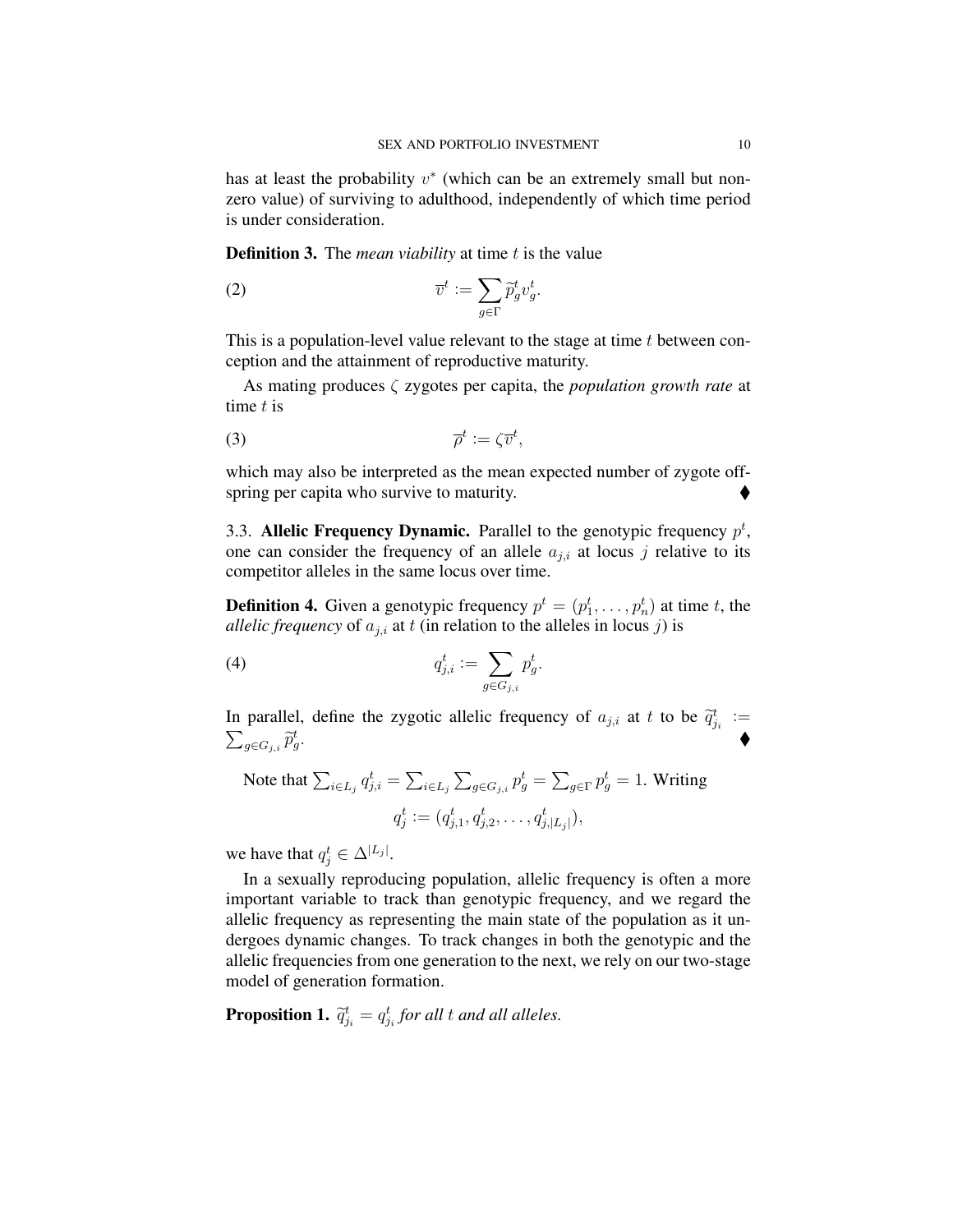In contrast to the conclusion of Proposition 1, the shuffling inherent in sexual reproduction does change the genotypic population frequency between the adult population and the offspring population. The viability landscape then further recalibrates the genotypic frequencies as the zygotes mature to adulthood.

**Proposition 2.** The dynamics of the transition from  $p^t$  to  $p^{t+1}$  are deter*mined by the viability landscape*  $V^t$ :  $\tilde{p}^t$  *is determined by*  $p^t$  *and*  $p^{t+1}$  *is* determined for each according to *determined for each genotype* g *by*

$$
p_g^{t+1} = \frac{v_g^t \widetilde{p}_g^t}{\overline{v}^t},
$$

where  $\overline{v}^t$  is the mean viability at time  $t$ .

3.4. Portfolios and Growth Rates. To track the dynamics of the allelic frequency  $q^t$  we need to introduce some more definitions.

If  $\tilde{p}^t = {\{\tilde{p}_g^t\}}_{g \in \Gamma}$  is the offspring genotypic frequency at time t, then for each allele  $a_{i,i}$  and genotype g define

(6) 
$$
\widetilde{p}_{g}^{t}\Big|_{a_{j,i}} := \begin{cases} \frac{\widetilde{p}_{g}^{t}}{\widetilde{q}_{j,i}^{t}} & \text{if } g \in G_{j,i} \\ 0 & \text{otherwise.} \end{cases}
$$

Since  $\tilde{p}_g^t$  is the relative weight in the zygote population of individuals bearing genotype g at time t and  $\tilde{q}_{j,i}^t$  is the relative weight in that same<br>nomination of individuals begins allele s the natural intermetation of population of individuals bearing allele  $a_{j,i}$ , the natural interpretation of  $\hat{p}_{g}^{t}$ <sub>a<sub>j,i</sub> is that it is the population weight of individuals of type g at time t</sub> relative to the population *restricted to those bearing allele*  $a_{j,i}$ .

We have that

$$
\sum_{g \in G_{j,i}} \widetilde{p}_g^t \big|_{a_{j,i}} = 1
$$

since  $\widetilde{q}_{j,i}^t = \sum_{g \in G_{j,i}} \widetilde{p}_g^t$ . Furthermore: **Lemma 1.** *For all*  $g \in G_{i,i}$ ,

$$
\widetilde{p}_g^t\big|_{a_{j,i}} = \frac{\widetilde{p}_g^t}{q_{j,i}^t}
$$

**Definition 5.** The set  $\{\widetilde{p}_g^t|_{a_{j,i}}\}_{g \in G_{j,i}}$  is the set of *portfolio weights* of allele  $a_{i,i}$  at time t.

Recalling that for an allele  $a_{j,i}$  in  $L_j$ , the set  $G_{j,i}$  was termed the portfolio of  $a_{j,i}$ , now for each  $g \in G_{j,i}$  we interpret  $\tilde{p}_g^t\big|_{a_{j,i}}$  as the weight of element g in the 'portfolio held by  $a_{j,i}$  at time t'.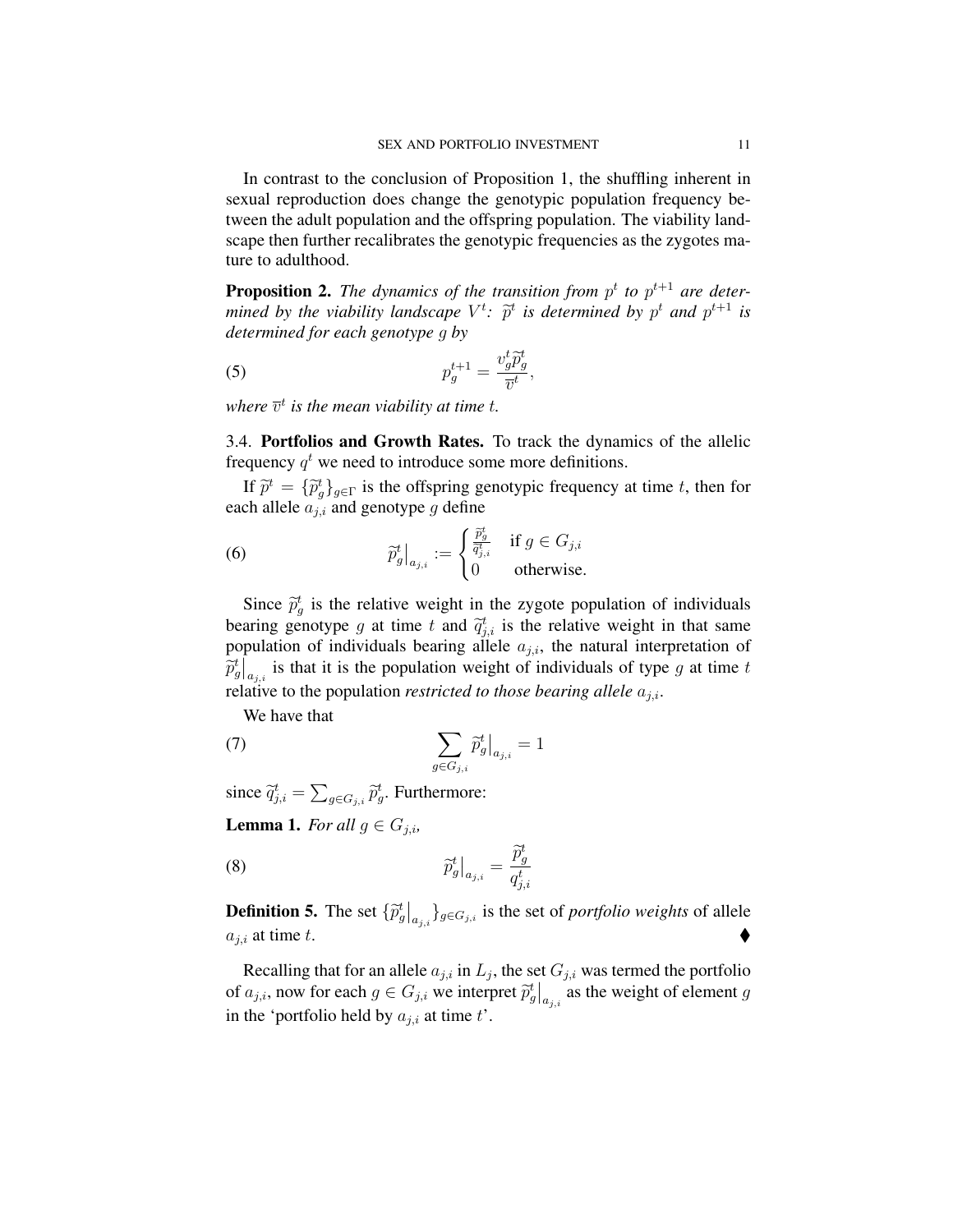#### Definition 6. Define

(9) 
$$
\varphi_{j,i}^t := \sum_{g \in \Gamma} v_g^t \tilde{p}_g^t \Big|_{a_{j,i}} = \sum_{g \in G_{j,i}} v_g^t \tilde{p}_g^t \Big|_{a_{j,i}}
$$

to be allele  $a_{j,i}$ 's *mixability*.<sup>6</sup>

Then

$$
\rho^t_{j,i} := \zeta \varphi^t_{j,i}
$$

can be termed allele  $a_{j,i}$ 's *portfolio growth* at time t.  $\rho_{j,i}^t$  measures the allele's growth rate (an alternative name for this might be the *gross portfolio return* of the allele).

Given the assumptions specified in Section 3.2 on how the values of  $\{v_g^t\}$ range, it follows that  $0 \le \varphi_{j,i}^t \le 1$  for all t and all alleles, while at the same time at each locus j there is at least one allele  $a_{j,i}$  such that  $\varphi_{j,i}^t > 0$  (and therefore also  $\rho_{j,i}^t > 0$ ) for all t.

Furthermore, if  $\varphi^t_{j,i}\neq 0$  for any  $a_{j,i}$  then  $\varphi^t_{j,i}\geq v^*$ . Based on this, add the following notation: for each t, let  $\varphi_s^t$  $j$  be the value of the minimal non-zero mixability amongst the alleles of locus j at time t, and similarly let  $\rho_s^t$  $\frac{t}{j}$  be the value of the minimal non-zero portfolio growth amongst the alleles of locus  $i$  at time  $t$ .

There is also a maximal growth rate: since  $v_g^t \leq 1$ , the maximal mixability is 1. Hence the maximal  $\rho_{j,i}^t$  for any allele at any time is simply ζ.

Lemma 2. *For any locus* L<sup>j</sup> *,*

(11) 
$$
\sum_{i \in L_j} q_{j,i}^t \varphi_{j,i}^t = \overline{v}^t.
$$

Since by Equation (3) the population growth  $\overline{\rho}^t$  at time t is  $\zeta \overline{v}^t$ , Equations (10) and (11) yield that

(12) 
$$
\overline{\rho}^t = \zeta \overline{v}^t = \zeta \sum_{i \in L_j} q_{j,i}^t \varphi_{j,i}^t = \sum_{i \in L_j} q_{j,i}^t \rho_{j,i}^t,
$$

i.e., that the population growth rate is the weighted average of the allelic growth rates within any single locus. We can suggestively think of  $\overline{\rho}^t$ , under this interpretation, as the average 'market rate' in contrast to the particular portfolio growth rate  $\rho_{j,i}^t$  of any single allele  $a_{j,i}$ .

Note that Lemma 2 holds independently at each and every locus. In particular, since the mean viability  $\bar{v}^t$  is a population-level value, this means

 $6$  The term is taken from a similar concept appearing in Chastain et al. (2013).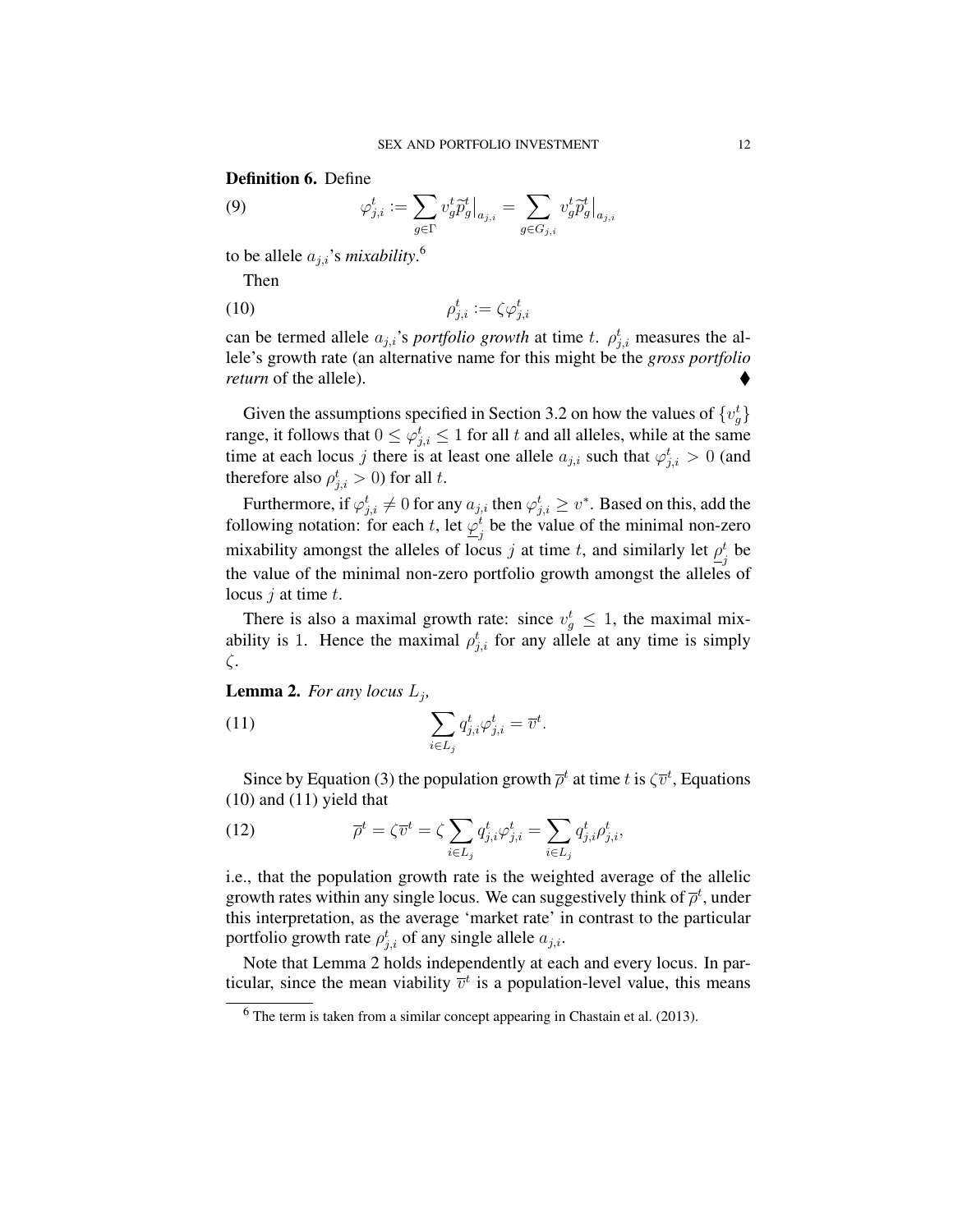that the weighted averages of the portfolio growth rates at each locus, given by  $\sum_{i \in L_j} q_{j,i}^t \rho_{j,i}^t$ , are identical for all  $j$ .

With all this preparation accomplished, we can finally present the allelic frequency dynamic.

**Proposition 3.** For each locus  $L_j$  and allele  $a_{j,i} \in L_j$ ,

(13) 
$$
q_{j,i}^{t+1} = q_{j,i}^{t} \frac{\varphi_{j,i}^{t}}{\overline{v}^{t}}.
$$

Since  $\rho_{j,i}^t = \zeta \varphi_{j,i}^t$  and  $\overline{\rho}^t = \zeta \overline{v}^t$ , Equation (13) can be re-written as

(14) 
$$
q_{j,i}^{t+1} = q_{j,i}^t \frac{\rho_{j,i}^t}{\overline{\rho}^t}.
$$

Note that Equations (13) and (14) have the form of the standard discrete time replicator equation of the evolutionary game theory literature. Note also that if  $\varphi_{j,i}^t = 0$  (equivalently,  $\rho_{j,i}^t = 0$ ) for an allele  $a_{j,i}$  for any time t then the allele ceases to exist in the population and  $q_{j,i}^{\tau} = 0$  for all time periods  $\tau > t$ .

#### 4. NO-REGRET SEXUAL REPRODUCTION

We can recast the dynamics of the previous section in both game theoretic terms and as an on-line algorithm. In this we are inspired by ideas appearing in Livnat et al. (2008), Chastain et al. (2013) and Chastain et al. (2014).

4.1. Sexual Reproduction as a Stochastic Coordination Game. Define a strategic-form game  $\mathcal{G}^t$  at time t as follows. Suppose that a viability landscape  $\{v_g^t\}_{g \in G}$  is given. The players of the game are  $(1, \ldots, \ell)$ , one player for each locus. The action set of player j is the set  $L_j$ ; i.e., each allele  $a_{j,i}$ of locus *j* is an action of player *j* in the game  $\mathcal{G}^t$ .

Players may play mixed strategies. A mixed strategy of player  $j$  is a probability distribution  $q_j^t$  over his action set. Since the action set is the set of alleles of locus j, the probability distribution  $q_j^t$  is equivalently an allelic frequency at locus j.

After each player j has revealed his/her mixed strategy  $q_j^t$  at time t, the payoff to each player is, uniformly, the population growth rate  $\bar{\rho}^t$ , which is determined by the mean viability  $\bar{v}^t$  as calculated per Equation (2). Since individual payoffs to all players are identical under all conditions, while the payoff matrix is essentially a random variable that is dependent on the stochastic viability landscape sequence  $\{V^t\}$ , the sequence  $\{\mathcal{G}^t\}$  may be considered to be a stochastic coordination game.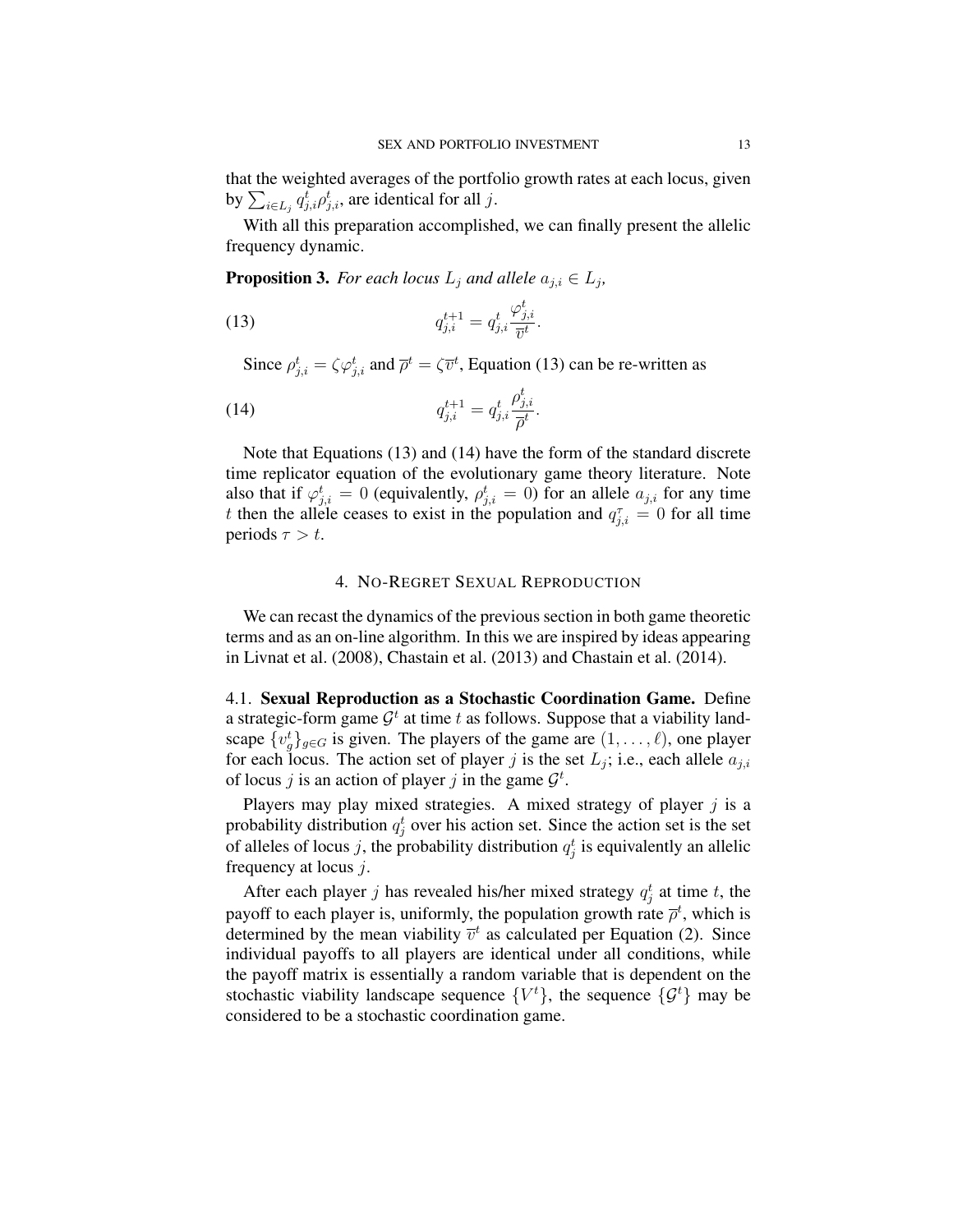| <b>Biological Description</b> | Game $\mathcal{G}^t$ Description                                          |
|-------------------------------|---------------------------------------------------------------------------|
| Locus $j$                     | Player $j$                                                                |
| Allele $a_{i,i}$              | Action $i$ of Player $j$                                                  |
|                               | Allelic frequency $q_i^t$ at locus j (Mixed) strategy $q_i^t$ of Player j |
| Mean fitness $\overline{v}^t$ | Payoff for strategy profile $(q_1^t, \ldots, q_\ell^t)$                   |

FIGURE 1. Parallels between the biological description of the previous section and the game of this section.

If we postulate that each player j in  $\{\mathcal{G}^t\}$  chooses consecutive strategies according to Equation (13), then the players are implementing an uncoupled dynamic, as defined in Hart and Mas-Colell (2003). We may interpret this dynamic as each player regretting his previous time period mixed strategy and updating in a way that would have counter factually increased his payoff. Given the game structure, the effect of each individual player acting in such a way as to increase his payoff is higher payoffs for all players. This holds even if we regard the 'true underlying dynamic' as unbridled competition between the alleles at each locus under replicator-equation conditions: the net effect of the dynamic for the species is increased viability, even without any agent seeking to act for the 'good of the species'.

4.2. Sexual Reproduction as an On-line Learning Algorithm. In addition to the stochastic coordination game description, the dynamics of Equation (13) at each individual locus can also be recast using the following metaphorical description. Imagine that each locus  $j$  is an investor who is uncertain as to which investment portfolio to purchase. The investor hires investment experts to provide investment advice; these 'experts' are the alleles  $(a_{j,1},...,a_{j,|L_j|})$  in  $L_j$ .

At time t, each expert  $a_{j,i}$  is given the portion  $q_{j,i}^t$  of the investor's capital, which is then invested in a portfolio  $G_{j,i}$  (whose weights depend on  $\{q_{\gamma}^{t}\}_{\gamma\in\Gamma^{-j}}$ ). The growth of portfolio  $G_{j,i}$  is then revealed as  $\rho_{j,i}^{t} = \zeta \varphi_{j,i}^{t}$ (depending on the revealed viability landscape  $V^t$ , per Equation (10)). The overall growth that the investor sees as a result is given, by Lemma 2, as  $\overline{\rho}^t = \zeta \overline{v}^t.$ 

Looking forward myopically, the investor adopts the strategy in period  $t+$ 1 of increasing the portion  $q_{j,k}^{t+1}$  of each expert k who produced better returns than the mean in period t while reducing the portion  $q_{j,h}^{t+1}$  of each expert h who produced worse returns than the mean in period  $t$ . Furthermore, the amount increased (respectively, decreased) should be proportional to the excess (respectively, deficit) from the mean.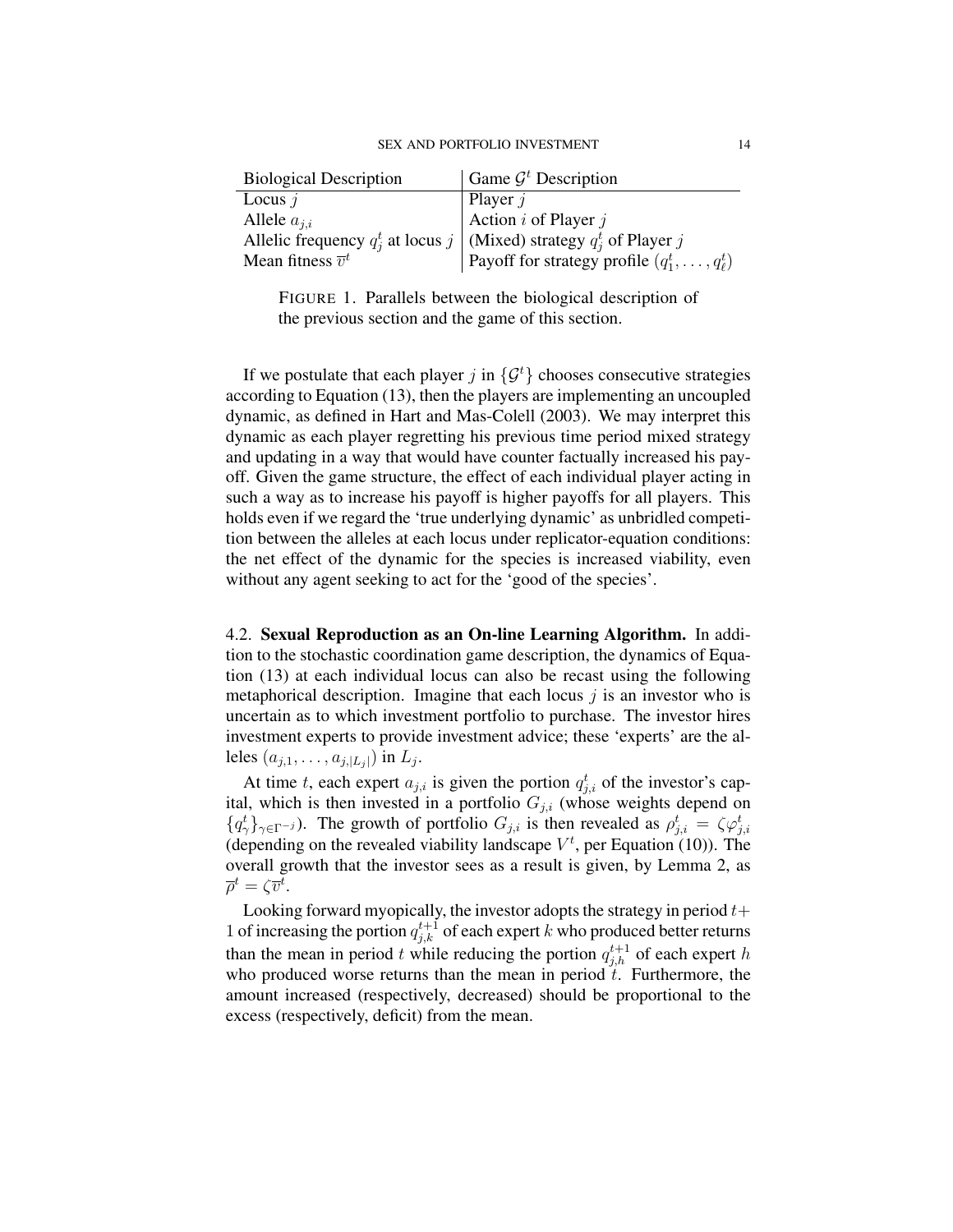Equation (13) attains this. The dynamics can suggestively be considered to be an expression of the investor's 'regret' after each time period  $t$ , in the sense that the investor regrets having placed too much weight on experts whose returns were lower than period  $t$ 's 'market average return' and too little weight on experts whose returns were above the market average.

This metaphor, of each locus acting as an investor who divides his wealth amongst experts (the alleles) and at each time period 'boosts' the fraction given to the experts whose portfolios achieve above-average returns, is often used as motivation for the Hedge algorithm, an on line learning algorithm. (The Hedge algorithm was originally due to Freund and Schapire (1997). It has since been significantly generalized and is now a major element in the study of on-line learning algorithms. An extensive recent survey of the subject appears in Arora, Hazan, and Kale (2012).) We present a variant of the Hedge algorithm in detail here as Algorithm 1.

#### Algorithm 1 Exponential Hedge Algorithm (Freund and Schapire (1997))

#### Parameters:

number of experts k, maximal single-period gain M, initial weight vector  $q^1 \in \Delta^k$ , a real number  $\eta > 0$ , number of trials T

for  $t = 1, 2, ..., T$  do

- 1. Receive reward vector  $r^t \in [0, M]^k$
- 2. Score the weighted mean value  $y^t = \sum_{i=1}^k q_i^t r_i^t$
- 3. Update the weight vector by

$$
\widehat{q}_i^{t+1} = q_i^t \cdot \mathbf{e}^{\eta r_i^t}
$$

4. Normalize  $\hat{q}^{t+1}$  into an allocation  $q^{t+1} \in \Delta^k$  by setting

$$
q_i^{t+1} = \frac{\widehat{q}_i^{t+1}}{\sum_j \widehat{q}_j^{t+1}}
$$

for each  $i \in 1, \ldots, k$ end for

The cumulative gain of the algorithm over all the time periods is

$$
\Phi_H := \sum_{t=1}^T y^t = \sum_{t=1}^T \sum_{i=1}^k q_i^t r_i^t.
$$

One can ask instead what would have been the cumulative gain if instead of following the algorithm the investor had in every time period given all his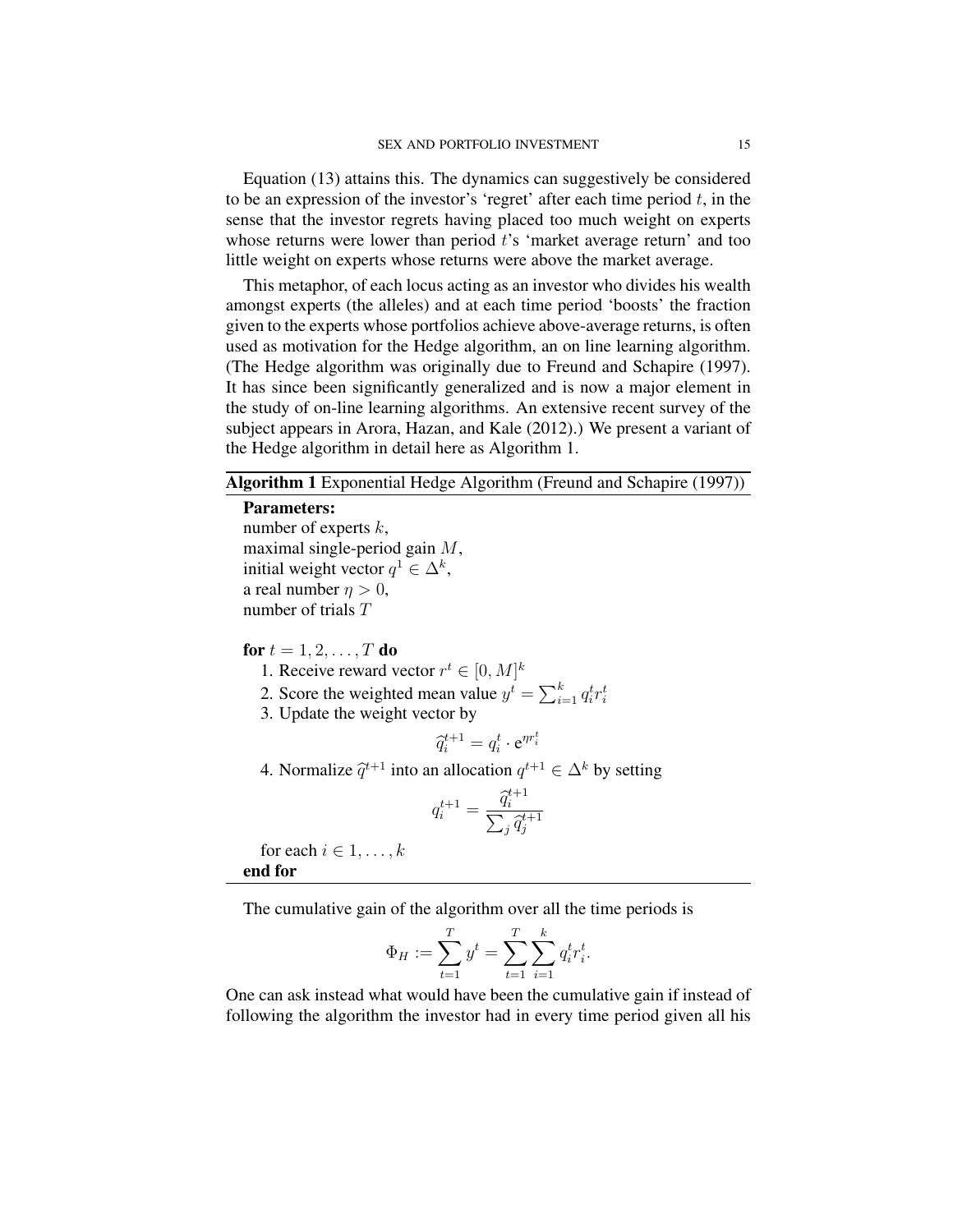wealth to expert *i* (i.e., always set the weight  $w_i^t = 1$  in the algorithm) and nothing to the other experts, in which case the cumulative gain would have been

$$
\Phi_i := \sum_{t=1}^T r^i.
$$

The regret at not having selected *ex ante* the expert who was revealed *ex post* to be the optimal expert is the difference

$$
\max_i \Phi_i - \Phi_H.
$$

One can also ask about the average regret,  $(\max_i \Phi_i - \Phi_H)/T$ , and its asymptotic value as T increases.

Lemma 3.1 and Theorem 3.2 of Auer et al (1995) show that, depending on the specifics of the problem studied,  $\eta$  can be tuned so as to guarantee that the average regret of the Hedge algorithm decreases at the rate  $\mathcal{O}(\sqrt{\ln k/T})$ , and hence that it asymptotically vanishes. We denote the optimal  $\eta$  attaining this goal by  $\eta^*$ .

We now recast the allelic frequency dynamics at one locus as a Hedgestyled algorithm. The details are presented in Algorithm 2, which is composed in a way that makes direct comparison to Algorithm 1 as transparent as possible.

The vector dynamics determined by Algorithm 2 come down to  $q_i^{t+1} =$  $q_i^t$  $\frac{\rho_i^t}{\overline{\rho}^t}$ , exactly mimicking those of Equation (14). The gain scored in each generation for each allele i is  $\ln(\rho_i^t/\rho_i^t)$ , i.e., the log of the quotient of that allele's portfolio growth rate and the worst performing portfolio (this ensures that the quotient is always greater than or equal to 1 and therefore that the log gain is non-negative). The overall gain  $y<sup>t</sup>$  scored in each generation is the mean log gain,  $\sum_i q_i^t \ln(\rho_i^t/\rho_i^t)$ , scaled by  $\frac{1}{\eta^*}$  (note that, similarly to  $\rho^t$ , the mean log gain is a population-level value even though it is calculated at a single locus).

Ostensibly, tracking the cumulative mean log gain may look wrong, as compared to the more standard log mean return, i.e.,  $\ln(\sum_i q_i^t \rho_i^t)$ . There are two justifications for the mean log gain. Firstly, the mean log gain may be considered to be a proxy for measuring growth rapidity at each time period, in the sense that, all other things being equal, a population with a higher mean log return will experience greater absolute size growth than a comparable population with a lower mean log return.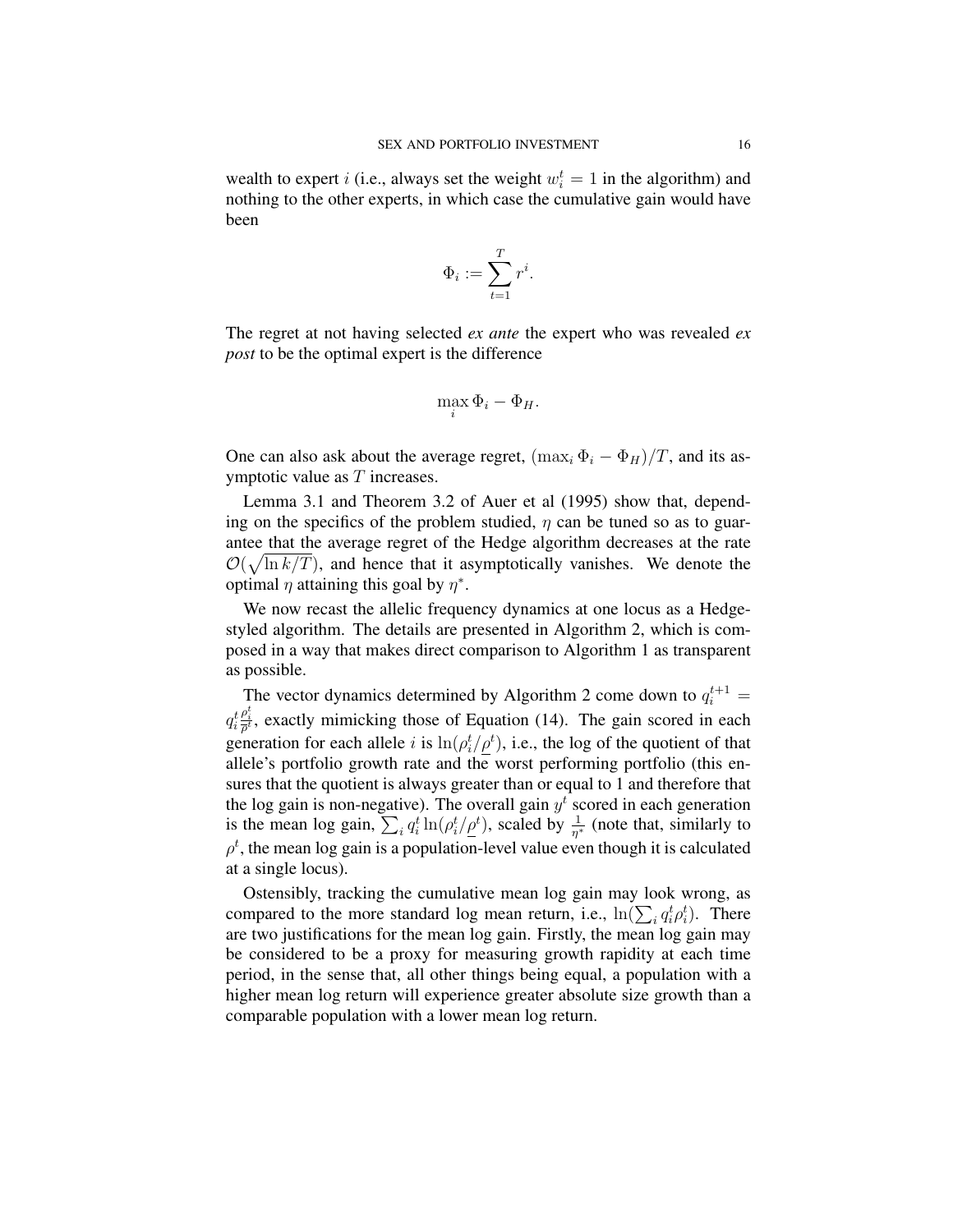#### Parameters:

number of alleles k, initial allelic frequency vector  $q^1 \in \Delta^k$ , number of generations T

**for**  $t = 1, 2, ..., T$  **do** 

1. Receive the revealed viability landscape  $V^t$ 

2. Calculate, for each allele *i*, the portfolio growth  $\rho_i^t$ 

3. Calculate the average growth rate  $\bar{\rho}^t = \sum_{i=1}^k q_i^t \rho_i^t$  and the minimal non-zero growth rate  $\rho^t$ 

4. Score a gain  $y^t := \frac{1}{n^s}$  $\frac{1}{\eta^*} \sum_{i=1}^k q_i^t \ln(\rho_i^t/\underline{\rho}^t)$ , with the understanding that the sum does not include indices i such that  $\rho_i^t = 0$ 5. Update the frequency vector by

$$
\frac{1}{\alpha + 1} + \frac{n^*(\frac{1}{2} \ln(a^t/a^t))}{n^*(\frac{1}{2} \ln(a^t/a^t))}
$$

$$
\widehat{q}_i^{t+1} = q_i^t \cdot \mathbf{e}^{\eta^*(\frac{1}{\eta^*}\ln(\rho_i^t/\underline{\rho}^t))} = q_i^t(\rho_i^t/\underline{\rho}^t),
$$

with the understanding that  $\hat{q}_i^{t+1} = 0$  if  $\rho_i^t = 0$ <br>6. Normalize  $\hat{z}_{i+1}^{t+1}$  into an ellectric  $z_{i+1}^{t+1} \subset \Delta t$ 6. Normalize  $\hat{q}^{t+1}$  into an allocation  $q^{t+1} \in \Delta^k$  by setting

$$
q_i^{t+1} = \frac{\widehat{q}_i^{t+1}}{\sum_j \widehat{q}_j^{t+1}} = q_i^t \frac{\rho_i^t}{\overline{\rho}^t}
$$

for each  $i \in 1, \ldots, k$ end for

Secondly and perhaps more convincingly, the result of the Hedge algorithm itself provides a justification 'in hindsight'. In detail, define the cumulative mean log gain as

(15) 
$$
\Psi_S := \eta^* \sum_{t=1}^T y^t = \sum_{t=1}^T \sum_{i=1}^k q_i^t \ln \rho_i^t
$$

and the corresponding cumulative gain in hindsight from sticking to one allele throughout (i.e., always set the weight  $q_i^t = 1$  in the algorithm for some particular allele i)

(16) 
$$
\Psi_i := \sum_{t=1}^T \ln \rho_i^t.
$$

Furthermore, let the optimal-in-hindsight allele be  $i^* := \arg \max_i \lim_{T \to \infty} \frac{1}{T} \Psi_i$ . (Clearly, the optimal allele cannot be one that ever has a portfolio growth rate of zero, even once, because then this last limit goes to zero.)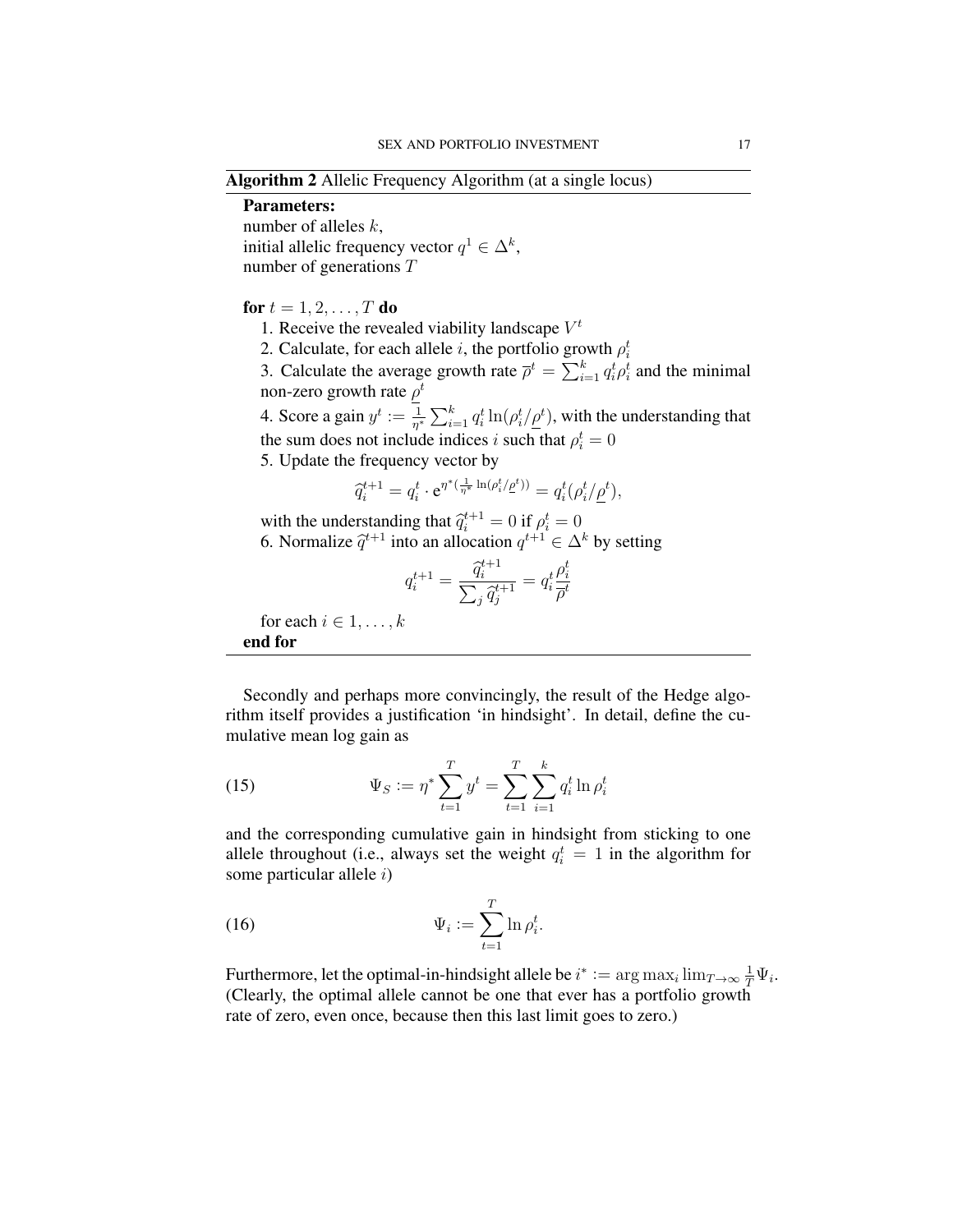Then, denoting  $\Phi_S := \frac{1}{n^*}$  $\frac{1}{\eta^*}(\Psi_S\!-\!\sum_{t=1}^T\ln\underline{\rho}^t)$  and  $\Phi_i\mathrel{\mathop:}= \frac{1}{\eta^*}$  $\frac{1}{\eta^*}(\Psi_i - \sum_{t=1}^T \ln \underline{\rho}^t)$ we can, as before, inquire about the asymptotic regret between  $\Phi_S$  and  $\max_i \Phi_i$ . Making use again of standard results with respect to regret under the Hedge algorithm, one concludes that  $\lim_{T\to\infty} \frac{1}{T} \Phi_S = \lim_{T\to\infty} \frac{1}{T} \Phi_{i^*}.$ This implies that the average cumulative mean log gain,  $\frac{1}{T}\Psi_S$ , converges to the average log gain of the best allele in hindsight, meaning that we could just as well have been measuring the growth rate  $\sum_{t=1}^{T} \ln \rho_{i^*}^t$  all along.

In the multi-locus setting, we may regard the allelic dynamic described by Equation (14) as implementing Algorithm 2 at every locus simultaneously, in an uncoupled manner. We then understand  $\Psi_S$  to refer to the cumulative log growth that results from this dynamic at every locus, and  $\Psi_{a_{j,i}}$  to refer to the cumulative log growth that results from when only allele  $a_{i,i}$  is present at locus  $j$  in the population at every generation while the dynamic at other loci follows Equation (14).

In a similar vein,  $\Psi_{a_j, a_k,m}$  will mean the cumulative log growth when alleles  $a_{j,i}$  and  $a_{k,m}$  are respectively fixed at loci j and k, while the other loci follow the dynamic of Equation (14), and so on, until we get to the cumulative log growth attained by supposing that the entire population consists solely of individuals bearing a single genotype g, which we denote by  $\Psi_q$ .

**Definition 7.** The *optimal-in-hindsight allele at locus j* is

$$
a_j^* := \arg\max_{a_{j,i}\in L_j} \lim_{T\to\infty} \frac{1}{T} \Psi_{j,i}.
$$

The *optimal-in-hindsight sexual genotype* is

$$
g^S := a_1^* a_2^* \dots a_{\ell-1}^* a_{\ell}^*.
$$

The term 'optimal in hindsight' is used because it is only after the sequence of viability landscapes  $\{V^t\}$  has been revealed that the optimal alleles can be identified.

Theorem 1. *In the infinite population model, the cumulative growth of a sexually reproducing population converges asymptotically to the cumulative growth of a population consisting solely of individuals bearing the optimalin-hindsight sexual genotype* g S *.*

Note that Theorem 1 does *not* state that the population will asymptotically consist solely of individuals bearing genotype  $g^S$ ; large stochastic swings in the viability landscape could render this impossible. What is being stated is that the expected cumulative growth rate converges to what *would have* been the growth rate had the population hypothetically consisted only of individuals bearing genotype  $g<sup>S</sup>$  at each time period.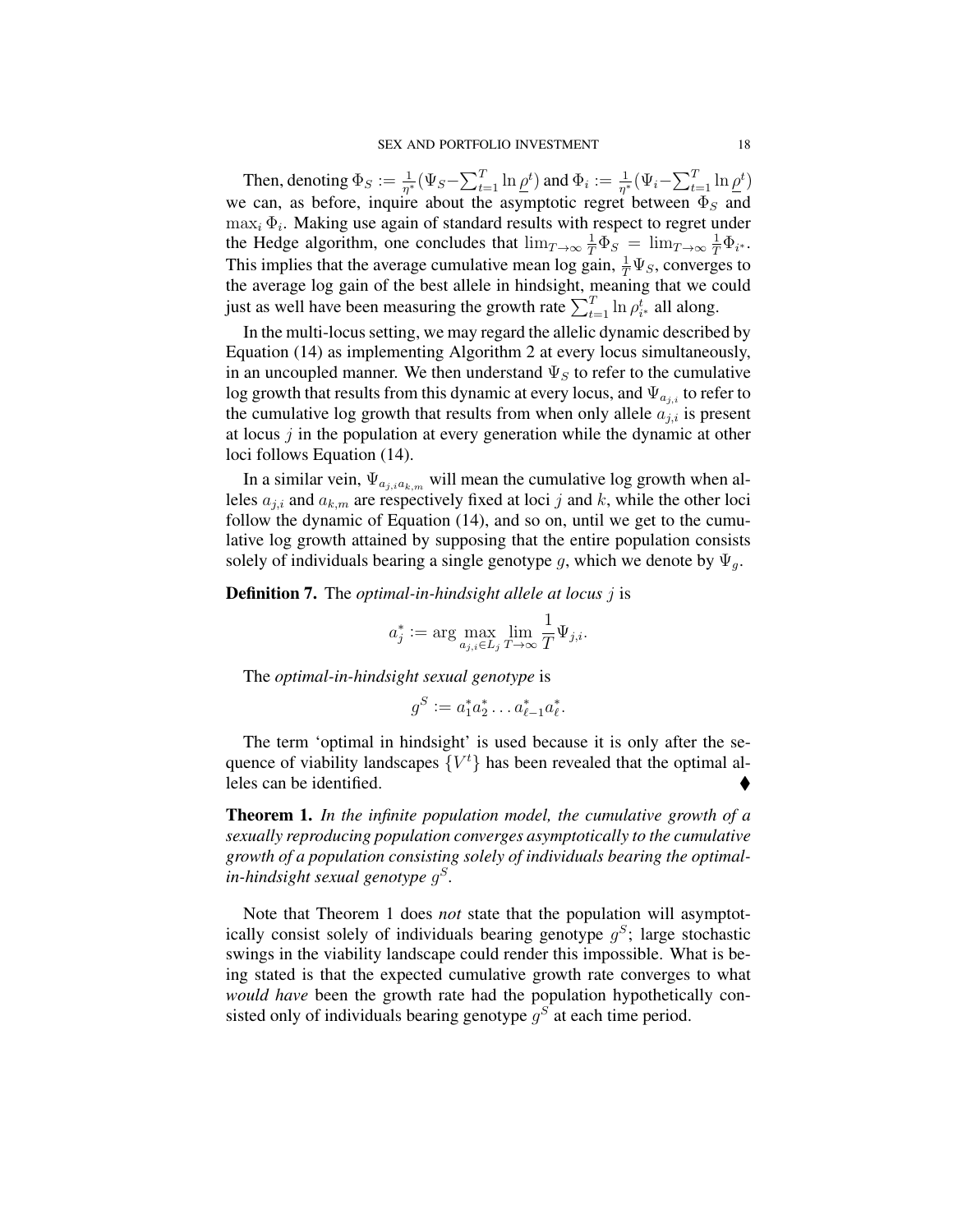Theorem 1 is similar in content to Corollary 4 of Chastain et al. (2013), which is also attained using a different no-regret approach (a multiplicative weights update algorithm). There are significant differences between the two results: Chastain et al. (2013) assume weak selection, which is not assumed here (in independent work, Meir and Parkes (2015) have also managed to obtain the result of Chastain et al. (2013) without assuming weak selection), and the dynamic in Chastain et al. (2013) is deterministic, in the sense that the fitness landscape is assumed fixed for all time), while the dynamic here is stochastic, depending on the stochastic revelation of the viability landscape over time.

The statement of Theorem 1 may be considered a formalisation of a longstanding idea in population genetics, as expressed for example in Dawkins (1982): "[T]he sense in which genes may be said to 'caucus' and form 'alliances' is the following. Selection favours those genes which succeed *in the presence of other genes, which in turn succeed in the presence of them*. Therefore mutually compatible genes arise in gene-pools."

#### 5. INFINITE ASEXUALLY REPRODUCING POPULATIONS

The dynamics of asexual reproduction are simpler than those of sexual reproduction. In asexual reproduction, the main variable to trace is the population frequency of the genotypes,  $p^t$ .

In detail, in the model an individual bearing genotype  $g \in \Gamma$  at time t conceives  $\zeta$  zygotes, each of which also bears the same genotype q. The probability of survival to adulthood of each of these haploid meiotic products of the zygote is given stochastically by  $v_g^t$ . As before, the generation at time  $t$  dies shortly after reproduction and the offspring born at time  $t$  that survive to adulthood form the generation at time  $t + 1$ .

Denoting again the population frequency of genotype g by  $p_g^t$ , the genotypic growth at time  $t$  of genotype  $q$  is

$$
\rho_g^t = \zeta v_g^t.
$$

The population growth rate is then

(18) 
$$
\overline{\rho}^t = \sum_{g \in \Gamma} p_g^t \rho_g^t.
$$

The population frequency dynamic is a straight-forward replicator:

(19) 
$$
p_g^{t+1} = p_g^t \frac{\rho_g^t}{\overline{\rho}^t} = p_g^t \frac{v_g^t}{\overline{v}^t}.
$$

We may regard an asexually reproducing population as implementing a Hedge algorithm, but with significant differences with respect to a sexually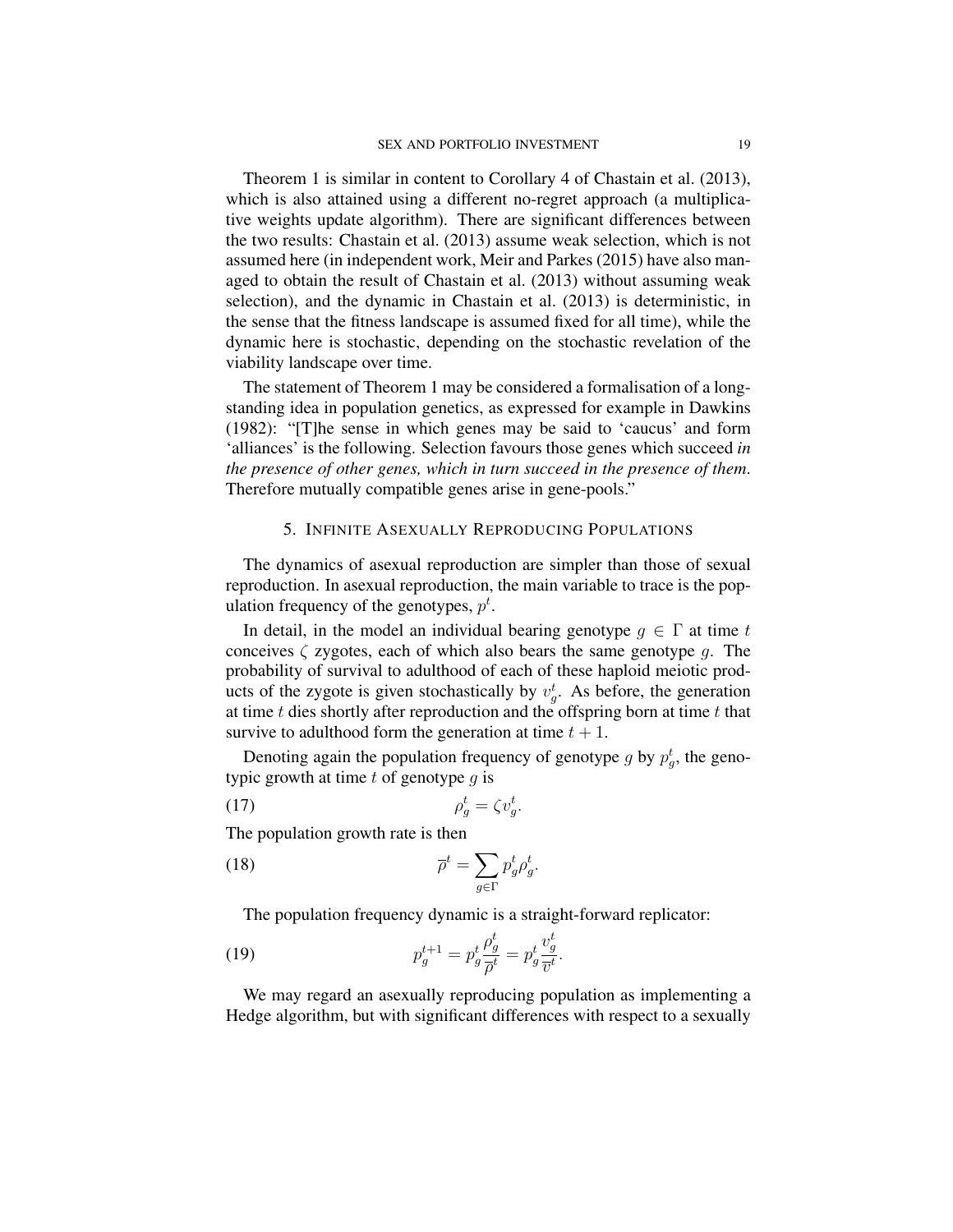reproducing population. In the asexual setting, not alleles but genotypes directly compete with each other. Furthermore, there is no multi-locus focus in the asexual context, as now the entire population implements the Hedge algorithm.

#### Algorithm 3 Asexual Reproduction Algorithm

#### Parameters:

number of genotypes m in genotype space  $\Gamma$ , initial genotypic frequency vector  $p^1 \in \Delta^m$ , number of generations T

for  $t = 1, 2, ..., T$  do

- 1. Receive the revealed viability landscape  $V^t$
- 2. Calculate, for each genotype g, the genotypic growth  $\rho_g^t$

3. Calculate the average growth rate  $\overline{\rho}^t = \sum_{g \in \Gamma} p_g^t \rho_g^t$  and the minimal non-zero growth rate  $\rho^t$ 

4. Score a gain  $y^t := \frac{1}{n^s}$  $\frac{1}{\eta^*} \sum_{g \in \Gamma} p_g^t \ln(\rho_g^t/\underline{\rho}^t)$ , with the understanding that the sum does not include indices i such that  $\rho_i^t$ 

5. Update the genotypic frequency vector by

$$
\widehat{p}_g^{t+1} = p_g^t \cdot \mathrm{e}^{\eta^*(\frac{1}{\eta^*}\ln(\rho_g^t/\underline{\rho}^t))} = p_g^t \rho_g^t
$$

with the understanding that  $\hat{p}_g^{t+1} = 0$  if  $\rho_g^t = 0$ 6. Normalize  $\hat{p}^{t+1}$  into an allocation  $p^{t+1} \in \Delta^n$  by setting

$$
p^{t+1}_g = \frac{\widehat{p}^{t+1}_g}{\sum_{g'} \widehat{p}^{t+1}_{g'}} = p^t_g \frac{\rho^t_g}{\overline{\rho}^t}
$$

for each  $g \in \Gamma$ end for

The vector dynamics determined by Algorithm 3 come down to  $p_g^{t+1} =$  $q^t_g$  $\rho_{\frac{t}{\rho}}^{t}$ , mimicking those of Equation (19). The gain  $y^{t}$  scored in each generation is again the mean log return.

Define the cumulative mean log growth gain as

(20) 
$$
\Psi_A := \eta^* \sum_{t=1}^T y^t = \sum_{t=1}^T \sum_{g \in \Gamma} p_g^t \ln \rho_g^t
$$

and the corresponding cumulative gain in hindsight from sticking to one genotype throughout (i.e., always set the weight  $p_g^t = 1$  in the algorithm for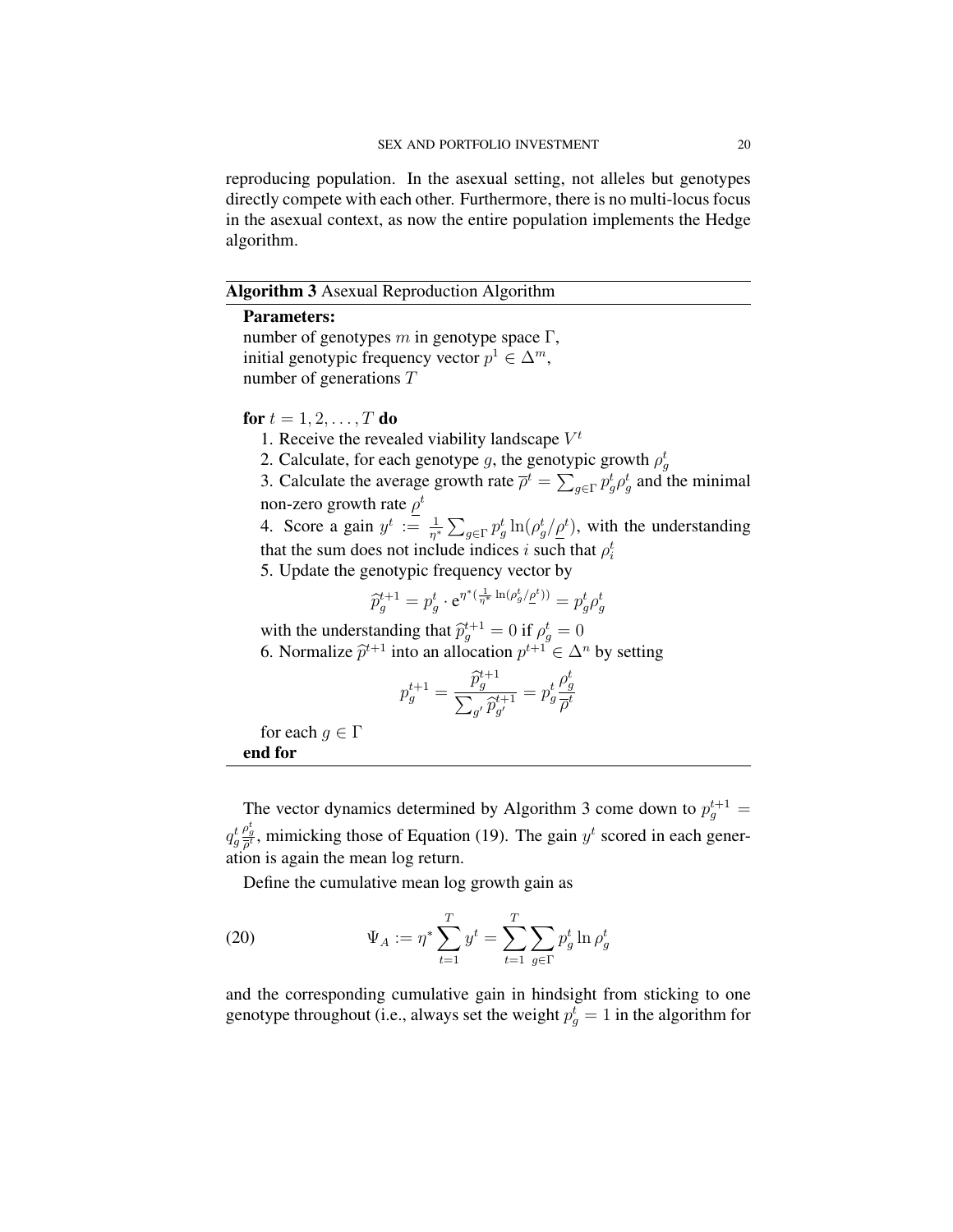one particular  $q \in \Gamma$ )

$$
\Psi_g := \sum_{t=1}^T \ln \rho_g^t
$$

Then, denoting  $\Phi_A := \frac{1}{n^*}$  $\frac{1}{\eta^*}\Psi_A - \sum_{t=1}^T \ln \underline{\rho}_q^t$  $\frac{t}{g}$  and  $\Phi_g:=\frac{1}{\eta^*}$  $\frac{1}{\eta^*}\Psi_g - \sum_{t=1}^T \ln \underline{\rho}_g^t$ g we can again inquire about the asymptotic regret between  $\Phi_A$  and  $\max_q \Phi_q$ .

.

Definition 8. The *optimal-in-hindsight asexual genotype* is

$$
g^A := \arg\max_{g \in \Gamma} \lim_{T \to \infty} \frac{1}{T} \Psi_g.
$$

Theorem 2. *In the infinite population model, the cumulative growth of an asexually reproducing population converges asymptotically to the cumulative growth of a population consisting solely of individuals bearing the optimal-in-hindsight asexual genotype* g A*.*

Corollary 1. *In the infinite population model, asymptotic cumulative asexual population growth is greater than or equal to asymptotic cumulative sexual population growth.*

That it is possible for the inequality of Corollary 1 to be strict, i.e.,  $\Phi_{g^A}$  >  $\Phi_{q^s}$ , is established by the following example (inspired by an example in Livnat et al. (2008)).

Example. We work with a haploid two-locus model with three alleles per locus. The alleles in locus 1 are denoted by  $a_1, a_2, a_3$  and those in locus 2 by  $b_1, b_2, b_3$ .

The viability landscape is constant for all time. Denoting by  $v_{kl}$  the viability of genotype  $a_kb_l$ , let

| $ v_{11} = 0.420  v_{12} = 0.523  v_{13} = 0.550$     |  |
|-------------------------------------------------------|--|
| $ v_{21}=0.520 v_{22}=0.530 v_{23}=0.500 $            |  |
| $ v_{31} = 0.510   v_{32} = 0.525   v_{33} = 0.410  $ |  |

Suppose that initially there is a uniform distribution of genotypes. Under asexual reproduction the optimal-in-hindsight asexual genotype  $g^A = a_1 b_3$ , which consistently has the greatest viability, 0.55.

Under sexual reproduction, consider an initial population with each genotype represented by an equal number of individuals. The alleles with the highest mixability in this example are  $a_2$  and  $b_2$ , and their frequencies are correspondingly boosted in the next generation above those of the other alleles. This results in the increasing of the mixability of these two alleles in the succeeding generation, further boosting their frequencies and so on in

♦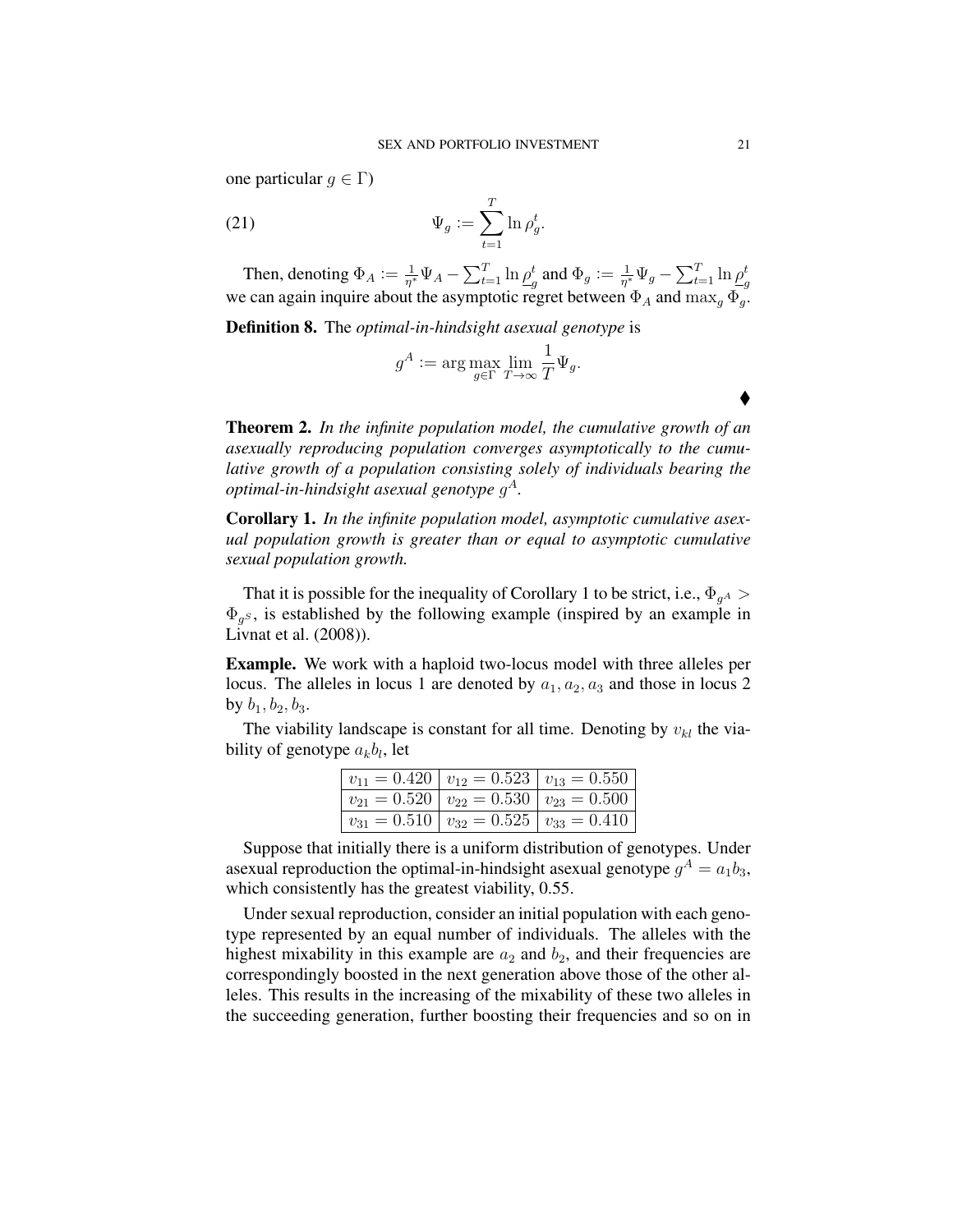each generation. The asymptotic dynamic yields a population growth rate of the optimal-in-hindsight sexual genotype  $g^S = a_2 b_2$ , whose 0.53 viability is outpaced by that of  $q^A$ .  $A$ .

The intuition behind Corollary 1 is related to the way asexual reproduction and sexual reproduction implement their respective algorithms. Asexual reproduction is akin to a buy-and-hold strategy of investment. The resultant dynamics are a straightforward contest between different genotypes (or stocks, in terms of the metaphor). Genotypes with a better 'track record' are boosted, while the below-average ones are penalised.

The sexual reproduction approach, at each locus, is akin to partitioning genotype space into genotypes bearing allele  $a_1$ , genotypes bearing allele  $a_2$ , and so on. The algorithm then boosts the genotypes belonging to partition elements with high *average* performance, while penalising genotypes in partition elements with low average growth. This may lead to situations in which an optimal genotype has an asymptotically low representation in the population because its partition element exhibits consistently poor average growth.

#### 6. THE FINITE POPULATION MODEL

The result of Corollary 1 sharpens the question 'why sexual reproduction'. It is well known that sexual reproduction as a rule induces significant costs relative to asexual reproduction. If, in addition, sexual reproduction is also less efficient in long-term fitness, one could easily imagine that a majority of biological species would be using the asexual reproductive strategy, and yet exactly the opposite is true.

Corollary 1, however, relates to a model that includes the two assumptions of an infinite population and initial full genotypic population support. We show in this section that removing these assumptions significantly changes the picture.

Even if one interprets the infinite population model as referring to a 'sufficiently large' finite population, in most cases only a 'relatively small' finite population model can be realistic. For most species, |Γ| is a far bigger number than the number of organisms that have ever existed in the species. Every generation can only contain a tiny fraction of the immense collection of all possible genotypes.

6.1. Finite Sexually Reproducing Populations. As in the infinite population model, in the model here random pair-wise mating occurs at each discrete time period t. The adult population is denoted by  $\mathring{X}^t$ , and the individuals bearing genotype g by  $\mathring{X}_{g}^{t}$ . The total size of the adult population is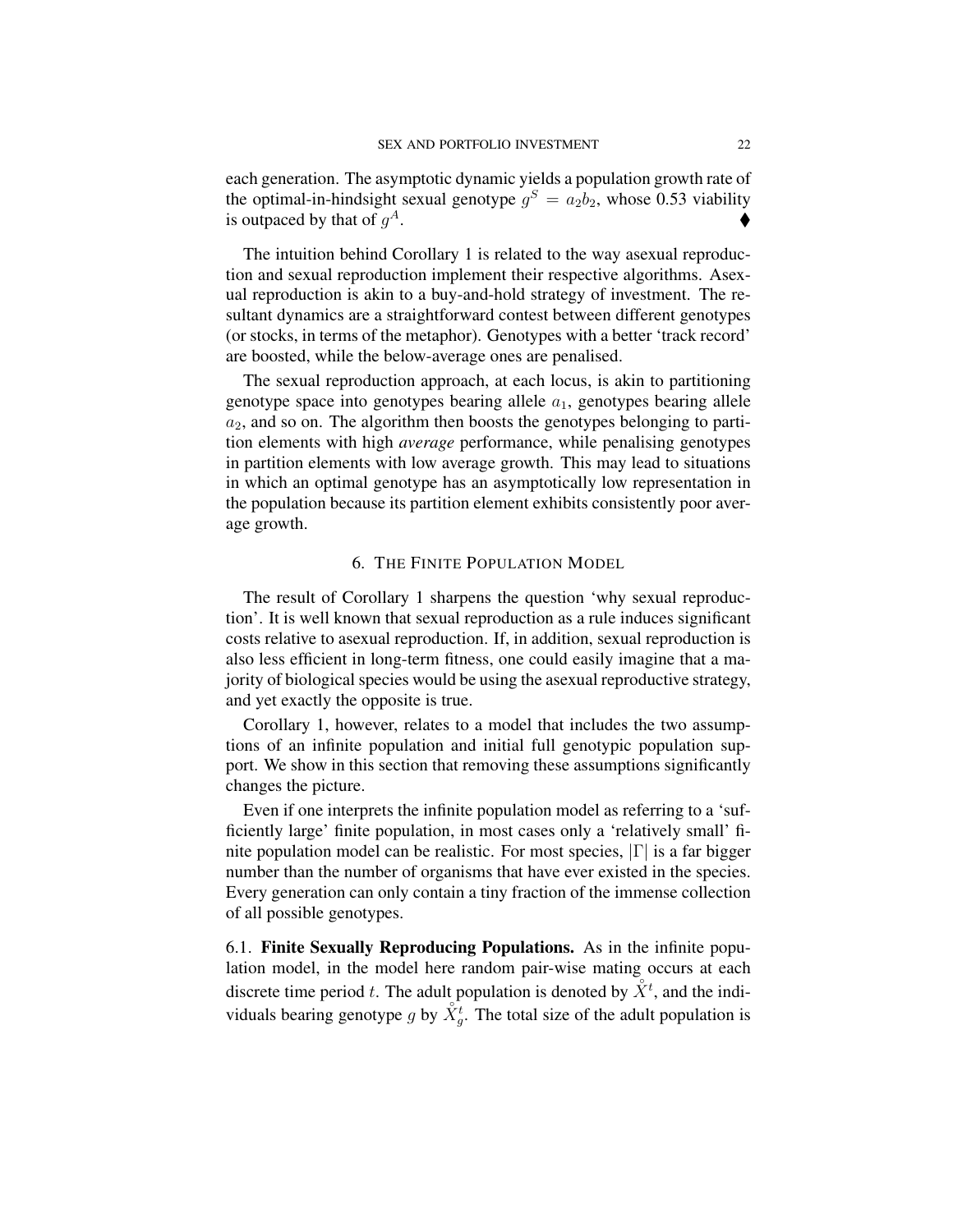denoted by  $|\mathring{X}^t|$ . The genotypic population frequency of the adult population at time t is given by  $\mathring{p}_g^t := |\mathring{X}_g^t|/|\mathring{X}^t|$ .

Again, each mating conceives  $2\zeta$  zygotes. The haploid genotype of each offspring of a mating pair is formed by picking, at each and every locus, an allele from one of the two parent haploid genotypes, independently and with probability one-half each. The mating of the adult parent population  $\mathring{X}^t$ , with genotypic population frequency  $\mathring{p}^t$  produces an offspring/zygote population  $\tilde{X}^t$  with population genotypic frequency  $\tilde{p}^t$ , which forms the basis for the adult population at  $t + 1$  after taking into account viability selection as determined by the viability landscape  $V^t$ .

However, the genotypic frequency distribution here,  $\hat{p}^t$ , will typically be 'sparse' in the finite model. That is,  $\mathring{X}_g^t = 0$  for nearly all  $g \in \Gamma$ , resulting in  $\mathring{p}_g^t = 0$  for any such 'un-represented' genotype. Even when  $\mathring{X}_g^t$  is non-zero, we may presume that it is a small integer, perhaps even 1.

In contrast, we will suppose that the finite-population allelic frequency distribution  $\hat{q}_j^t$  at each locus j has full support at time  $t = 1$ . An allele  $a_{j,i}$ may disappear in later generations if  $\hat{p}_{j,i}^t = 0$  at some time t; by assumption, at each locus  $j$  there is at least one allele for which this does not occur.

The allelic frequency dynamic in the finite population model proceeds as in the infinite population model. However, we now attach a significant new interpretation to the portfolio weights,  $\{\hat{\vec{p}}_g^t|_{a_{j,i}}\}_{g \in G_{j,i}}$  of a locus j, to the mixability  $\hat{\varphi}_{j,i}^t$  of an allele  $a_{j,i}$  and to its portfolio return  $\hat{\rho}_{j,i}^t$ , motivated by the following metaphor.

If the allelic frequency dynamic cannot be implemented over the entire genotype space  $\Gamma$ , the next best thing is to do what election polling entities do when they cannot poll an entire population, namely, use of a small random sample. In this view, the genotypic population  $X<sup>t</sup>$  in each generation of a finite sexually reproducing species is in effect a random sample of the entire genotype space.

We then interpret the portfolio weights  $\{\hat{p}_g^t\}_{a_{j,i}}\}_{g \in G_{j,i}}$  of an allele  $a_{j,i}$  to represent a random sample of the portfolio and similarly

(22) 
$$
\hat{\varphi}_{j,i}^t := \sum_{g \in G_{j,i}} v_g^t \hat{\tilde{p}}_g^t \big|_{a_{j,i}}
$$

 $7$  Some care should be taken with regard to this metaphor. In election polls each random sample ideally satisfies the i.i.d. conditions. In contrast, the genotype space sampling of sexual reproduction is not i.i.d. since the probability of the formation of a particular genotype at time t does depend on the genotypic frequency at time  $t - 1$ .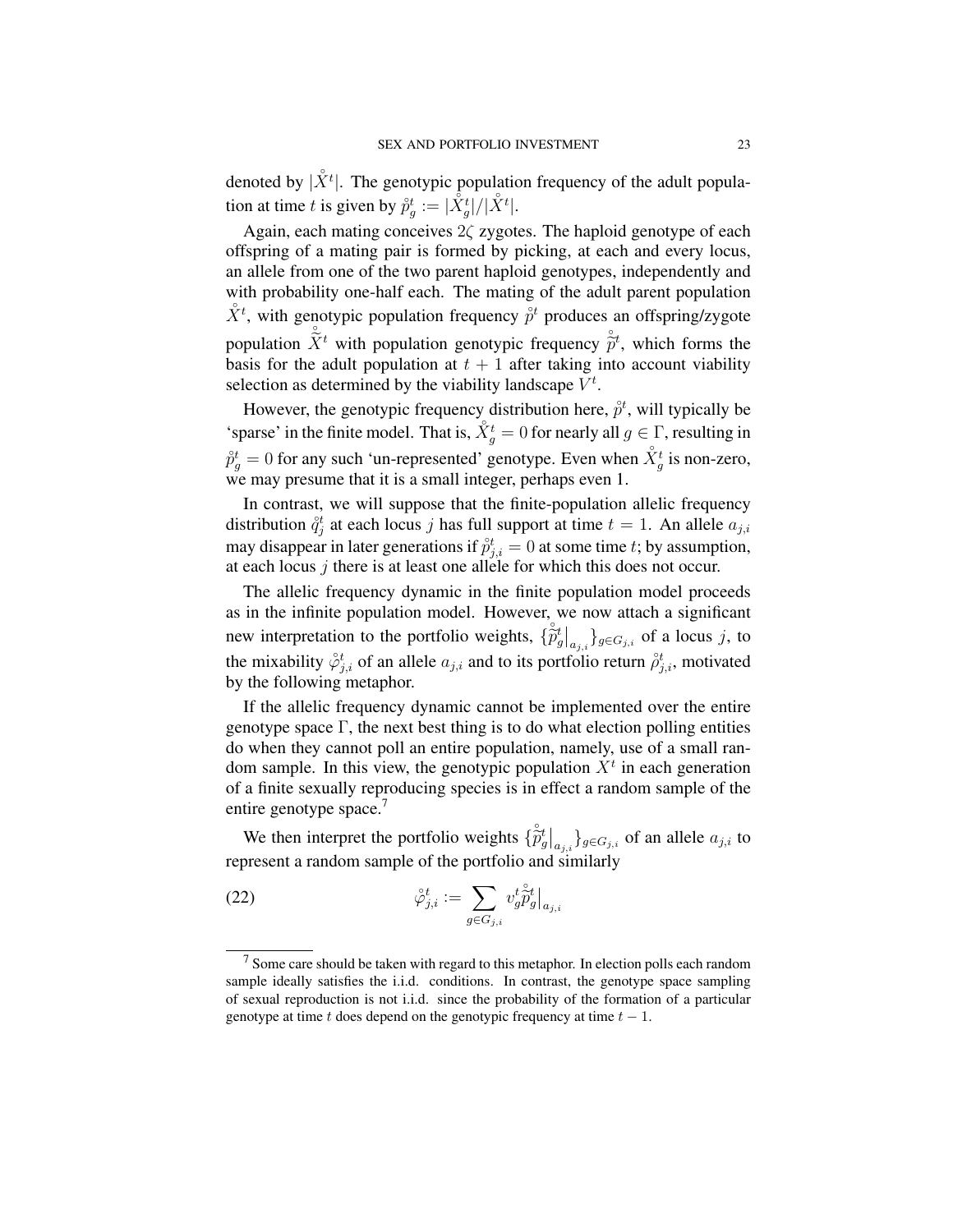to be an estimator of the mixability  $\varphi_{j,i}^t = \sum_{g \in G_{j,i}} v_g^t \widetilde{p}_g^t \Big|_{a_{j,i}}$  that would be attained in an imaginary corresponding infinite population. The same holds for the finite population portfolio growth  $\hat{\rho}_{j,i}^t := \zeta \hat{\varphi}_{j,i}^t$  of allele  $a_{j,i}$ , which becomes an estimator of  $\rho_{j,i}^t = \zeta \varphi_{j,i}^t$ .

As a weighted average estimator using random sampling,  $\hat{\rho}_{j,i}^{t}$  is an unbiased estimator, that is,  $E(\mathring{\rho}_{j,i}^t)=\rho_{j,i}^t.$  The error of  $\mathring{\rho}_{j,i}^t$  is of order  $\mathcal{O}(1/|\mathring{X}^t|^{\frac{1}{2}}).$ 

Proposition 4. *If the Hedge algorithm (Algorithm 1 above) is implemented* with an unbiased estimator of the reward vector  $\mathring{r}^t$  replacing the true reward vector  $r^t$  in each time period, then the long-term weight vector  $\mathring{q}_i^T$  resulting *from using the estimator a.s. converges to the true long-term weight vector*  $q_i^T$ .

Theorem 3. *In the finite population model, the cumulative growth of a sexually reproductive population almost surely converges asymptotically to*  $\Psi$ <sub>*S</sub>*,</sub> *the cumulative growth of a population consisting solely of individuals bearing the optimal-in-hindsight sexual genotype* g S *.*

Theorem 3 shows, perhaps surprisingly, that even without the strong assumptions of an infinite population and full support over all genotypes, by the use of sampling a sexually reproducing population attains the same ideal asymptotic growth rate as in Theorem 1.

As in the infinite population model, this result does not state that the population will asymptotically consist solely of individuals bearing genotype  $g^S$ , only that the expected cumulative growth rate converges to what would have been the growth rate had the population hypothetically consisted only of individuals bearing genotype  $g^S$  at each time period. However, the result here is even stronger: the growth rate of  $g<sup>S</sup>$  is attained even if the finite population never actually contains *any* individuals bearing the genotype  $g^S$ .

6.2. Finite Asexually Reproducing Populations. The dynamic of the population frequency of a finite asexually reproducing population is exactly the same as that of an infinite population except that the genotypic population frequency vectors  $p^t$  are sparse. In detail, an initial population sample of individuals exists at time 1. Denoting by  $\Omega_0$  the support of the initial population frequency distribution  $p^1$ , we suppose that  $\Omega_0 \subset \Gamma$  and that  $|\Omega_0| \ll |\Gamma|$ .

An individual bearing genotype  $g \in \Omega_0$  at each time t conceives  $2\zeta$  zygotes bearing genotype  $g$ . The probability of survival to adulthood of such a zygote is  $v_g^t$ . The population frequency dynamic is exactly the same as that of Equation (19), namely,  $p_g^{t+1} = p_g^t$  $\frac{v_g^t}{\overline{v}^t}$ . Significantly, this implies that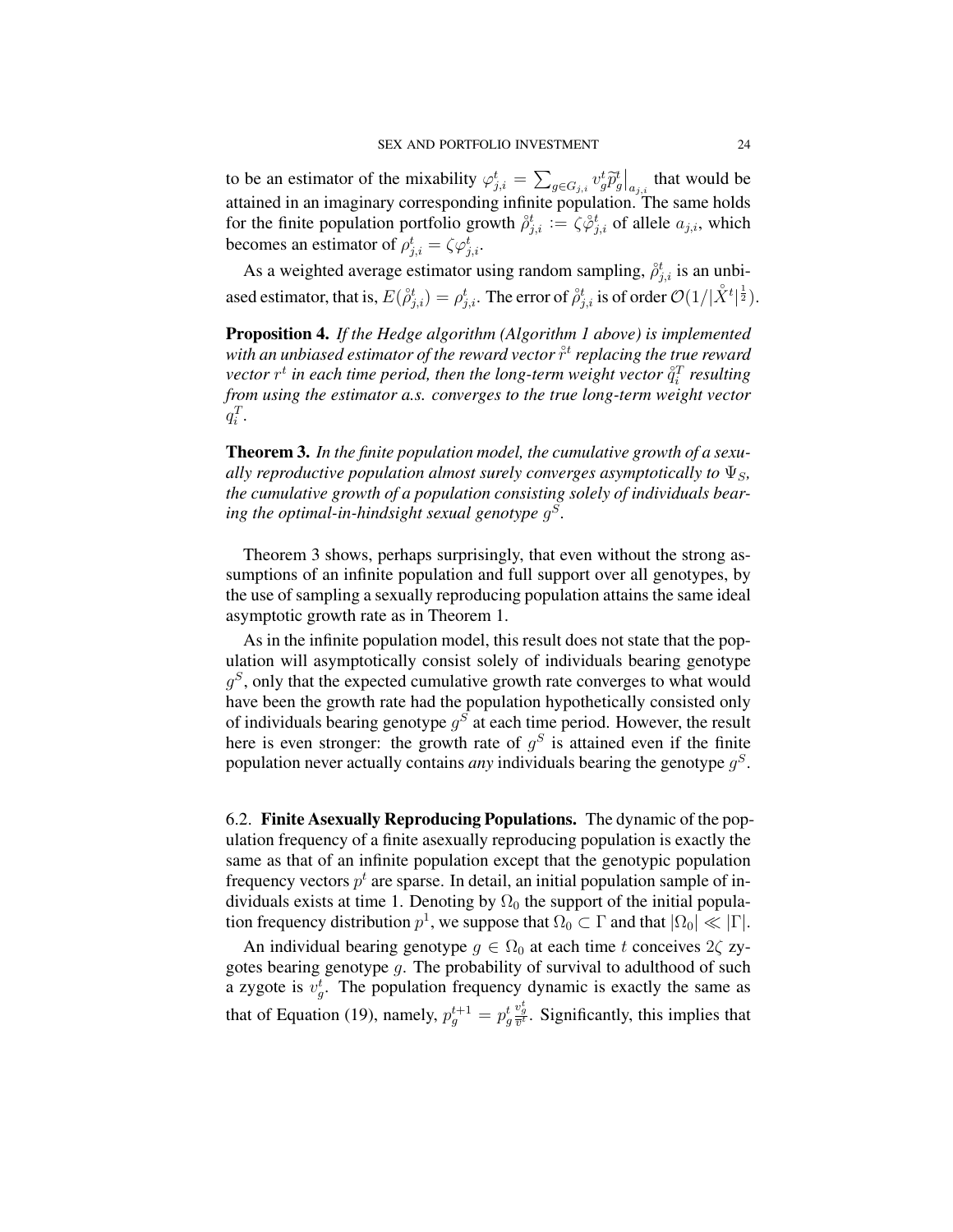the support of  $p^t$  for all t will always be a subset of  $\Omega_0$ ; i.e., no genotype that is not positively represented in the initial population sample is created.<sup>8</sup>

As before, the dynamic can be considered to be an application of the Hedge algorithm, as in Algorithm 3, with cumulative mean log growth gain  $\Psi_A := \sum_{t=1}^T \sum_{g \in \Omega_0} p_g^t \ln \rho_g^t.$ 

**Definition 9.** The *optimal-in-hindsight asexual genotype within*  $\Omega_0$  is

$$
g_{\Omega_0}^A := \arg \max_{g \in \Omega_0} \lim_{T \to \infty} \frac{1}{T} \Psi_g.
$$

Theorem 4. *In the finite population model, the cumulative growth of an* asexually reproducing population converges asymptotically to  $\Psi_A^{\Omega_0}$ , the cu*mulative growth of a population consisting solely of individuals bearing the optimal-in-hindsight asexual genotype*  $g_{\Omega_0}^A$ .

The proof of Theorem 4 is immediate from the implementation of the algorithm and the restriction of the genotypes to  $\Omega_0$ .

#### 6.3. Why Sex.

The previous subsections show that in the finite population model, sexual reproduction reliably attains the asymptotic growth rate  $\Psi_S$  of the optimalin-hindsight sexual genotype. Asexual reproduction in contrast attains the asymptotic growth rate  $\Psi_A^{\Omega_0}$  of the optimal-in-hindsight asexual genotype within  $\Omega_0$  (as before, we denote by  $\Psi_g$  the growth rate of a particular genotype  $g$ ).

Hence the question of whether sexual reproduction is more advantageous than asexual reproduction or that the opposite holds comes down to whether or not  $\Psi_S$  overtakes the expected value of  $\Psi_A^{\Omega_0}$ . That in turn depends on the expected genotypes included in the initial sampling  $\Omega_0$ .

The asexual genotype sampling depends on mutations to provide genotype variation. In other words, exploration of genotype space by asexual reproduction depends on mutations. We have not included mutations formally in the model because they affect both sexual and asexual populations at similar rates. Moreover, beneficial mutations occur rarely over many generations, alongside many deleterious mutations, while reproduction occurs much more rapidly, in each generation by definition. What we are concentrating on is the competition between sexual and asexual reproduction in the relatively lengthy time periods between the appearance of beneficial mutations.

♦

<sup>8</sup> No mutations are presumed in this model.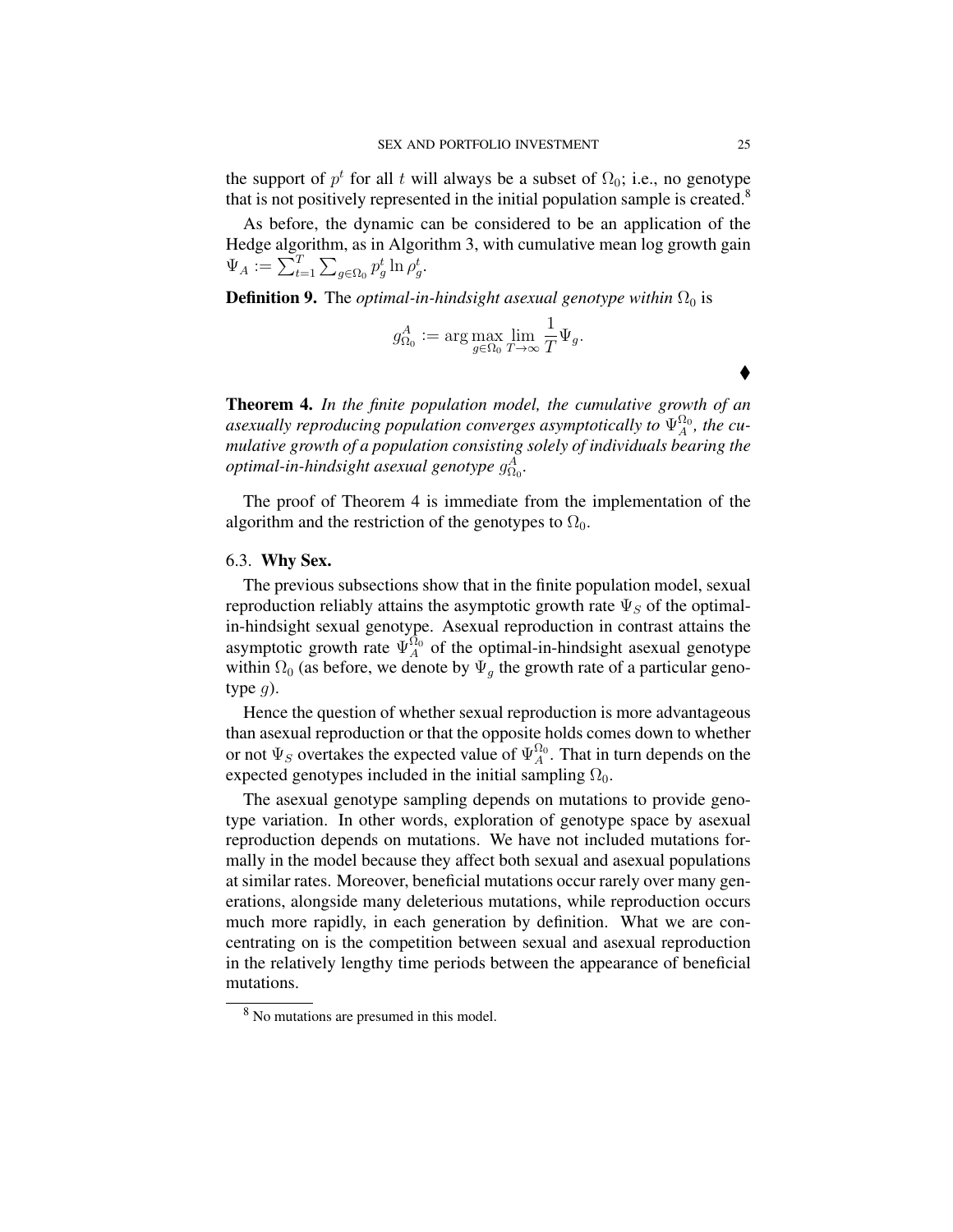The distinct genotypes in  $\Omega_0$  are a random sampling with uniform distribution of the genotype space Γ. Denoting the number of distinct genotypes in  $\Omega_0$  by k and the size of genotype space by  $m = |\Gamma|$ , there are  $\binom{m}{k}$  different possibilities for  $\Omega_0$  (where two initial samples that contain the same number of distinct genotypes are entirely equivalent from the perspective of the asymptotic asexual reproduction growth rate).

For fixed Γ, k and a stochastic sequence of viability landscapes, let r denote the ratio of genotypes  $g \in \Gamma$  such that  $\Psi_g \leq \Psi_S$ , i.e.,

.

(23) 
$$
r := \frac{|\{g \in \Gamma : \Psi_g \le \Psi_S\}|}{|\Gamma|}
$$

Then the number of possible samples of size  $k$  that contain only genotypes g such that  $\Psi_g \leq \Psi_S$  is  $\binom{rm}{k}$  $\binom{m}{k}$ . All the other samples,  $\binom{m}{k}$  –  $\binom{rm}{k}$  $\binom{m}{k}$ in number, contain at least one genotype g such that  $\Psi_g > \Psi_s$ , which is sufficient to give the asexual population an advantage over the sexual population. It follows that if  $\binom{m}{k} - \binom{rm}{k}$  $\binom{m}{k} \leq \frac{1}{2}$  $\frac{1}{2} \binom{m}{k}$ , equivalently if  $\binom{rm}{k}$  $\binom{m}{k} \geq \frac{1}{2}$  $\frac{1}{2}$  $\binom{m}{k}$ , then  $\Psi_S \geq \mathbb{E}(\Psi_A^{\Omega_0})$ , where the expectation is w.r.t. the uniform distribution over all samples of size k.

**Definition 10.** The minimal r such that  $\binom{rm}{k}$  $\binom{m}{k} \geq \frac{1}{2}$  $\frac{1}{2} {m \choose k}$ , where  $m = |\Gamma|$ , is the *threshold value for sexual reproduction advantage* over asexual reproduction. Denote this threshold value by  $r^*$ .

Whether or not the threshold value is attained depends on the details of the sequence of viability landscapes. We have, however, the following result:

Theorem 5. *As the size of the genotype space* |Γ| *increases the threshold value for sexual reproduction advantage* r <sup>∗</sup> *monotonically decreases.*

Theorem 5 shows that as  $|\Gamma|$  increases, the required threshold  $r^*$  decreases, making it increasingly likely that sexual reproduction will be advantageous.

We present the existence of the threshold  $r^*$  for an advantage in expectation for sexual reproduction as one possible answer to the question of 'why sex'. Furthermore, since the size  $|\Gamma|$  increases as the number of loci  $\ell$  increases (along with the number of alleles), we hypothesise Theorem 5 is a possible explanation of the observed fact that sexual reproduction is particularly prevalent in species with longer lengths of genotypes, since the larger  $|\Gamma|$  grows, the easier it becomes for sexual reproduction to out-compete asexual reproduction.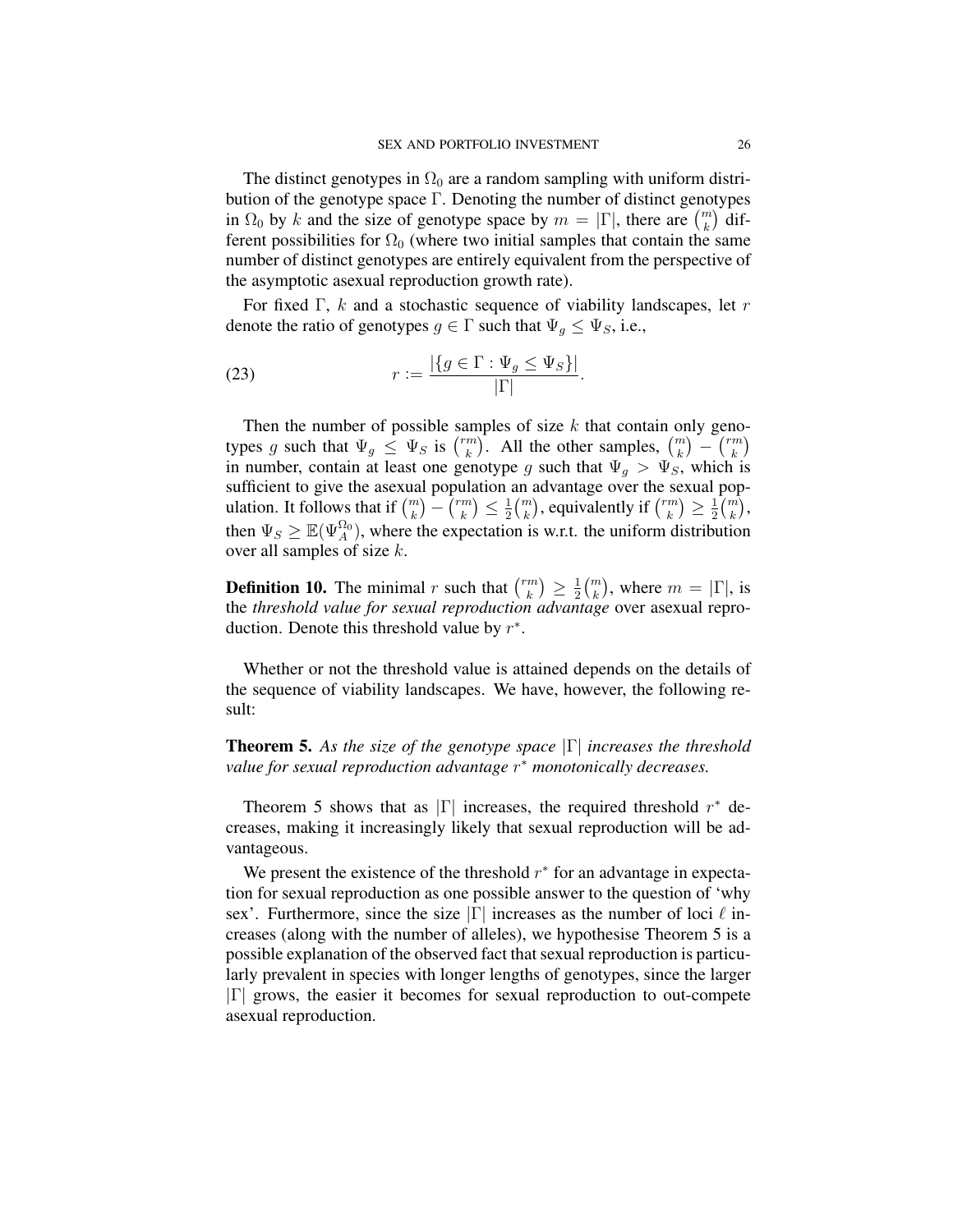6.3.1. Asymptotic Threshold Value. We calculate here the value of  $r^* =$  $r^*(m, k)$  for a fixed sampling size  $k \ge 1$  as  $m \to \infty$ . By definition,  $r^*$  must satisfy  $\binom{rm}{k}$  $\binom{m}{k} \geq \frac{1}{2}$  $\frac{1}{2} {m \choose k}$ . By Stirling's formula, if *n* is much larger than *k* then

(24) 
$$
\ln \binom{n}{k} \approx k \ln \left( \frac{n}{k} - \frac{1}{2} \right) + k - \frac{1}{2} \ln(2\pi k).
$$

Fix a large k. Notice that  $r^*(m)m \to \infty$  as  $m \to \infty$ , hence by increasing m we may write as  $m \to \infty$ 

(25) 
$$
-\ln 2 \le \ln \frac{\binom{r^*m}{k}}{\binom{m}{k}} \approx k \left[ \ln \left( \frac{r^*m}{k} - \frac{1}{2} \right) - \ln \left( \frac{m}{k} - \frac{1}{2} \right) \right].
$$

After applying some algebraic manipulation and taking into account the minimality of  $r^*$  (amongst values of r such that  $\binom{rm}{k}$  $\binom{m}{k} \geq \frac{1}{2}$  $\frac{1}{2} \binom{m}{k}$ ), we have that

(26) 
$$
r^*(m,k) \approx \frac{k}{2m} \left( 1 + \left( \frac{m}{k} - \frac{1}{2} \right) e^{-k} \right)
$$

as  $m \to \infty$ .

#### 6.4. Conditions for Absolute Advantage for Sexual Reproduction.

As noted, the value of  $r^*$  in Theorem 5 depends on the sequence of viability landscapes over time; without further assumptions, not much more can be said. In addition,  $r^*$  only gives a relative advantage, that is, when the fraction of genotypes g such that  $\Psi_g \leq \Psi_S$  is  $r^*$  then sexual reproduction overtakes asexual reproduction in expectation.

In this section we present conditions that give sexual reproduction an *absolute* advantage, in the sense that they guarantee that  $\Psi_S$  overtakes the "average" asexual growth rate.

As before, genomes contain  $\ell$  loci. Suppose that every allele is chosen with uniform probability, hence we may regard the allele at locus  $i$  as a random variable  $g_i$ . In this view, a genotype g itself becomes a random variable. The process of viability landscape selection over the time periods is, as before, a stochastic process; we assume that the viability process is independent of the random variable g.

Define a linear order  $\preccurlyeq$  on  $\mathbb{Z}_+$  to be of *Shapley type* if and only if for every  $t \in \mathbb{Z}_+$  and  $i \in \{1, ..., \ell\} \equiv [\ell]$  we have  $t\ell \preccurlyeq t\ell + i$ . For convenience, we denote  $[a, b]_{\preccurlyeq}$  the interval w.r.t.  $\preccurlyeq$ . For  $n = t\ell + i, i \in [\ell]$ , consider the random variables

(27) 
$$
R_{\preccurlyeq}^n = \mathbb{E}(\ln \rho_g^t | (g_j)_{t\ell+j\in[t\ell+1,n]_{\preccurlyeq}})
$$

and

$$
(28) \t\t S_{\preccurlyeq}^n = R_{\preccurlyeq}^n - R_{\preccurlyeq}^{n-1}.
$$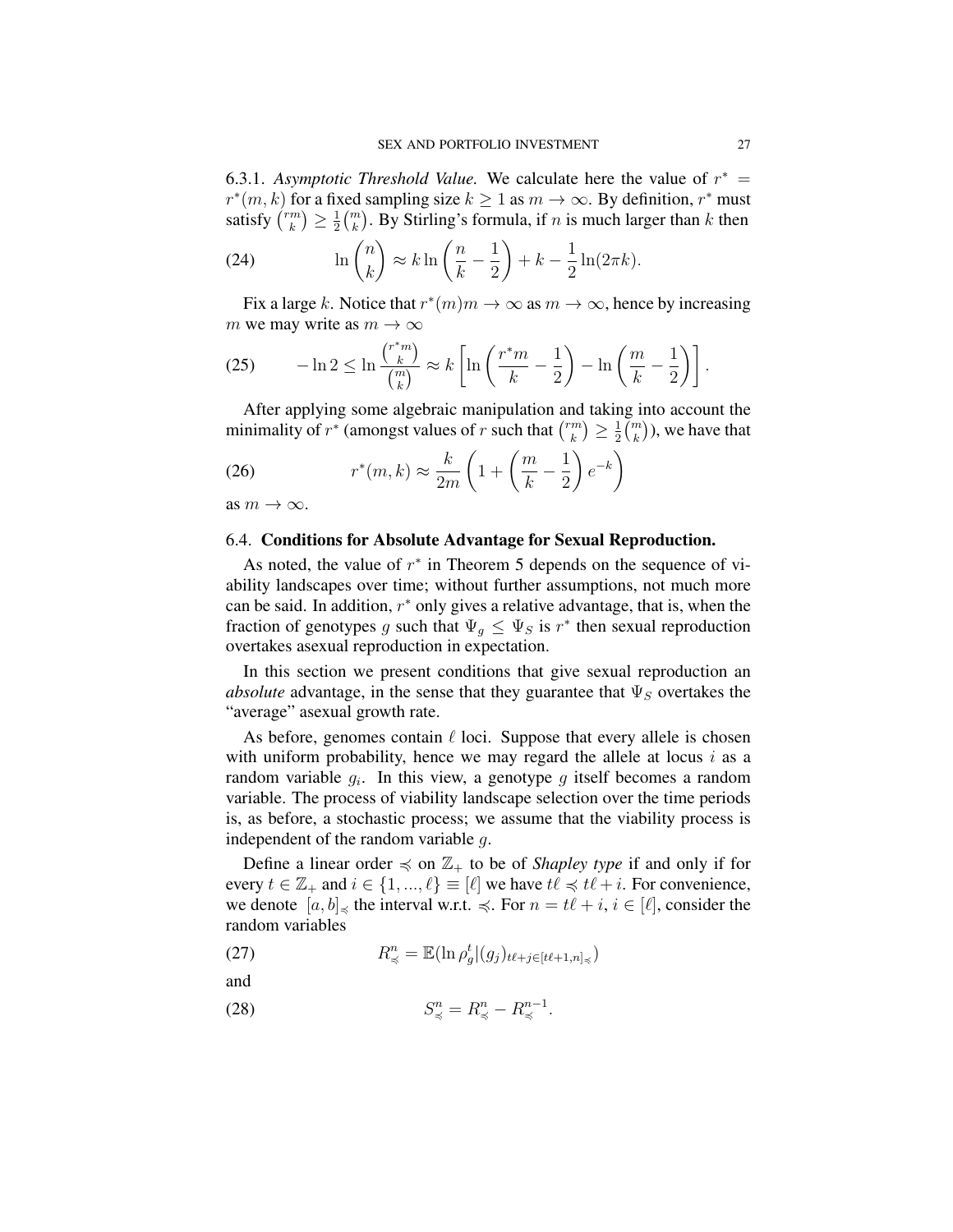$R^n_{\preccurlyeq}$  may be thought of as the expected growth rate at time t of a random genotype with loci j,  $t\ell + j \in [t\ell + 1, n]$ , being kept fixed. In a sense, this is the market value at time t of a portfolio for which loci  $j_1, \ldots, j_i$  have already been selected to hold alleles  $g_{j_1},..., g_{j_i}.$   $S_\preccurlyeq^n$  can now be thought of as the selective pressure at time t on  $q_i$  conditioned on the other alleles being kept fixed. The environment is assumed to have *asymptotically vanishing selection variation* if and only if for each T

(29) 
$$
\min_{\preccurlyeq} \sum_{n=1}^{T\ell} ||S_{\preccurlyeq}^{n}||_{\infty}^{2} = o(T^{2})
$$

as  $\ell \to \infty$ , with  $\preccurlyeq$  being a linear order of Shapley type. We denote by  $\Psi_g$ the limit of the time average growth rate for a genotype g and  $\Psi_S = \Psi_{g^S}$ . The genotype g <sup>S</sup> *beats the market* if and only if

(30) 
$$
\mathbb{E}_{g,\rho}\left[\liminf_{T\to\infty}\left(\Psi_{g^S}-\frac{1}{T}\sum_{t=1}^T\ln\rho_g^t\right)\right]>0.
$$

Theorem 6. *Under asymptotically vanishing selection variation, if* g <sup>S</sup> *beats the market then as the genotype length*  $\ell$  *grows to*  $\infty$ *, the likelihood that an asexually reproducing finite population will eventually exhibit greater cumulative growth than the sexually reproducing finite population diminishes to* 0*.*

Theorem 6 depends on the genotype  $g^S$  beating the market, namely on the fact that the inequality

(31) 
$$
\mathbb{E}_{g,\rho}\left[\liminf_{T\to\infty}\left(\Psi_{g^S}-\frac{1}{T}\sum_{t=1}^T\ln\rho_g^t\right)\right]>0
$$

holds. The following examples show that this condition is indeed satisfied in some general settings.

Example 1. Consider a deterministic viability landscape, with the property that if the initial population is chosen randomly via the uniform distribution at each locus, then for each locus  $j$  the initial mixability of the different alleles is not constant. We call this property *uniform*  $\neg U$ . Thus, for each locus *j* there is an allele  $a_j^*$  whose mixability attains the maximum, and it is strictly larger than the average mixability. Now, repeatedly applying Algorithm 2 at each locus will increase the mixability of the alleles  $a_j^*$  for each locus j, and we may conclude that  $\Psi_S > \mathbb{E}_g(\Psi_g)$  which implies that  $g^S$  beats the market.

Example 2. Consider a viability landscape with a.s. stationary distribution, namely, for each  $g \in \Gamma$  the empirical measure of the process  $V_g$  converges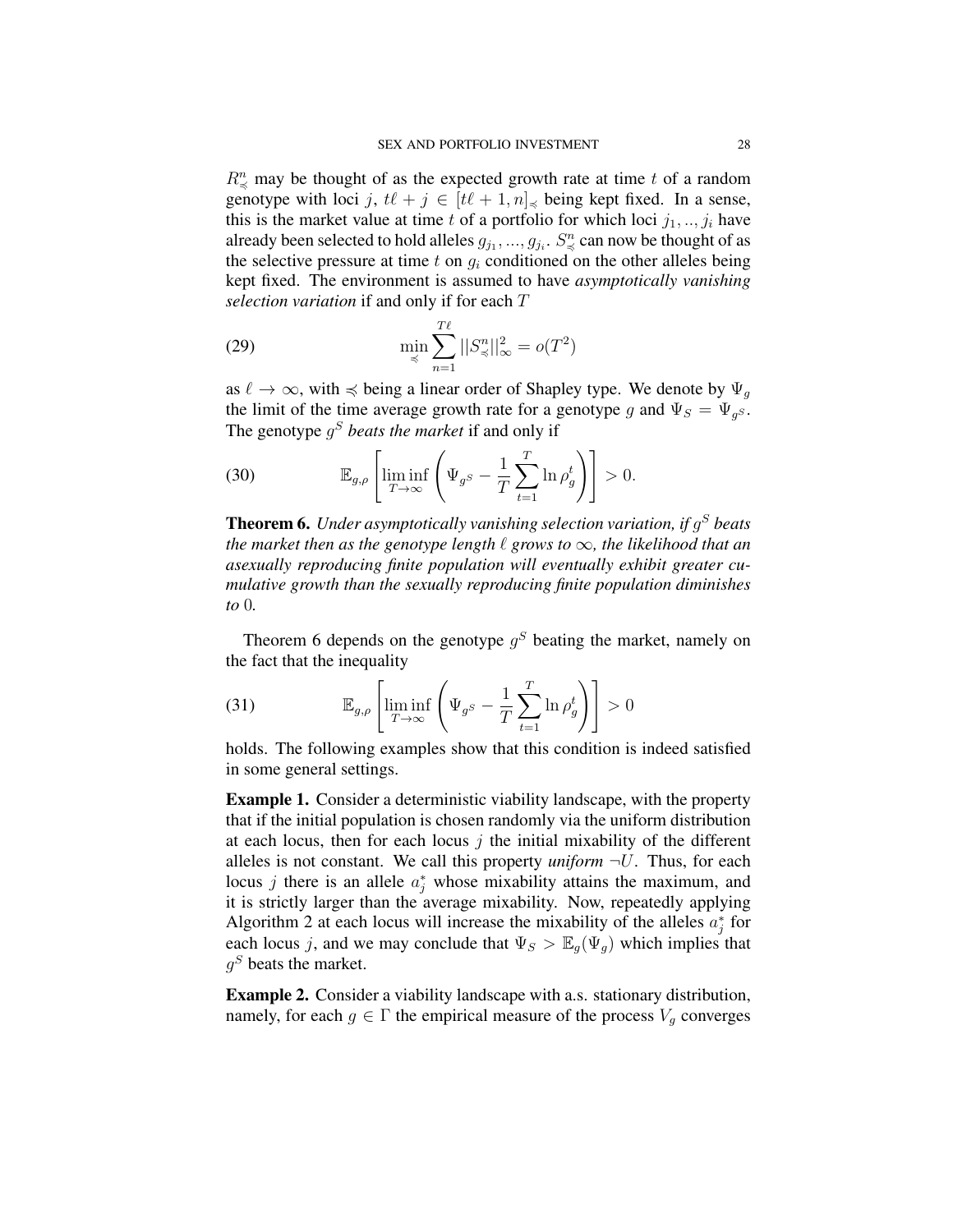a.s. to a distribution on  $\mathbb{R}^{\Gamma}$  that may depend on the realisation. The growth of genotypes may be recast as a Bayesian game whose underlying state space is the set  $\Omega$  of realisations of  $(V_q)_{q \in \Gamma}$ , prior P (which is the process measure), and payoff  $\pi(g|\omega) = \int \ln(\zeta V) d\mu_g(V|\omega)$ , given the realisation  $\omega \in \Omega$ , and the stationary distribution  $\mu_g(\cdot|\omega)$  on  $\mathbb{R}^{\Gamma}$ . Next, suppose that  $\pi(\cdot|\omega)$  has the uniform  $\neg U$  property a.s. (w.r.t. P). Given each realisation  $\omega \in \Omega$  of the process, we know by the previous example that

(32) 
$$
\pi(g^{S,\omega}|\omega) > \mathbb{E}_g(\pi(g|\omega)),
$$

P-a.s., with  $g^{S,\omega}$  being the optimal-in-hindsight sexual genotype for the realization  $\omega$ . Using our assumption of *P*-a.s. convergence of empirical measure of the process, we have, assuming the realization has the form  $(V_g^t)_{t=1}^{\infty}$ , for each  $g \in \Gamma$ ,

(33) 
$$
\mathbb{E}_g(\pi(g|\omega)) = \mathbb{E}_g\left(\int \ln(\zeta V)d\mu_g(V|\omega)\right) =
$$

(34) 
$$
\mathbb{E}_g \left( \lim_{T \to \infty} \frac{1}{T} \sum_{t=1}^T \ln(\zeta V_g^t) \right) = \mathbb{E}_g \left( \Psi_g \right)
$$

P-a.s., and

(35) 
$$
\pi(g^{S,\omega}|\omega) = \int \ln(\zeta V) d\mu_{g^{S,\omega}}(V|\omega) =
$$

(36) 
$$
\lim_{T \to \infty} \frac{1}{T} \sum_{t=1}^{T} \ln(\zeta V_{g^{S,\omega}}^t) = \Psi_S
$$

P-a.s., and we conclude, by Equation (32), that  $\Psi_S > \mathbb{E}_g(\Psi_g)$  whenever the uniform  $\neg U$  property holds, namely P-a.s., which implies that  $g^S$  beats the market.

6.4.1. *Asymptotic Genome Length Calculation.* What can be said regarding the threshold  $\ell^*$  such that for each  $\ell \geq \ell^*$ , sexual reproduction has an absolute advantage? Denote by  $\beta$  the probability of some genotype in a sample  $\Omega_0$  out-growing the optimal sexual growth by time T. Denote  $k = |\Omega_0|$ . Since  $P(\ell, T) = e^{-\delta^2 h(\ell)}$  for some function h satisfying  $h(\ell) \to \infty$  as  $\ell \to \infty$ , one has that

(37) 
$$
\beta = 1 - (1 - P(\ell, T))^k \approx - (1 - \exp(-\delta^2 h(\ell^*))^k.
$$

Hence, using the approximation  $ln(1 + x) \approx x$  one obtains

(38) 
$$
h(\ell^*) \approx -\frac{1}{\delta^2} \ln \left| \frac{\ln(1-\beta)}{k} \right|
$$

yielding the threshold value  $\ell^*$ .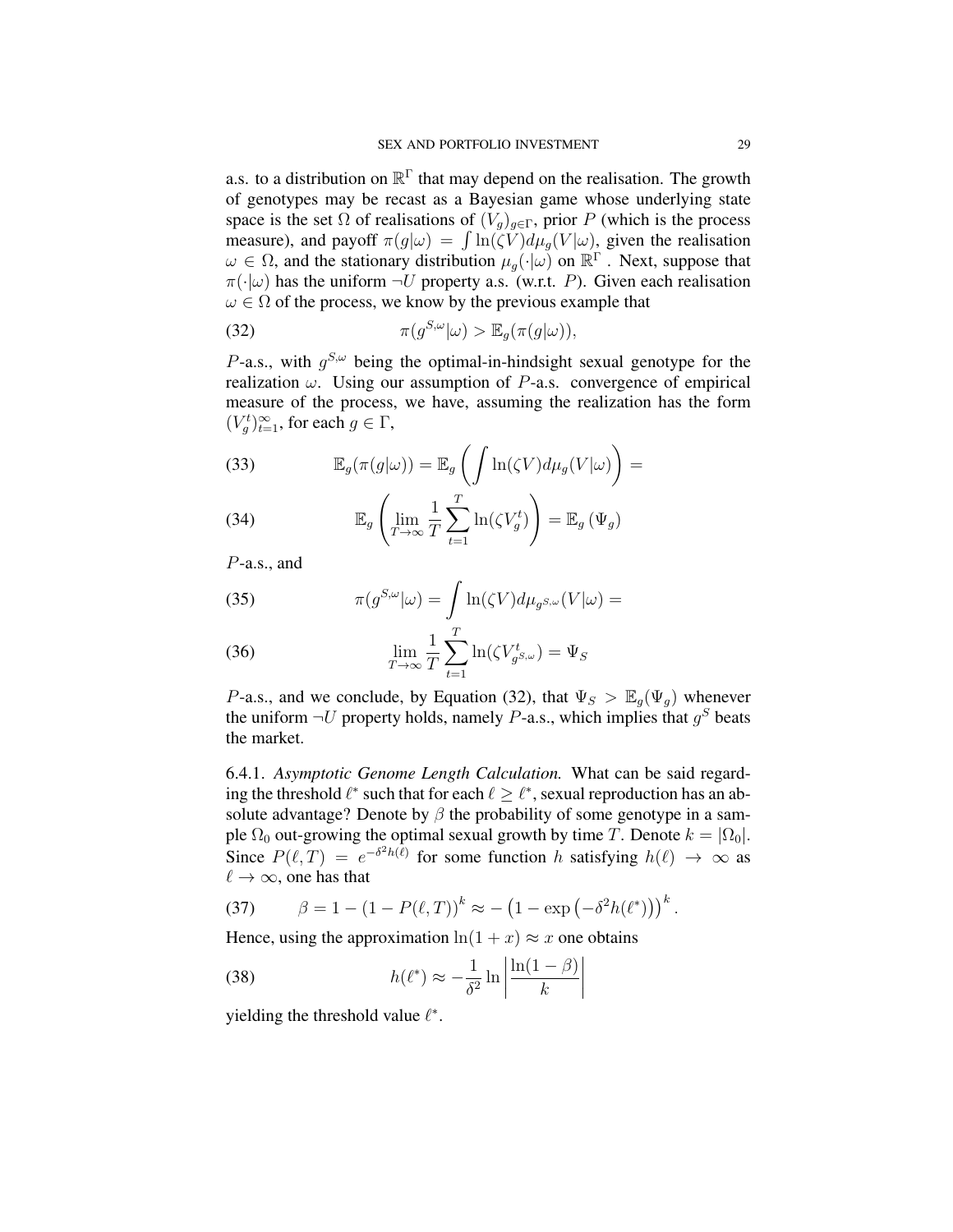#### 6.5. Conclusion.

In the view presented here, evolution via selection applied to reproducing populations is essentially the implementation of on-line learning algorithms to genotype spaces via finite population sampling.

Sexually and asexually reproducing populations use different algorithms, applied to finite and relatively small samples from the available genotype space. The sexual reproduction algorithm, even without mutations, constitutes a directed exploration of genotype space, reliably sampling different samples of genotype space in successive generations to seek out the optimal sexual genotype.

The asexual reproduction algorithm can only identify the optimal genotype in the initial sample with which it starts; it must rely on relatively rare mutations to accomplish exploration of genotype space. Theorems 5 and 6 indicate that the larger the genotype space, the less likely that a small random population sample will contain an optimal genotype. Sexual reproduction, of course, can also use mutations for genotype space exploration, but at the same time it makes use of the time gaps between beneficial mutations for efficient exploration. Furthermore, the asexual population must contain the optimal genotype to attain its optimal asymptotic growth rate, while in contrast the sexual population need not ever actually contain its optimal genotype, even as it reliably attains its optimal growth rate.

Two final comments: The use of game theory and learning algorithms to describe evolutionary processes may be tricky. We do not assume a locus has a will or an agenda, nor is there a master planner optimizing the learning mechanism. This model describes a competition between two different learning algorithms which are a result of the genetically determined reproduction mechanism evolving in each population, to describe the conditions for which each will be favorable. Furthermore, the main viewpoint here is that of the allele, for which a better genotypic environment, and a more efficient learning algorithm, will increase its probability of increasing its copy number, i.e. its fitness.

The results here hold for any initial population, in the sense that given an initial finite population with any particular genotypic composition at time 0, Theorems 5 and 6 give conditions that would make it more efficient for that population to reproduce sexually from that point on. We do not specify by what process that population composition was attained, as it makes no difference for the results One may, for example, consider a population arriving at a new niche due to migration or environmental changes. The model can also include the case of a population arising from a single cell,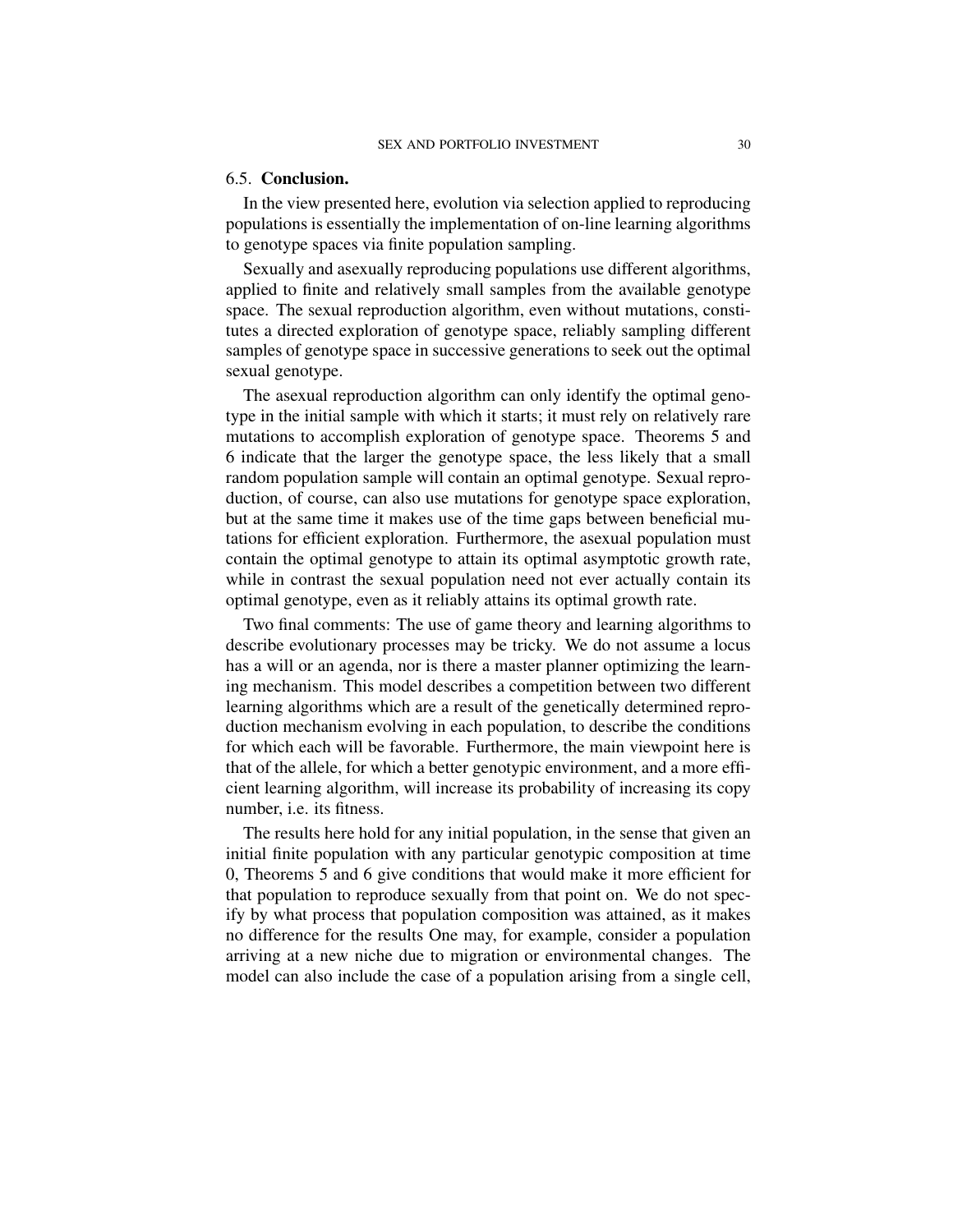thus almost genetically identical at time 0. As time proceeds, that population may include mutations, but that is not treated in our model. After the occurence of mutations the population is, strictly speaking, again at time 0 in the model and the analysis proceeds from there; our model captures the time periods between mutations. We leave it to future work to incorporate mutations formally into the model.

#### 7. POSSIBLE DIRECTIONS FOR FURTHER RESEARCH

- (1) Extend the model to diploid organisms.
- (2) Add density-dependent (also known as frequency-dependent) viability selection to the model. In the present model,  $v_g^t$  is a function solely of the time  $t$  and the identity of the genotype  $g$ . There is no dependency of  $v_g^t$  on  $p^t$ , the relative frequency of the genotypes in the population at time  $t$ .
- (3) Formally include the possibility of mutation in the model.
- (4) Extend the model to overlapping generations.
- (5) Extend the model to a continuous-time model.
- (6) Add fertility differences to the model (i.e., take into account gametic fitness). In the present model, each mating produces a uniform expected per capita number  $\zeta$  of zygotes, independently of the identities of the mating pair.
- (7) Consider what happens if sexual selection is taken into account, i.e., if mating between individuals in the population does not occur under a uniform probability distribution over the population.
- (8) Expanding on the previous point, one might ask why two separate sexes exist even in species where there is no anisogamy (e.g. a and  $\alpha$  in baking yeast). The results here indicate that sexual reproduction yields an advantage irrespective of the number of distinct sexes. It might then seem that a population consisting of sexually reproducing hermaphrodites would gain all the benefits of sexual reproduction without paying the well known 'double cost' of sex.

#### 8. APPENDIX

#### 8.1. Proofs of Propositions and Theorems.

**Proof of Proposition 1.** In the model, each mating produces  $2\zeta$  offspring. Consider an allele  $a_{j,i}$  and a mating individual bearing  $a_{j,i}$ . In expectation,  $\zeta$  of that individual's offspring will also bear  $a_{j,i}$ . As this is true of every such individual, and  $q_{j,i}^t$  is the fraction of the population bearing  $a_{j,i}$ , it follows that the fraction of offspring bearing  $a_{j,i}$  will also be  $q_{j,i}^t$ , i.e., that  $\widetilde{q}_{j,i}^t = q_{j,i}^t$ . In other words, alleles may be shuffled around into different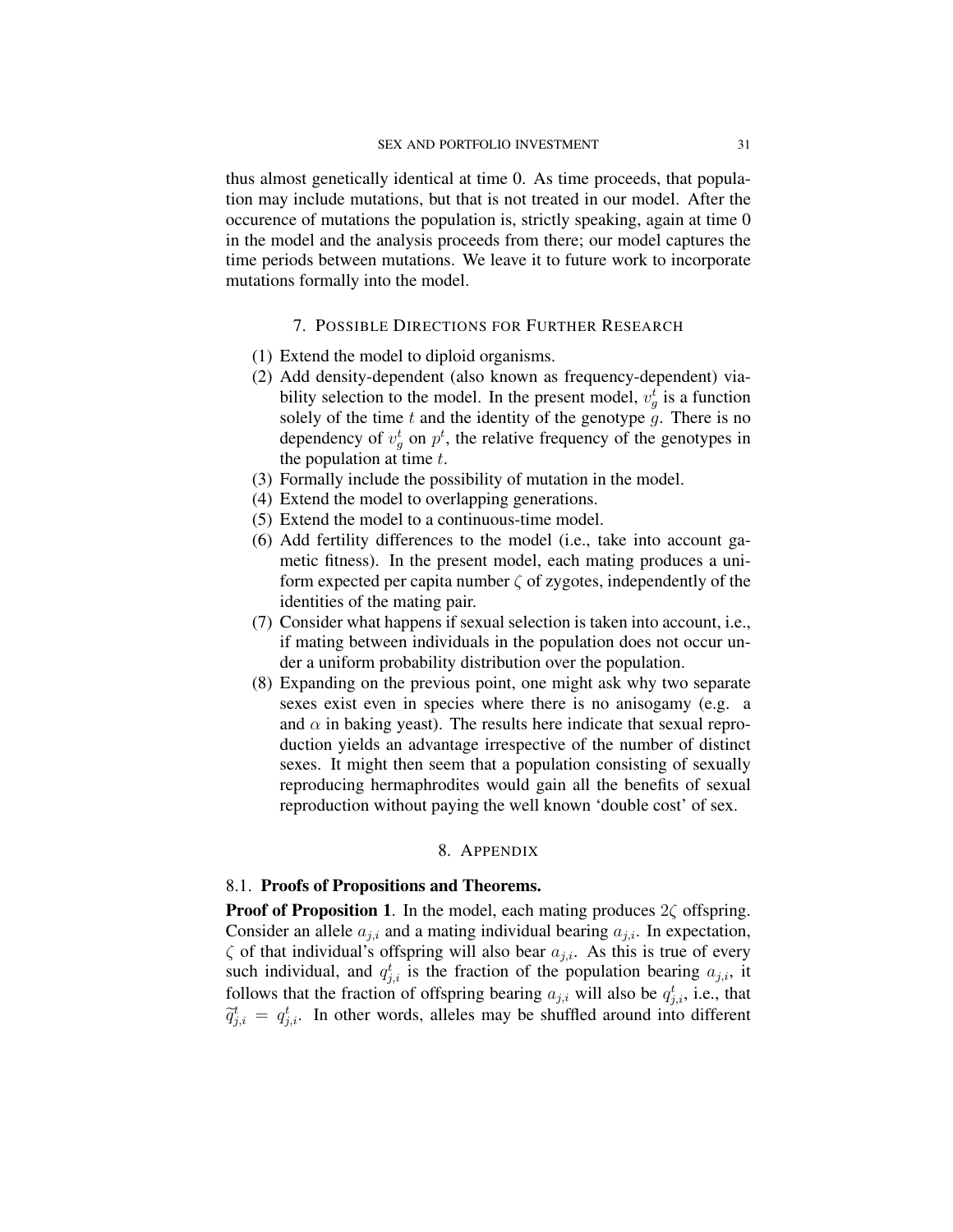genetic combinations during mating, but they maintain their frequencies relative to each other at each locus.

**Proof of Proposition 2.** First consider how  $\tilde{p}^t$  depends on  $p^t$ . We illustrate the dependence here for the special case of a three-loci species; the more general case can readily be accomplished but rapidly becomes a messy complication of indices.

Let  $\overline{g} = a_{k_1} a_{k_2} a_{k_3}$  be a specific 'target' genotype. Consider a mating adult bearing genotype  $g = a_{i_1} a_{i_2} a_{i_3}$  at time t mating with another adult with genotype  $g' = a_{j_1} a_{j_2} a_{j_3}$ . If  $a_{k_1} \notin \{a_{i_1}, a_{j_1}\}, a_{k_2} \notin \{a_{i_2}, a_{j_2}\}$  or  $a_{k_3} \notin \{a_{i_3}, a_{j_3}\}\$ , then there is no possibility for the mating of g and g' to produce an offspring with genotype  $\overline{g}$ . Hence in that case define  $\beta_{g,g'}^{\overline{g}} = 0$ .

If  $a_{i_1} = a_{j_1} = a_{k_1}, a_{i_2} = a_{k_2} \neq a_{j_2}$ , and  $a_{j_3} = a_{k_3} \neq a_{i_3}$ , then an offspring of a mating of g and g' will definitely contain allele  $a_{k_1}$  at the first locus, will contain allele  $a_{k_2}$  at the second locus with probability  $1/2$ , and will contain allele  $a_{k_3}$  at the third locus with probability  $1/2$ . Hence the probability of such a mating producing an offspring with genotype  $\overline{g}$  is  $1/4$ , leading to  $\beta_{g,g'}^{\overline{g}} = 1/4$  in this case.

The general pattern for the values of  $\beta_{g,g'}^{\overline{g}}$  should be clear from this. Since a single individual of type  $g$  at time  $t$  randomly encounters with one of type g' with probability  $p_{g'}^t$ , the total probability that such an individual will produce an offspring of type  $\overline{g}$  is  $\sum_{g' \in \Gamma} \beta_{g,g'}^{\overline{g}} p_{g'}^t$ . Since the fraction of individuals of type g is  $p_g^t$ , the probability that an offspring of type  $\overline{g}$ is produced by such individuals is  $\sum_{g' \in \Gamma} \beta_{g,g'}^{\overline{g}} p_g^t p_{g'}^t$ . Summing over all the genotypes leads to

$$
\widetilde{p}_{\overline{g}}^t = \sum_{g \in \Gamma} \sum_{g' \in \Gamma} \beta^{\overline{g}}_{g,g'} p_g^t p_{g'}^t.
$$

Next we temporarily switch to considering a large finite population reproducing under these conditions. If  $|X^t|$  is the absolute size of the mating parent generation at time  $t$ , the expected absolute size their offspring zygote population bearing genotype g is  $\tilde{p}_g^t \zeta |X^t|$ . Taking into account the viability  $v_g^t$ , which is the probability of the survival of an individual bearing genotype  $g$  to reproductive maturity, the expected size of the surviving population at time  $t + 1$  bearing genotype g is then  $v_g^t \tilde{p}_g^t \zeta | X^t|$ .

The size of the total surviving population at  $t + 1$  is  $\sum_{g' \in \Gamma} v_{g'}^t \tilde{p}_{g'}^t \zeta | X^t |$ . Hence

(39) 
$$
p_g^{t+1} = \frac{v_g^t \widetilde{p}_g^t \zeta |X^t|}{\sum_{g' \in \Gamma} v_{g'}^t \widetilde{p}_{g'}^t \zeta |X^t|} = \frac{v_g^t \widetilde{p}_g^t}{\overline{v}^t}
$$

using  $\overline{v}^t$  as defined in Equation (2).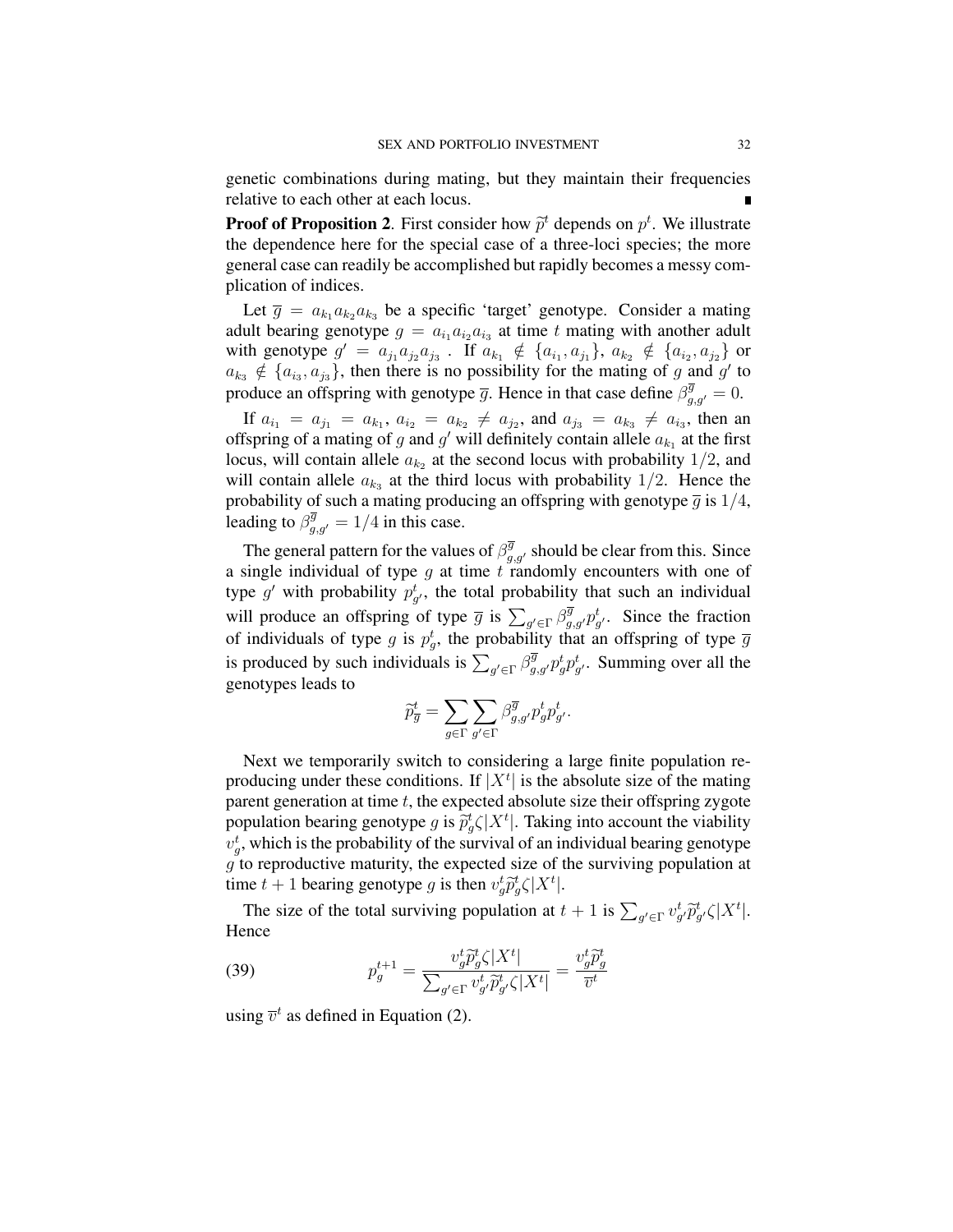Since the r.h.s. of Equation (39) does not involve absolute population size, it holds as the size of the population increases to infinity, hence it holds in the infinite population model.

Proof of Lemma 1. This follows straightforwardly from the statement of Proposition 1, which enables replacing  $\tilde{q}_{j,i}^t$  by  $q_{j,i}^t$  in Equation 6.  $\blacksquare$ Proof of Lemma 2.

$$
\begin{aligned} \sum_{i \in L_j} q_{j,i}^t \varphi_{j,i}^t &= \sum_{i \in L_j} q_{j,i}^t \sum_{g \in \Gamma} v_g^t \widetilde{p}_g^t \Big|_{a_{j,i}} \\ &= \sum_{i \in L_j} q_{j,i}^t \sum_{g \in G_{j,i}} \frac{\widetilde{p}_g^t}{q_{j,i}} v_g^t \\ &= \sum_{i \in L_j} \sum_{g \in G_{j,i}} \widetilde{p}_g^t v_g^t \\ &= \sum_{g \in \Gamma} \widetilde{p}_g^t v_g^t \\ &= \overline{v}^t. \end{aligned}
$$

Proof of Proposition 3. Recall that

$$
\varphi_{j,i}^t=\sum_{g\in \Gamma} v_g^t \widetilde{p}_g^t\big|_{a_{j,i}}=\sum_{g\in G_{j,i}} \frac{v_g^t \widetilde{p}_g^t}{q_{j,i}^t}
$$

making use of Equations (8) and (9).

From this deduce

$$
q_{j,i}^t\varphi_{j,i}^t=\sum_{g\in G_{j,i}}v_g^t\widetilde{p}_g^t,
$$

hence

$$
q_{j,i}^t \frac{\varphi_{j,i}^t}{\overline{v}^t} = \sum_{g \in G_{j,i}} \frac{v_g^t \widetilde{p}_g^t}{\overline{v}^t}
$$

$$
= \sum_{g \in G_{j,i}} p_g^{t+1}
$$

$$
= q^{t+1}
$$

making use of Equations (4) and (5).

Proof of Theorem 1. As Algorithm 2, an instantiation of the Hedge algorithm, is being implemented at each locus, the asymptotic average regret between the cumulative logarithmic population growth achieved under  $\Phi_S$ and the corresponding growth attained in the counter-factual situation in

 $\blacksquare$ 

 $\blacksquare$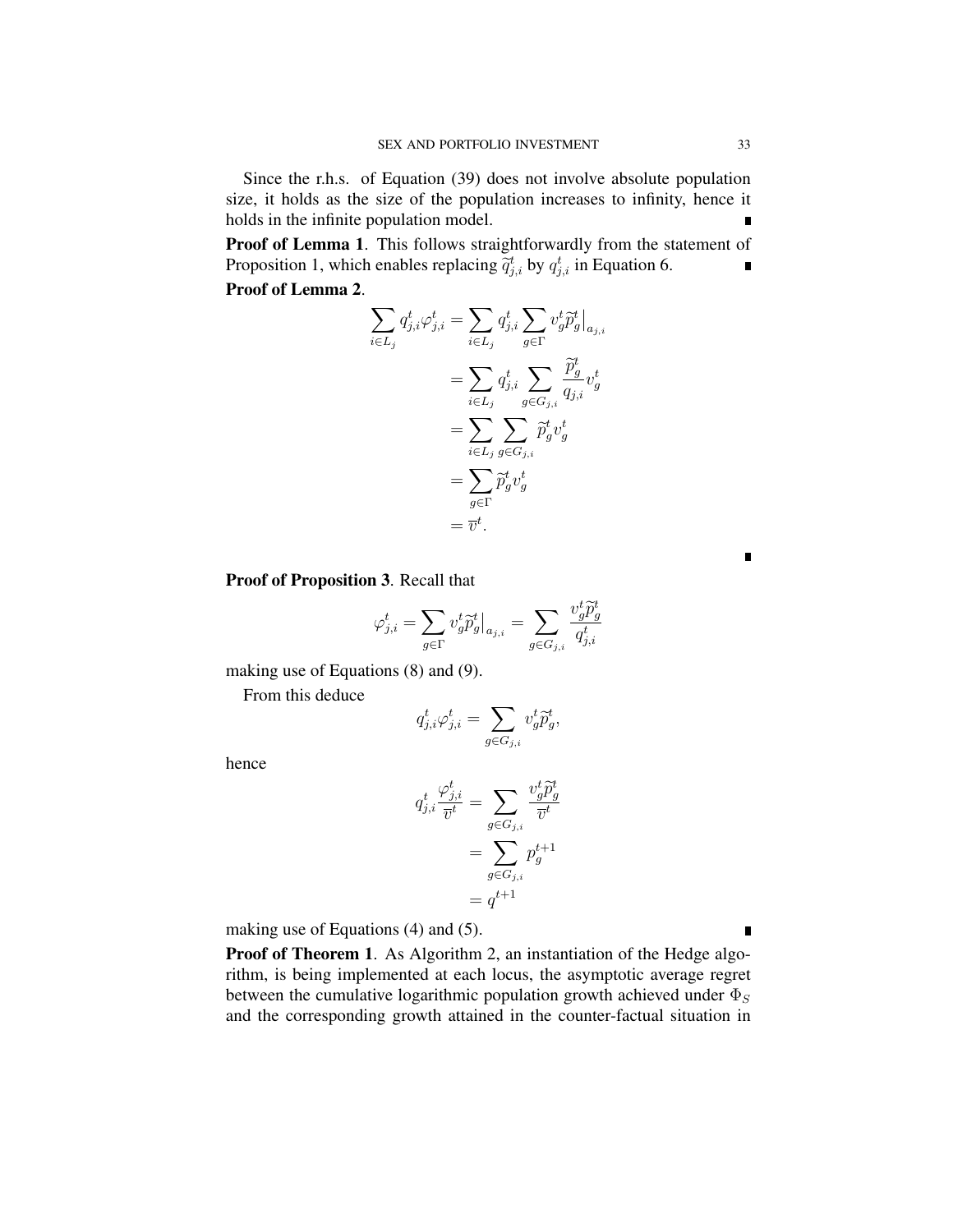which at locus 1 the optimal-in-hindsight allele  $a_{1,i}$  alone is fixed while Algorithm 2 is implemented at all other loci,  $\lim_{T\to\infty}\frac{1}{T}$  $\frac{1}{T}(\Phi_S - \Phi_{1,i})$ , vanishes.

This means that asymptotically in expectation

$$
\frac{1}{\eta^*} \sum_{t=1}^T \sum_{i=1}^{|L_1|} q_i^t \ln \rho_{1,i}^t \xrightarrow[T \to \infty]{} \max_{a_{1,i} \in L_1} \frac{1}{\eta^*} \sum_{t=1}^T \ln \rho_{1,i}^t
$$

which in turn implies that

$$
\sum_{t=1}^T \sum_{i=1}^{|L_1|} q_i^t \ln \rho_{1,i}^t \xrightarrow[T \to \infty]{} \max_{a_{1,i} \in L_1} \sum_{t=1}^T \ln \rho_{1,i}^t,
$$

hence  $\lim_{T\to\infty}\frac{1}{T}\Psi_S = \lim_{T\to\infty}\frac{1}{T}\Psi_{a_1^*}.$ 

Next we suppose that  $a_1^*$  is fixed at locus 1 while the other loci follow Algorithm 2. By the same reasoning, this time concentrating on fixing the optimal allele at locus 2, we can conclude that  $\lim_{T\to\infty} \frac{1}{T} \Psi_{a_1^*} =$  $\lim_{T\to\infty}\frac{1}{T}\Psi_{a_1^*a_2^*}$ , and hence  $\lim_{T\to\infty}\frac{1}{T}\Psi_S = \lim_{T\to\infty}\frac{1}{T}\Psi_{a_1^*a_2^*}$ .

Continuing inductively to all loci, the conclusion is that  $\lim_{T\to\infty} \frac{1}{T} \Psi_S =$  $\lim_{T \to \infty} \frac{1}{T} \Psi_{a_1^* a_2^* \dots a_\ell^*} = \lim_{T \to \infty} \frac{1}{T} \Psi_{g^S}.$ 

Proof of Theorem 2. The proof follows the same reasoning as that of Theorem 1, namely applying the no-regret result of the Hedge algorithm represented by Algorithm 3, but it is even simpler here since there is no need to keep track of multiple loci. The result is straightforward by construction of the algorithm.

Proof of Corollary 1. Given Theorems 1 and 2, the statement here is tantamount to showing that

$$
\Phi_{g^A} \ge \Phi_{g^S},
$$

where  $g^A$  is the optimal-in-hindsight asexual genotype and  $g^S$  is the optimalin-hindsight sexual genotype.

The weak inequality in Equation (40) follows trivially from the fact that  $g<sup>A</sup>$  is by definition an optimal growth genotype in  $\Gamma$ , hence its cumulative growth must be greater than or equal to that of  $g^S$ .

Proof of Proposition 4. The presentation above of Algorithm 1, for expositional clarity, divides the updating of the weight vector  $q<sup>t</sup>$  into two steps, first calculating  $\hat{q}_i^{t+1} = q_i^t \cdot e^{rr_i^t}$ , and then normalising into a distribution by setting  $q_i^{t+1} = \frac{\hat{q}_i^{t+1}}{\sum_j \hat{q}_j^{t+1}}$ . This can be reduced to one step by multiplying each  $r_i^t$  by a factor  $\beta_t$  that ensures that  $q_i^{t+1} = q_i^t e^{\eta \beta_t r_i^t}$ . We will suppose here w.l.o.g. that  $r<sup>t</sup>$  already incorporates this normalisation factor and therefore that  $q_i^{\bar{t}+1} = q_i^t e^{\eta r_i^t}$  for each  $t$ .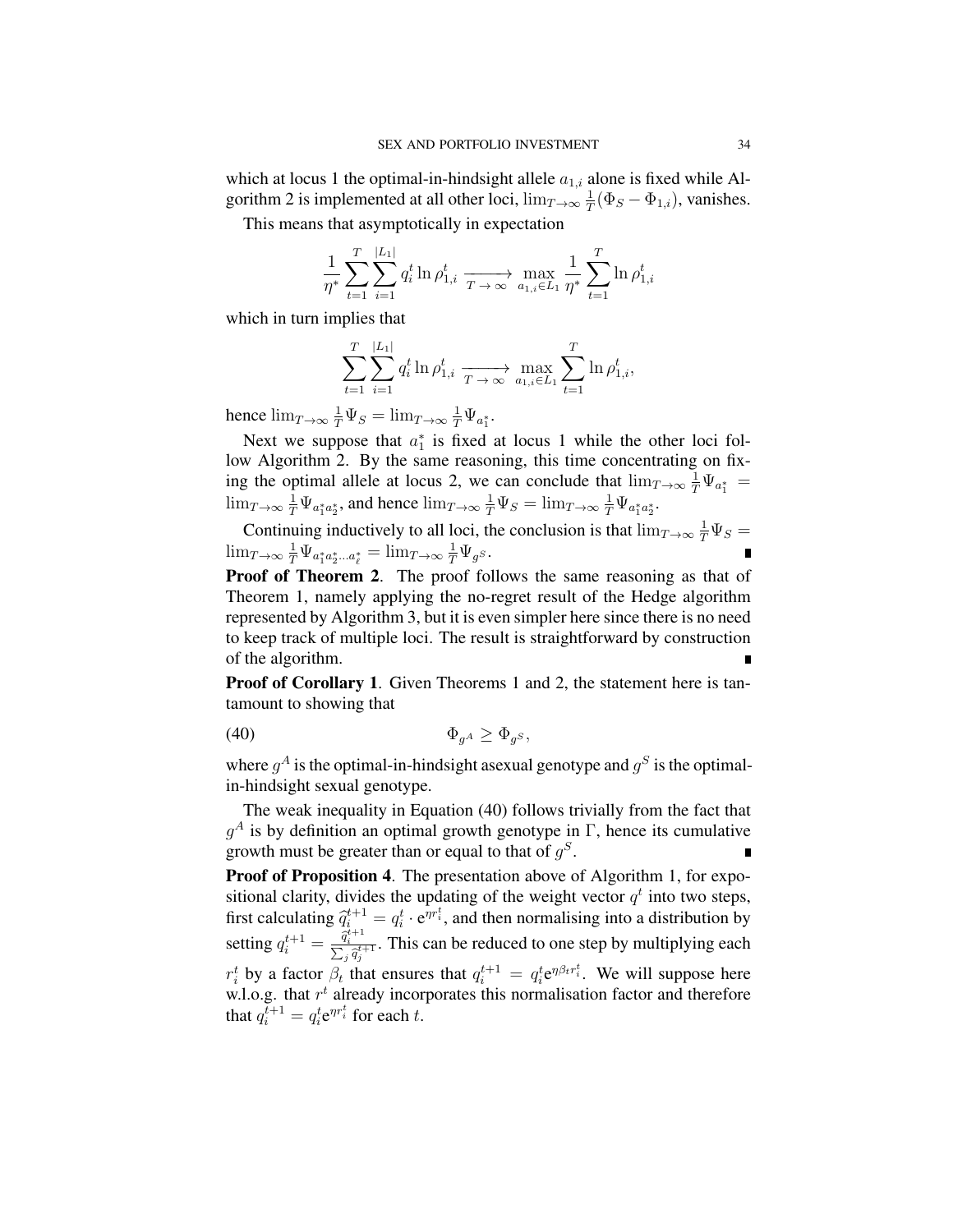It follows that the long-term weight vector element  $q_i^T$  is determined as

$$
(41) \qquad \qquad q_i^T = q_i^1 \cdot \mathbf{e}^{\eta \sum_{t=1}^T r_i^t}.
$$

If instead of implementing the algorithm with the true reward vector  $r<sup>t</sup>$  one inputs  $\hat{r}_i^t$  an estimator for  $r_i^t$  at each time t (and the process starts from the initial distribution  $q^1$ ), then the long-term weight vector element  $\hat{q}_i^T$  is determined as

$$
\mathring{q}_i^T = q_i^1 \cdot \mathbf{e}^{\eta \sum_{t=1}^T \mathring{r}_i^t}.
$$

Hence the long-term difference between  $q_i^T$  and  $\hat{q}_i^T$  as T increases comes down to the difference between  $\sum_{t=1}^{T} r_i^t$  and  $\sum_{t=1}^{T} \hat{r}_i^t$ .

Define a sequence of random variables  $\{Y^{\tau}\}_{\tau\geq 1}$  by

(43) 
$$
Y^{\tau} = \sum_{t=1}^{\tau} r_i^t - E\left(\sum_{t=1}^{\tau} \hat{r}_i^t\right).
$$

Since  $\hat{r}_i^t$  is an unbiased estimator of  $r_i^t$  and  $r_i^t \in [0, 1]$ , the sequence  $\{Y^{\tau}\}\$ is a martingale with bounded differences.

We can therefore apply the Azuma–Hoeffding inequality to conclude that the long-term expectation  $E\left(\sum_{t=1}^{T} \hat{r}_i^t\right)$ ) a.s. converges to  $\sum_{t=1}^{T} r_i^t$ , and in expectation  $\mathring{q}_i^T$  a.s. converges to  $q_i^T$ .  $\blacksquare$ 

Proof of Theorem 3. By Theorem 1, the infinite population attains asymptotic cumulative growth equal to that of  $g^S$ , and does so by implementing the Hedge algorithm at each locus. The finite population also implements the Hedge algorithm, by using an unbiased estimator for the portfolio growth of each allele.

By Proposition 4, the finite population long-term allelic frequency that results from using estimators almost surely converges to the infinite population allelic frequency, with very rapid convergence as guaranteed by the Azuma–Hoeffding inequality. The result follows.

Proof of Theorem 5. It is implicit in the statement of Theorem 5 and the definition immediately preceding it that r is such that  $rm \in \mathbb{N}$ . We will find it more convenient to let  $rm \in \mathbb{R}_+$  in general, and then return to the special case of  $rm \in \mathbb{N}$ .

However, the notation for combinations, namely  $\binom{m}{k}$ , is defined only for  $m, k \in \mathbb{N}$ . For the purpose of this proof, we will abuse this notation and extend it in the following way. Let  $r \in \mathbb{R}_+$ , while  $m, k \in \mathbb{N}$ . Define

(44) 
$$
{rm(44)} \qquad {\binom{rm}{k}} := \frac{rm(rm-1)(rm-2)...(rm-k+1)}{k!}
$$

which coincides with the standard notation when  $rm \in \mathbb{Z}$ .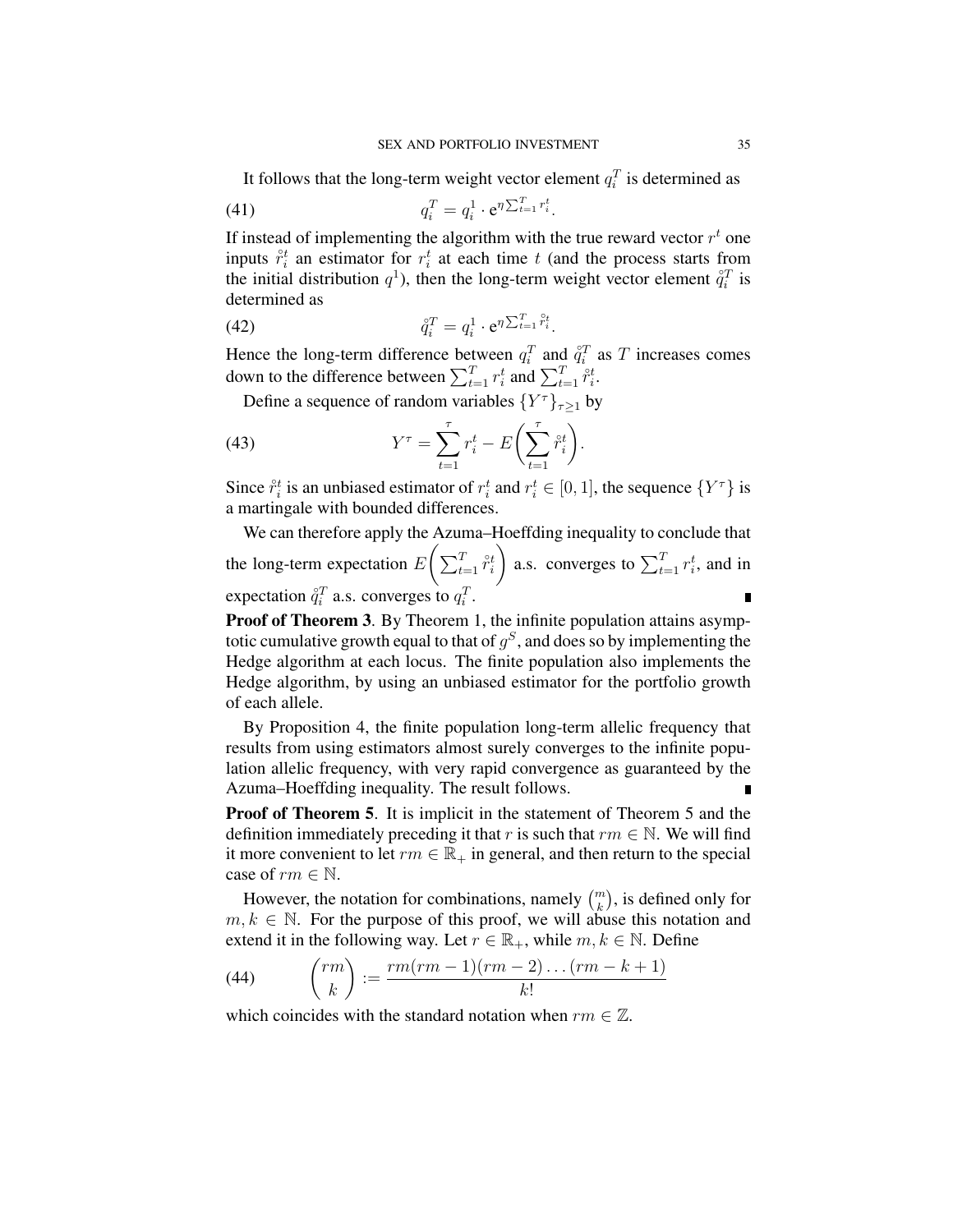Fix  $r \in (0, 1)$ ,  $k \in \mathbb{N}$  and  $m \in \mathbb{N}$ , with  $k \ll m$ . Suppose that  $\binom{rm}{k}$  $\binom{m}{k} =$  $\alpha \binom{m}{k}$ , for some  $\alpha$ , equivalently that  $\binom{rm}{k}$  $\binom{m}{k}$  =  $\alpha$ . By Equation (44), this becomes

(45) 
$$
{\binom{rm}{k}}/{\binom{m}{k}} = \frac{rm(rm-1)(rm-2)...(rm-k+1)}{m(m-1)(m-2)...(m-k+1)} = \alpha.
$$

We next want to consider what happens when we increase  $m$  by one, to  $m + 1$ , and to compare

(46) 
$$
\frac{rm(rm-1)(rm-2)...(rm-k+1)}{m(m-1)(m-2)...(m-k+1)}
$$

to the value of  $\binom{r(m+1)}{k}$  ${k+1 \choose k} / {m+1 \choose k}$ , which is

(47) 
$$
\frac{r(m+1)(r(m+1)-1)\dots(r(m+1)-k+2)}{(m+1)m(m-1)\dots(m-k+2)}.
$$

Compare these expression by expression. The first expression in (46) is  $rm/m = r$ ; the first expression in (47) is  $r(m+1)/(m+1) = r$ . However, once we move to the second expression there is a difference.

Specifically, we want to compare  $\frac{rm-1}{m-1}$  to  $\frac{r(m+1)-1}{m} = \frac{rm-1+r}{m}$ . This in turn depends on comparing

$$
(48) \qquad m(rm-1) \text{ versus } (m-1)(rm-1+r)
$$

$$
(49) \qquad rm^2 - m \text{ versus } rm^2 - rm - m + 1 + rm - r
$$

(50) 
$$
rm^2 - m \text{ versus } rm^2 - m + (1 - r),
$$

which, by dint of  $r \in (0, 1)$ , yields the conclusion that the right-hand side is greater than the left-hand side. From this one concludes that

$$
\frac{rm-1}{m-1} < \frac{r(m+1)-1}{m}
$$

.

A similar calculation holds for comparing each of the successive terms respectively in  $(46)$  and  $(47)$ .

The conclusion is that if  $\binom{rm}{k}$  $\binom{m}{k}$  /  $\binom{m}{k}$  =  $\alpha$  then  $\binom{r(m+1)}{k}$  ${k+1 \choose k} / {m+1 \choose k} > \alpha$ . From this result, the statement of Theorem 5 follows immediately: if the goal is attaining  $\binom{rm}{k}$  $\binom{m}{k} \geq \frac{1}{2}$  $\frac{1}{2} {m \choose k}$  then the greater m is, the less demanding it is to attain the threshold value  $r^*$ .

**Proof of Theorem 6.** Let  $g \in \Gamma$  be chosen randomly using the uniform distribution over  $\Gamma$  and consider realizations  $\rho = (\rho^1, ..., \rho^T, ...) \in (\mathbb{R}^{\Gamma}_{++})^{\infty}$ . Naturally,  $g \mapsto \rho_g^t$  is a random variable for each  $g \in \Gamma$  and t, thus each  $\rho^t$ may be considered to be a random variable. By abusing notation, we denote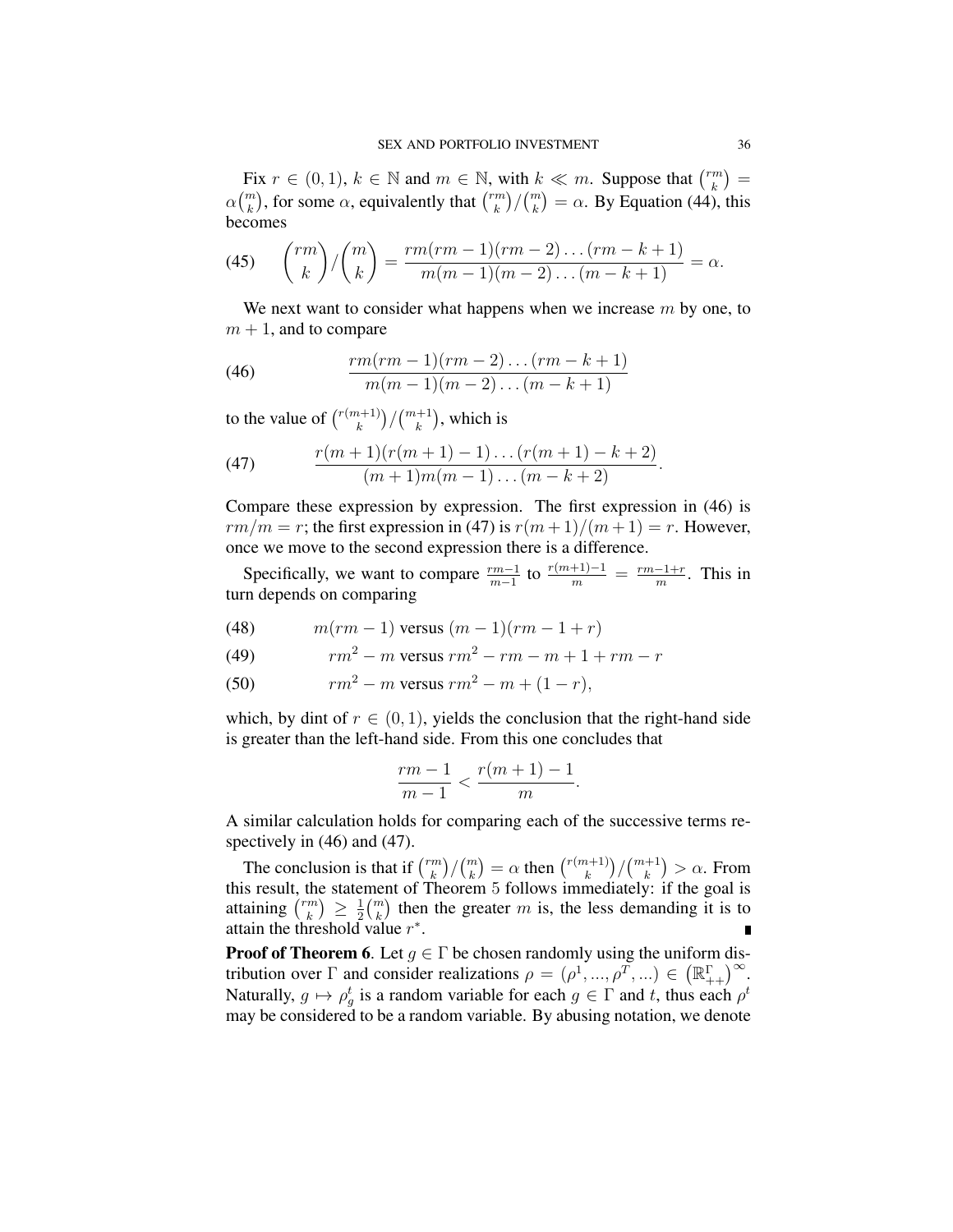by 
$$
\Psi_S
$$
 the limit  $\lim_{T \to \infty} \frac{1}{T} \Psi_{g^S}$ . Denote  $\Psi_S - \mathbb{E}_{g,\rho} \left[ \frac{1}{T} \sum_{t=1}^T \ln \rho_g^t \right] = \delta_T$ . Hence

(51) 
$$
\liminf_{T \to \infty} \delta_T \geq \mathbb{E}_{g,\rho} \left[ \liminf_{T \to \infty} \left( \Psi_S - \frac{1}{T} \sum_{t=1}^T \ln \rho_g^t \right) \right] > 0,
$$

with the inequality following from Fatou's Lemma. Hence, for sufficiently large T we have  $\delta_T \ge \delta > 0$  for some fixed  $\delta > 0$ . Fix a linear order  $\preccurlyeq$  of Shapley type on  $\mathbb{Z}_+$ . Recall that, given  $n = t\ell + i$ , we defined

(52) 
$$
X_{\preccurlyeq}^{n} = \mathbb{E}(\sum_{t'=1}^{t} \ln \rho_g^{t'} | (g_j)_{t\ell+j \in [t\ell+1,n]_{\preccurlyeq}}),
$$

along with  $R^n_{\preccurlyeq} = \mathbb{E}(\ln \rho^t_g | (g_j)_{t\ell+j\in[t\ell+1,n]_\preccurlyeq})$  and  $S^n_{\preccurlyeq} = R^n_{\preccurlyeq} - R^{n-1}_{\preccurlyeq}$ . We may think of  $S^n_{\preccurlyeq}$  as the marginal selective pressure at time t on the random allele  $g_i$  within genotypes containing alleles  $g_j$  with  $t\ell + j \in [t\ell + 1, n]_{\preccurlyeq}$ .

For sufficiently large T and  $s > 0$  we have

(53) 
$$
P(\ell, T) \equiv \mathbb{P}(\frac{1}{T} \sum_{t=1}^{T} \ln \rho_g^t - \Psi_S \ge 0) \le
$$

(54) 
$$
\mathbb{P}(e^{s\left(\sum\limits_{t=1}^T\ln\rho_g^t - \frac{1}{T}\sum\limits_{t=1}^T\mathbb{E}_{g,\rho}[\ln\rho_g^t]\right)} \geq e^{\delta Ts}),
$$

where the inequality in Equality (53) following from the inequality in Equation (51).

Consider the  $\sigma$ -fields  $\mathcal{F}^n_{\preccurlyeq}$  generated, for  $n = t\ell + i$ , by the random variables  $g_j$  for  $t\ell + j \in [t\ell + 1, n]_{\preccurlyeq}$ , and  $\rho^1, ..., \rho^t$ . The martingales  $(S_{\preccurlyeq}^n)_{n=1}^{T\ell}$  together with the filtration  $(\mathcal{F}_{\preccurlyeq}^n)_{n=1}^{T\ell}$  define a martingale decomposition of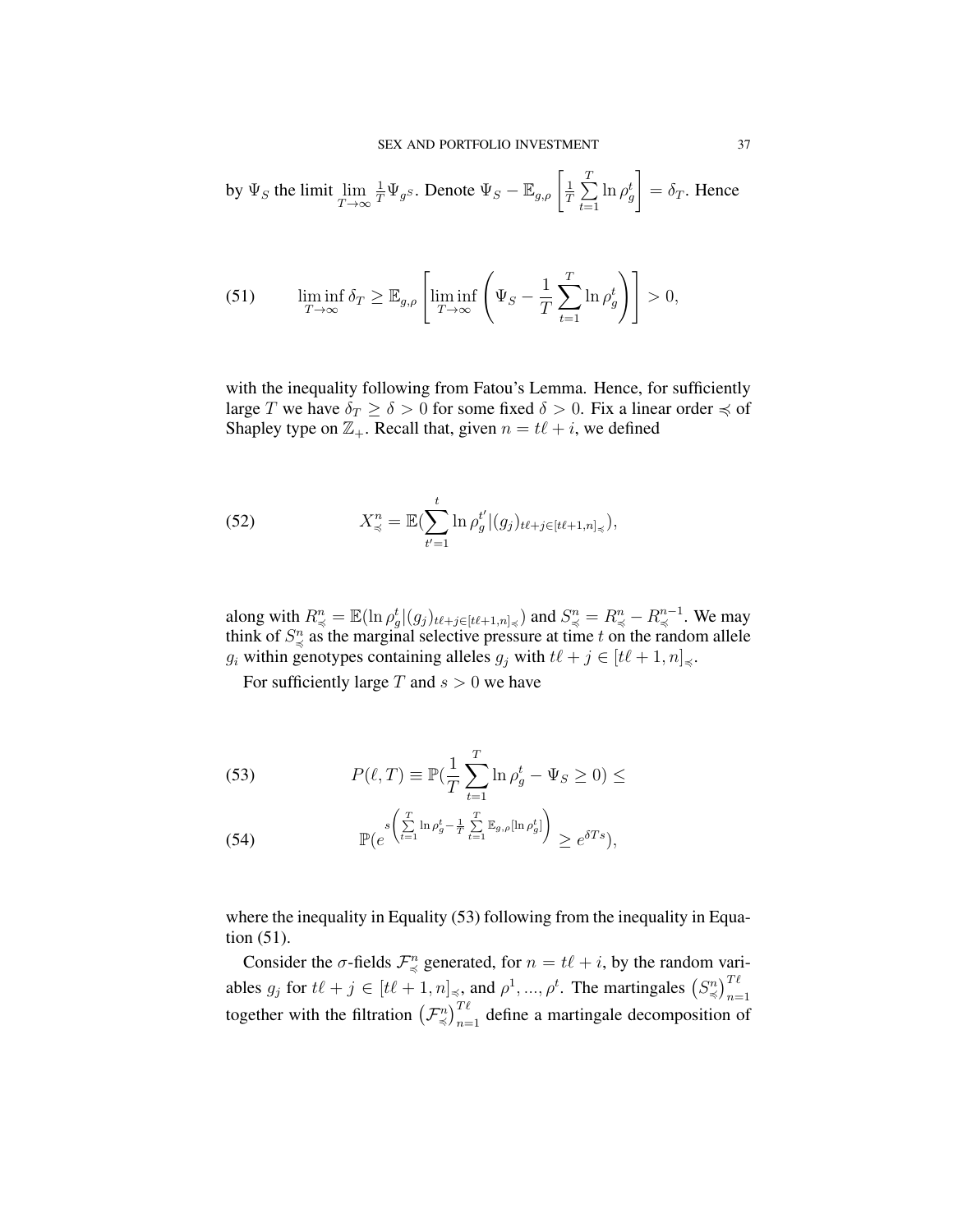$X^{T\ell}_{\preccurlyeq}.$  Thus

P(e s( PT t=1 ln ρ t g− PT t=1 Eg,ρ[ln ρ t g ]) ≥ e δT s (55) ) <sup>≤</sup>

(56) 
$$
e^{-\delta Ts} \mathbb{E}\left(e^{s(\sum_{t=1}^{T} \ln \rho_g^t - \mathbb{E}_{g,\rho}(\ln \rho_g^t))}\right) =
$$

(57) 
$$
e^{-\delta Ts} \mathbb{E}\left(\mathbb{E}(e^{s(\sum_{t=1}^T \ln \rho_g^t - \mathbb{E}_{g,\rho}(\ln \rho_g^t))}|\mathcal{F}_{\preccurlyeq}^{T\ell-1})\right) =
$$

(58) 
$$
e^{-\delta Ts} \mathbb{E}\left(\mathbb{E}(e^{s(X_{\preccurlyeq}^{T\ell-1}-X_{\preccurlyeq}^0+S_{\preccurlyeq}^{T\ell})}|\mathcal{F}_{\preccurlyeq}^{T\ell-1})\right) =
$$

$$
(59) \qquad e^{-\delta Ts} \mathbb{E} \left( e^{s(X_{\preccurlyeq}^{T\ell-1} - X_{\preccurlyeq}^0)} \mathbb{E} (e^{sS_{\preccurlyeq}^{T\ell}} | \mathcal{F}_{\preccurlyeq}^{T\ell-1}) \right) \leq
$$

(60) 
$$
e^{-\delta Ts + \frac{1}{2}s||S_{\precsim}^{T\ell}||_{\infty}^{2}} \mathbb{E}\left(e^{s(X_{\preccurlyeq}^{T\ell-1} - X_{\preccurlyeq}^{0})}\right).
$$

Repeating the calculation recursively, we obtain

$$
(61) \qquad \mathbb{P}(e^{s(\sum_{t=1}^{T}\ln \rho_g^t - \sum_{t=1}^{T}\mathbb{E}_{g,\rho}[\ln \rho_g^t])} \geq e^{\delta Ts}) \leq e^{-\delta Ts + \frac{1}{2}s^2 \sum_{n=1}^{T\ell}||S_{\preccurlyeq}^n||_{\infty}^2}.
$$

We may choose  $s$  such that the probability is optimized, which happens for  $s^* = \frac{2\delta T}{T_{\ell}}$  $\sum_{n=1}^{T\ell} ||S_{\preccurlyeq}^n||_{\infty}^2$ hence

(62) 
$$
\mathbb{P}(e^{s(\sum_{t=1}^{T}\ln \rho_g^t - \sum_{t=1}^{T}\mathbb{E}_{g,\rho}[\ln \rho_g^t])} \geq e^{\delta Ts}) \leq e^{-\delta^2 T^2/(2\sum_{n=1}^{T_{\ell}}||S_{\preccurlyeq}^n||_{\infty}^2)}.
$$

Optimizing the choice of the Shapley type linear order  $\preccurlyeq$ , we in fact have the following

(63) 
$$
\mathbb{P}(\sum_{t=1}^T \ln \rho_g^t - \sum_{t=1}^T \mathbb{E}_{g,\rho}[\ln \rho_g^t]) \geq \delta T) \leq e^{\delta^2 T^2 / (2 \min_{\preccurlyeq} \sum_{n=1}^T ||S_{\preccurlyeq^n}||_{\infty}^2)}.
$$

By asymptotic weak selection, for any fixed large enough  $T$ ,  $\min_{\preccurlyeq}$  $\sum$  $\sum_{n=1}||S_{\preccurlyeq}^{n}||_{\infty}^{2} =$  $o(T^2)$  as  $\ell \to \infty$ . By combining that with the inequality in Equation (63) we finally deduce that for sufficiently large  $T$ 

(64) 
$$
\lim_{\ell \to \infty} P(\ell, T) = 0.
$$

One can ask, if one independently chooses a bounded (w.r.t.  $\ell$ ) random sample  $\Omega_0$ , what is the probability that it hits the set of genotypes (and viability landscapes) for which the population carrying genotype  $g$  grows at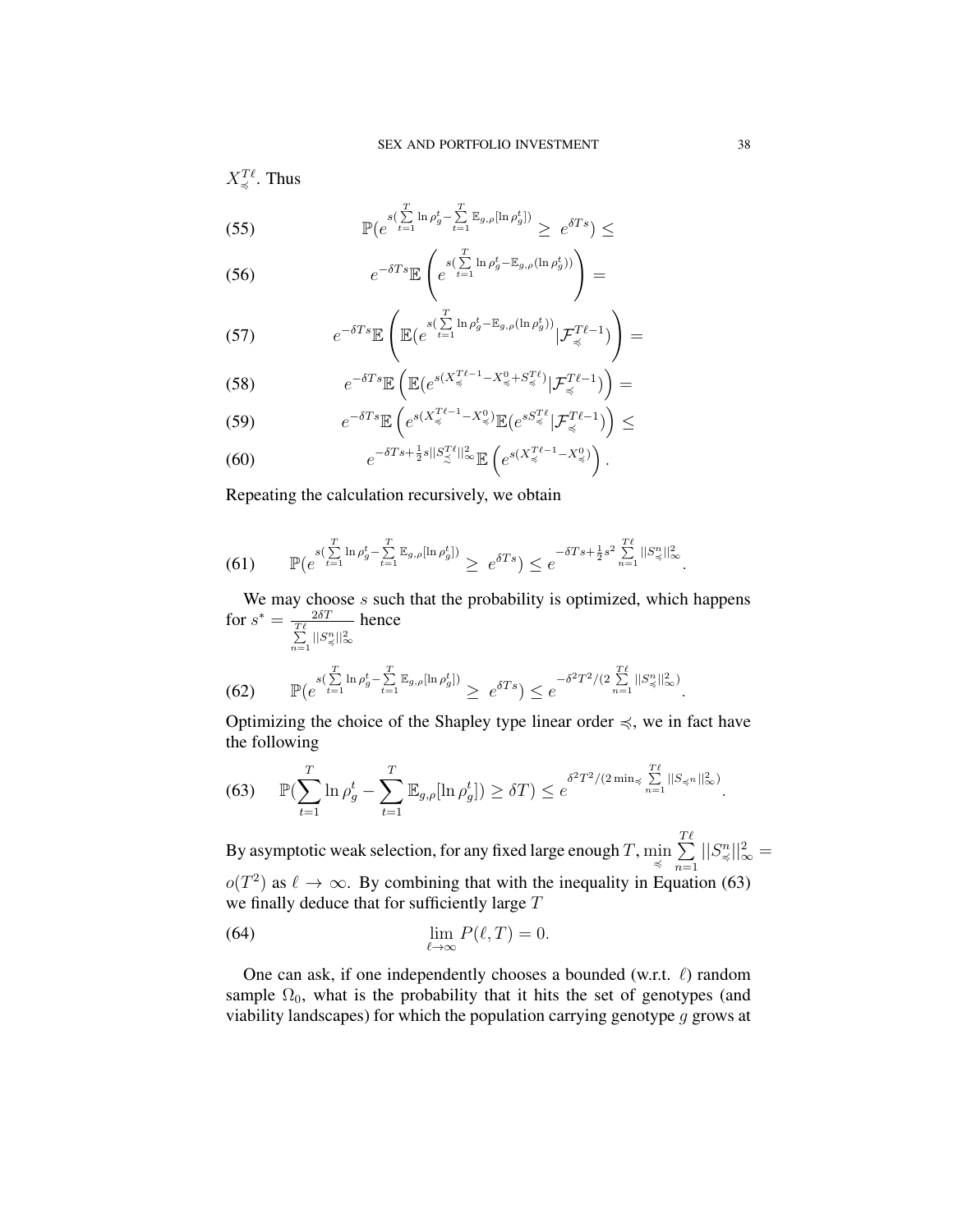a greater average rate than that of  $g^S$  in the limit? It is  $1 - (1 - P(\ell, T))^{|\Omega_0|}$ , which diminishes to 0 as  $\ell \to \infty$ .

8.2. Reproductive Fitness. Fitness is most often interpreted as meaning the reproductive fitness of a genotype, i.e., the expected number of offspring reaching reproductive maturity, as opposed to the viability fitness that is the focus of the model here. We can relate our viability fitness to a measure of reproductive fitness.

Let  $g_a = a_1 a_2 \dots a_\ell$  and  $g_b = b_1 b_2 \dots b_\ell$  be a pair of genotypes. Denote by  $C(g_a, g_b b)$  the collection of all  $2^{\ell}$  genotypes  $g : \mathcal{L} \to A$  such that for each j,  $g(L_j) = a_j$  or  $g(L_j) = b_j$ . Then the expected number of viable offspring produced by a mating between two individuals bearing genotypes  $g_a$  and  $g_b$  is  $\sum_{g \in C(g_a,g_b)} v_g \frac{\zeta}{2^2}$  $\frac{\zeta}{2^\ell}$ .

From this, we define the fitness of a genotype  $g_h$  at time t to be the expected number of viable offspring produced by that genotype under uniformly random probability of mating with any other possible genotype to be:

(65) 
$$
w_{g_h}^t := \frac{\zeta}{2^{\ell}} \sum_{g \in \Gamma} p_g^t \left( \sum_{k \in C(g_h, g)} v_k^t \right).
$$

The fitness values of all the genotypes together form an  $n$ -dimensional tensor  $W^t = \{w_g^t\}_{g \in \Gamma}$ , which is the fitness landscape of the species at time  $t$ . One can use this to define the mean fitness

(66) 
$$
\overline{w}^t := \sum_{g \in \Gamma} w_g^t p_g^t
$$

If the total population at time t is  $|X^t|$ , then at time  $t+1$  the total population is  $|X^{t+1}| = |X^t| \overline{w}^t$ .

#### **REFERENCES**

- Arora, S., E. Hazan, and S. Kale (2012), The Multiplicative Weights Update Method: A Meta-Algorithm and Applications, *Theory of Computing*, 8, 121–164.
- Auer, P., N. Cesa-Bianchi, Y. Freund, and R. Schapire (1995), Gambling in a Rigged Casino: The Adversarial Multi-Armed Bandit Problem, *Proceedings of the 36th Annual Symposium on Foundations of Computer Science*, 322–331.
- Barton, N., S. Novak, and T. Paixão (2014), Diverse Forms of Selection in Evolution and Computer Science. *Proceedings of the National Academy of Sciences of the United States of America*, 111 (29), 10398–10399.